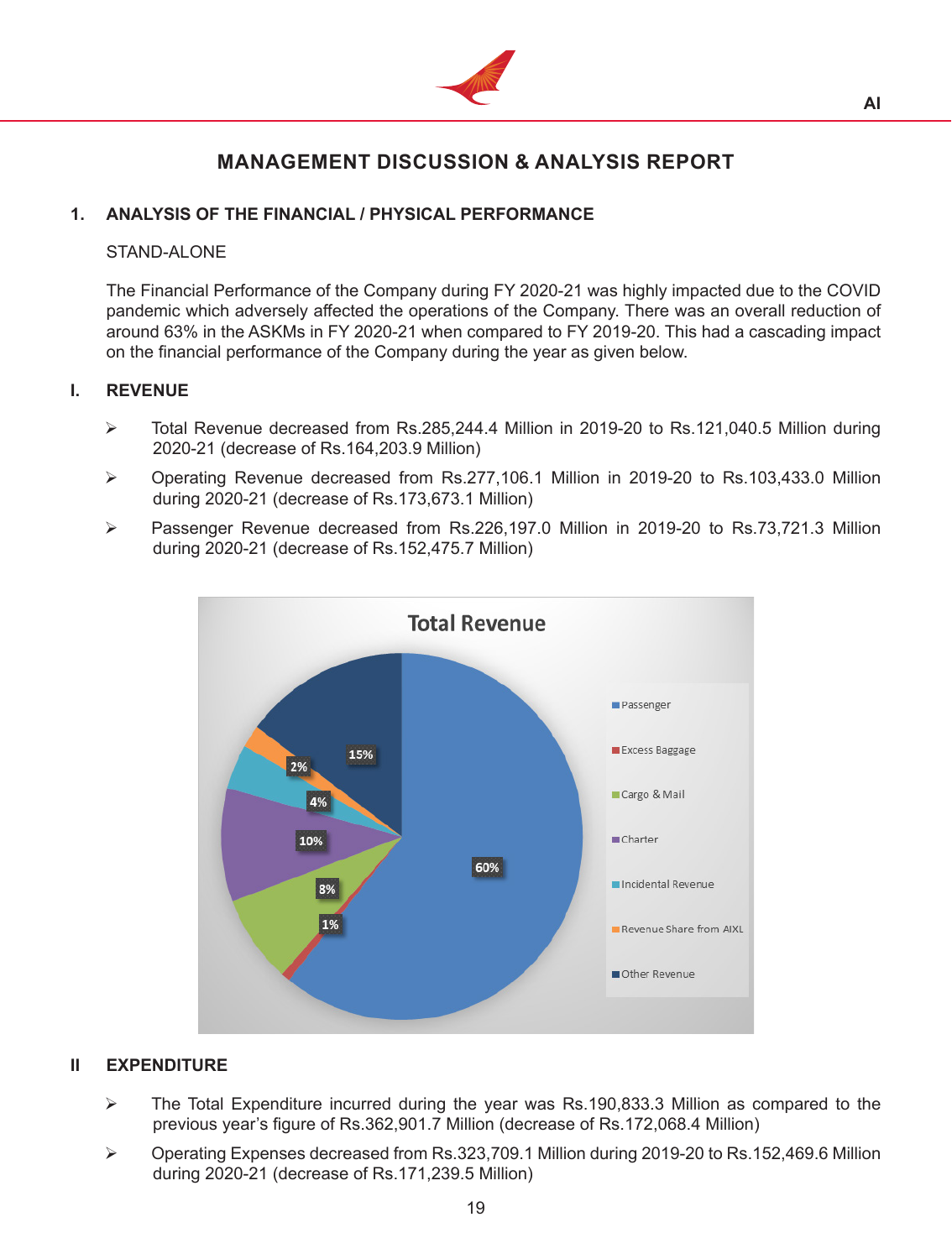

- $\triangleright$  There was a decrease in staff cost by 30% from Rs.32,253.7 Million in 2019-20 to Rs. 25,557.1 Million during 2020-21.
- Fuel cost decreased by 73% from Rs.93,992.7 Million in 2019-20 to Rs.25,358.7 Million during 2020-21.
- There was an overall foreign exchange impact of Rs.41,270.0 Million during the FY 2020-21 when compared to the previous year. This was because the closing exchange rate was Rs.73.11/ USD in FY 2020-21 as compared to Rs.75.66/USD in FY 2019-20. Due to this as compared to a foreign exchange loss of Rs.32,280.0 Million in FY 2019-20, there was a foreign exchange gain of Rs.8,990.0 Million in FY 2020-21.



### **CONSOLIDATED**

#### **I. REVENUE**

- Total Revenue decreased from Rs.328,306.2 Million in 2019-20 to Rs.134,064.9 Million during 2020-21, a decrease of 59.2%.
- Passenger Revenue decreased from Rs.275,357.5 Million in 2019-20 to Rs.91,153.9 Million during 2020-21, a decrease of 66.9%.
- Other Revenue decreased from Rs.13,309.4 Million during 2019-20 to Rs.4,475.8 Million during 2020-21, decrease of 66.4%.
- Group Operating Loss was Rs.39,519.1 Million in 2020-21 as against the Operating Loss of Rs.24,070.3 Million during previous year 2019-20.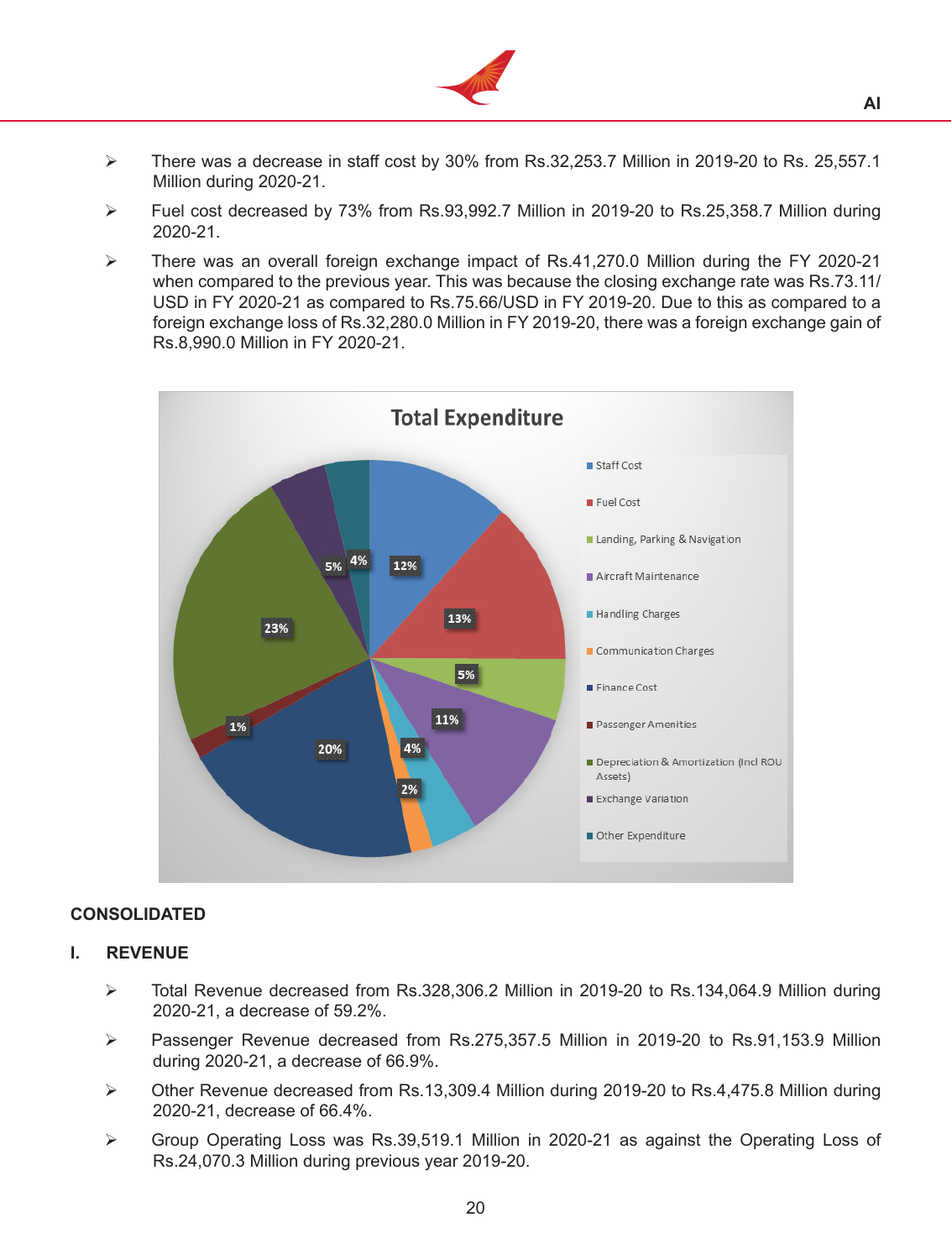

 Group has shown Consolidated Net Loss for 2020-21 at Rs.76,418.6 Million which was less by Rs.515.1 Million as compared to the previous year's loss of Rs.76,933.7 Million.



## **II. EXPENDITURE**

- There was a decrease in Total Expenses by 48.8 % from Rs.389,737.4 Million during 2019- 20 to Rs.199,648.5 Million during 2020-21.
- There was a decrease in Staff Cost by 31.5% from Rs.35,498.8 Million in 2019-20 to Rs.24,322.5 Million during 2020-21.
- Fuel Cost had decreased by 72.8% from Rs.108,879.7 Million during 2019-20 to Rs.29,593.4 Million during 2020-21.

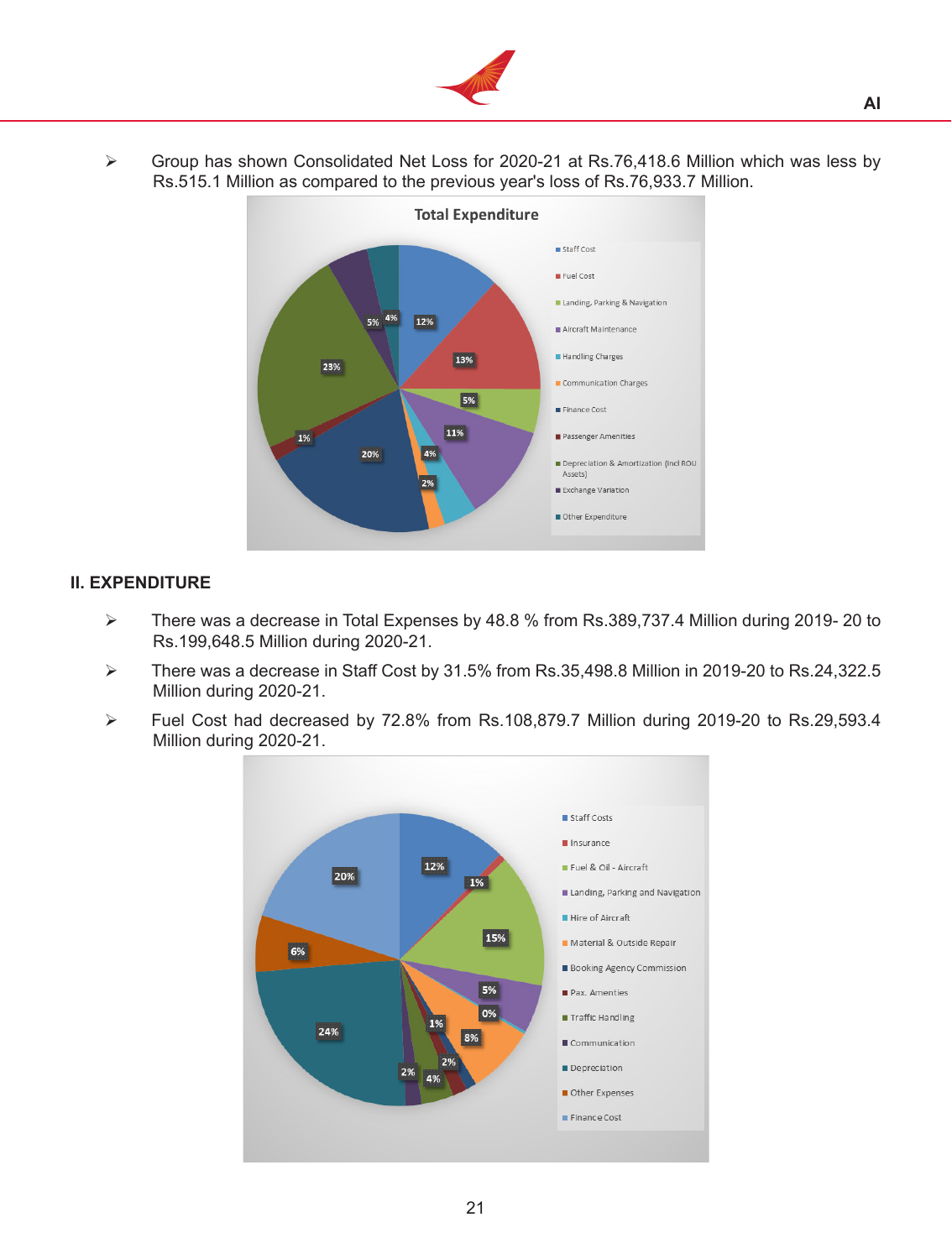

#### **2. MEASURES TO IMPROVE PERFORMANCE**

#### **2.1 Going Concern**

The Govt. of India has continued to support Air India in various ways to partly ameliorate the strained financial position of the Company under the Strategic Revival Plan and also during the COVID Pandemic. This support has been extended in the following measures:

- Loans of Air India Ltd amounting to Rs.294,640.0 Million have been approved to be transferred to the Air India Assets Holding Ltd (AIAHL) under the disinvestment plan of Air India Ltd. Out of this amount Loans amounting to Rs.220,640.0 Million have already been paid off in FY 2019-20 and the process of transferring the balance amount of Rs.74,000.0 Million is underway.
- The Govt has during FY 2020-21 renewed the Gol Guarantee Support for various existing AIL Working Capital Loans and the Govt has issued fresh Govt support for raising new Working Capital Loans from Banks and NSSF amounting to Rs.59,640.0 Million. The Govt has continued its support during FY 2021-22.
- The Govt has further renewed the GoI Guarantee for USD 819 Million (Rs.61,500.0 Million) for aircraft bridge loans for 7 aircraft in December 2020.
- Further, the Govt during the COVID period asked AI to operate Passenger Flights to international destinations under the Vande Bharat Mission and therefore Air India Ltd and its Subsidiary Companies got much needed relief and liquidity.

 The Company has regularly received Equity Infusion from the GoI. Further steps taken by the Company and also the GoI in light of the process of disinvestment have been discussed in detail in Note 28. All these steps are aimed at creating a positive environment for the disinvestment of the Company, which has reached the concluding stage.

 In view of the above and the financial support from the Govt of India and various measures taken by the Company to improve its operational efficiencies and revenue enhancing measures, cost control measures undertaken etc., the Company expects improvement in its Operational and Financial Performance, in the near future and hence, the Financial Statements of the Company have been prepared on the 'Going Concern' basis.

2.2 Product Development

 Frequent Flyer Programme (Loyalty Programme)

 Premier Clubs

 The Flying Returns Programme of the Company has four levels of membership viz. Base, The Silver Edge Club, The Golden Edge Club and The Maharajah Club (the highest Tier). Membership of the Maharajah Club, Golden Edge Club and Silver Edge Club is on the basis of earning 75,000 miles, 50,000 miles and 25,000 miles, respectively, in a span of twelve months.

 Membership of the Maharaja and Golden Edge Clubs entitles members to enhanced privileges like Bonus Flying Returns points, additional baggage allowance, priority check-in, priority confirmation from the wait-list, upgrade vouchers and lounge access at select airports, etc.

 Membership of Silver Edge Club entitles members to the privileges such as Bonus Flying Returns points, additional baggage allowance, upgrade vouchers and priority check-in.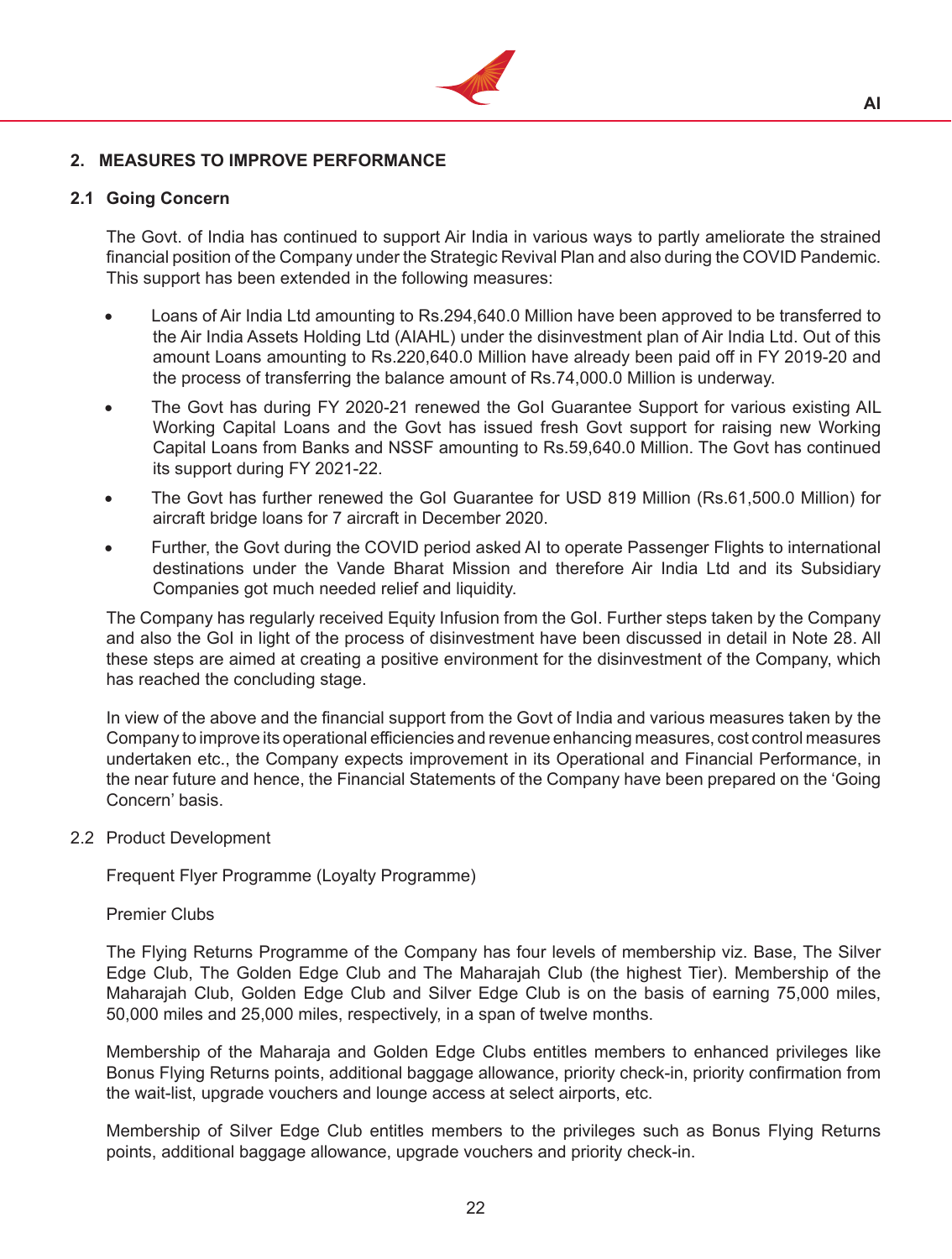

 The membership base of the Clubs as on 31 March 2021 was as under:

| The Maharaja Club | 1,831  |
|-------------------|--------|
| Golden Edge Club  | 3000   |
| Silver Edge Club  | 13.117 |

 Flying Returns Programme: Total Flying Returns membership (Including Club Members) as on 31 March 2021 was 30,82,822.

 Flying Returns Programme (FRP) is designed to recognize and reward frequent flyers of Air India. The benefits and privileges of FRP include:

 Increased check-in baggage allowance, tele check-in, personalized check-in counters at select airports, priority for confirmation from the wait-list, priority baggage handling, family pool and wide array of special offers.

 Membership is offered even to children aged 2 to 12 years. Members can do many things online update profile, claim missing miles, redeem miles for flights and upgrades, etc.

 Apart from earning, redeeming and upgrading on Air India, Flying Return members can also earn, redeem and upgrade on all 26 Star Alliance partner carriers and get access to more than 1000 airport lounges worldwide. Members can also accrue points while traveling on select flights of our code share partner airlines.

 Besides airlines, there are Non-airline partners like SBI Co Brand Cards and Citibank etc. and Members can transfer reward points from our non-airline partners to Flying Returns.

#### 2.3 Marketing Initiatives

 With the onset of the COVID-19 pandemic at the beginning of Financial Year 2020-21 and the ensuing Lock-Down, the aviation industry was severely impacted and business was difficult to say the least.

 With the commencement of repatriation flights from across the globe under the Vande Bharat Mission, Air India was standing beside the common man as well as business enterprises.

 In the backdrop of circumstances surrounding the travel industry and uncertainty of demand recovery, the Marketing strategy for the financial year was primarily focussed towards restoring customer confidence to build and incentivize traffic.

 The incentives were targeted to reward travel agents for better performances; passengers were incentivized directly so as to make Air India their preferred choice. Corporate/Travel Management Companies were given special terms to promote Air India. Some of the promotional initiatives undertaken by Air India in the Financial Year 2020-2021 are detailed below:

- $\triangleright$  Performance based incentives were given to travel agents in India for achieving set milestones and exceeding previous year revenues.
- $\triangleright$  Corporate customers were directly incentivised with special incentive and other soft benefits for their continuous patronage.
- $\triangleright$  Several Short terms incentive schemes were conceptualized and implemented, directly targeting the passengers to make Air India their preferred choice, like: Extension of ticket validity till December 2021 and an option to change transfer the ticket to another individual, lower fares were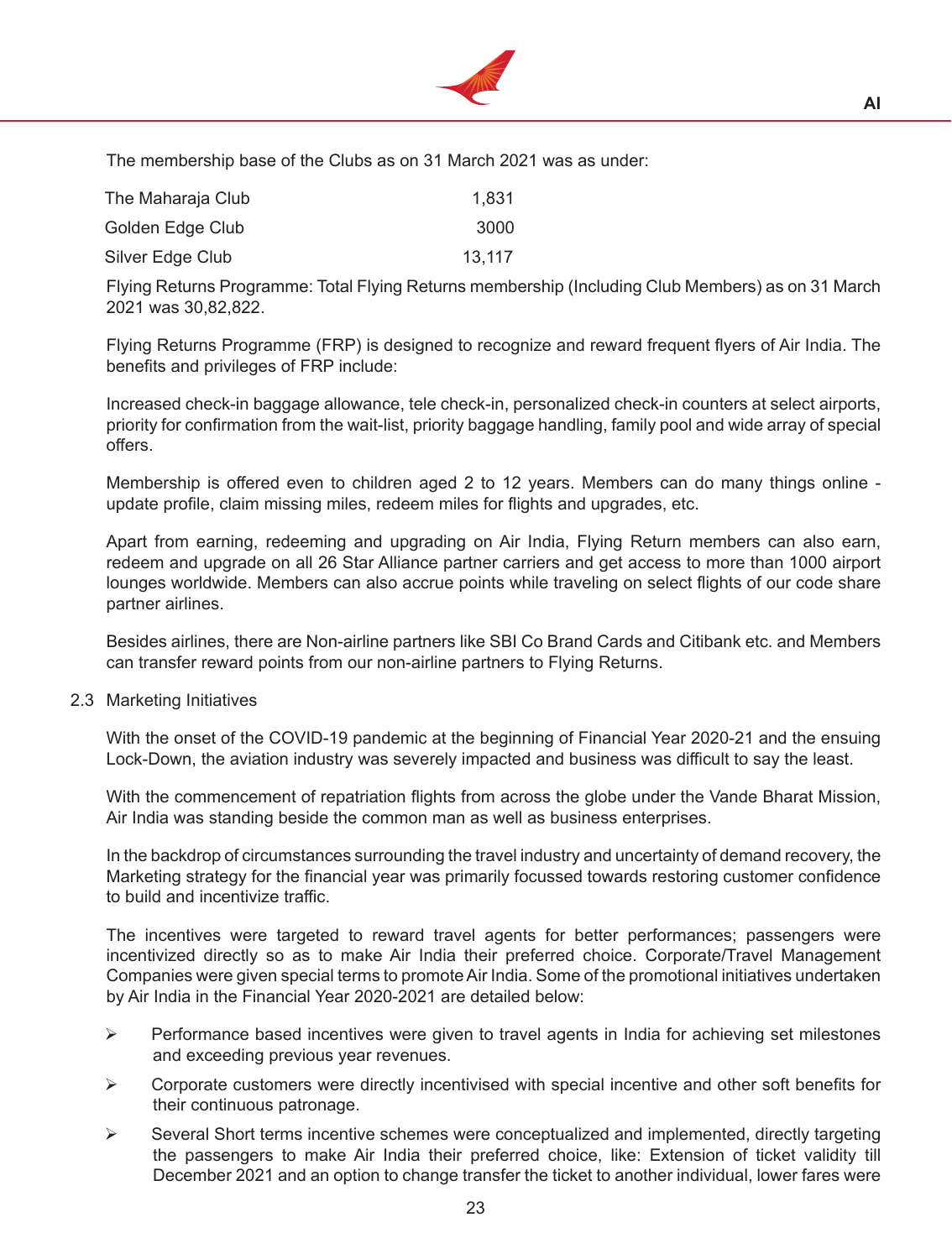

offered to Armed forces, war windows, students, senior citizens etc.

- Various promotional campaigns were run to bring awareness about schedule of VBM/Air Bubble flights, fares and to communicate safety measures undertaken by Air India while operating VBM/ Air Bubble flights.
- $\triangleright$  A targeted awareness campaign was run to promote new flights from New Delhi, Bengaluru and Hyderabad to the USA.
- $\triangleright$  Exclusive charter flights were promoted by Air India at Foreign Destinations through its General Sales Agents to divert traffic from competitors towards Air India.
- $\triangleright$  Air India also supported a myriad of travel & tourism events, which were held during the financial year 2020-21.

 Special promotions:

- $\triangleright$  Unlock your destination Domestic: A number of sectors in the domestic market were opened after the lockdown was lifted. A promotion campaign was done to bring awareness of the schedule of the reopened flights.
- $\triangleright$  Unlock your destination International: A promotion campaign was done to bring awareness about the schedule & fares of the VBM/Air Bubble flights.
- Delhi/Mumbai/Delhi campaign: As multiple numbers of flights were introduced back on Delhi/ Mumbai/Delhi sector, a separate promotion was done for this.
- Special campaign for Delhi/Newark/Delhi: Since Delhi/Newark was a new sector for Air India; a separate promotion was done to bring awareness about this new market.
- $\triangleright$  Special awareness campaign: Localised campaigns were run to promote new return flights launched from Bengaluru to San Francisco and Hyderabad to Chicago.

#### Cargo

 Despite the unprecedented challenges being faced by the industry due to the COVID 19 pandemic and an overall slump in the economy , AI uplifted a total of approx. 31885 tons of cargo on its Domestic Network & about 43576 tons across the International Network - which includes cargo uplifts to many *Off-line stations* like Johannesburg ,Auckland, Kiev, Wuhan, Hanoi etc, where AI operated a number of flights under the Vande Bharat mission.

 Further, the following initiatives were undertaken in FY 2020-21 for maximizing the Cargo Revenue:

 Cargo Charter operations : In order to bring in the much needed medical goods in the country, due to the ongoing pandemic, AI operated a number of Cargo charters primarily between India - China- India & India - Hongkong - India routes.

 Freighters: To cater to the huge demand and earn maximum revenue, a number of flights as 'Cargo Only aircraft' were deployed on both domestic and International routes. AI operated a total of about 26 Freighters on its potential Domestic sectors - like CCU-IMF, CCU-IXA and MAA-IXZ. Similarly, on the international front, about 46 flights were operated as Cargo Freighters which were primarily between India - Seoul, India - Hongkong & India- Singapore routes.

 Dynamic Pricing: In order to ensure optimum utilization of the capacities and maximization of revenues, the cargo rates and flights performance were monitored extremely closely and the Cargo rates were revised upwardly /downwardly in line with the market dynamics.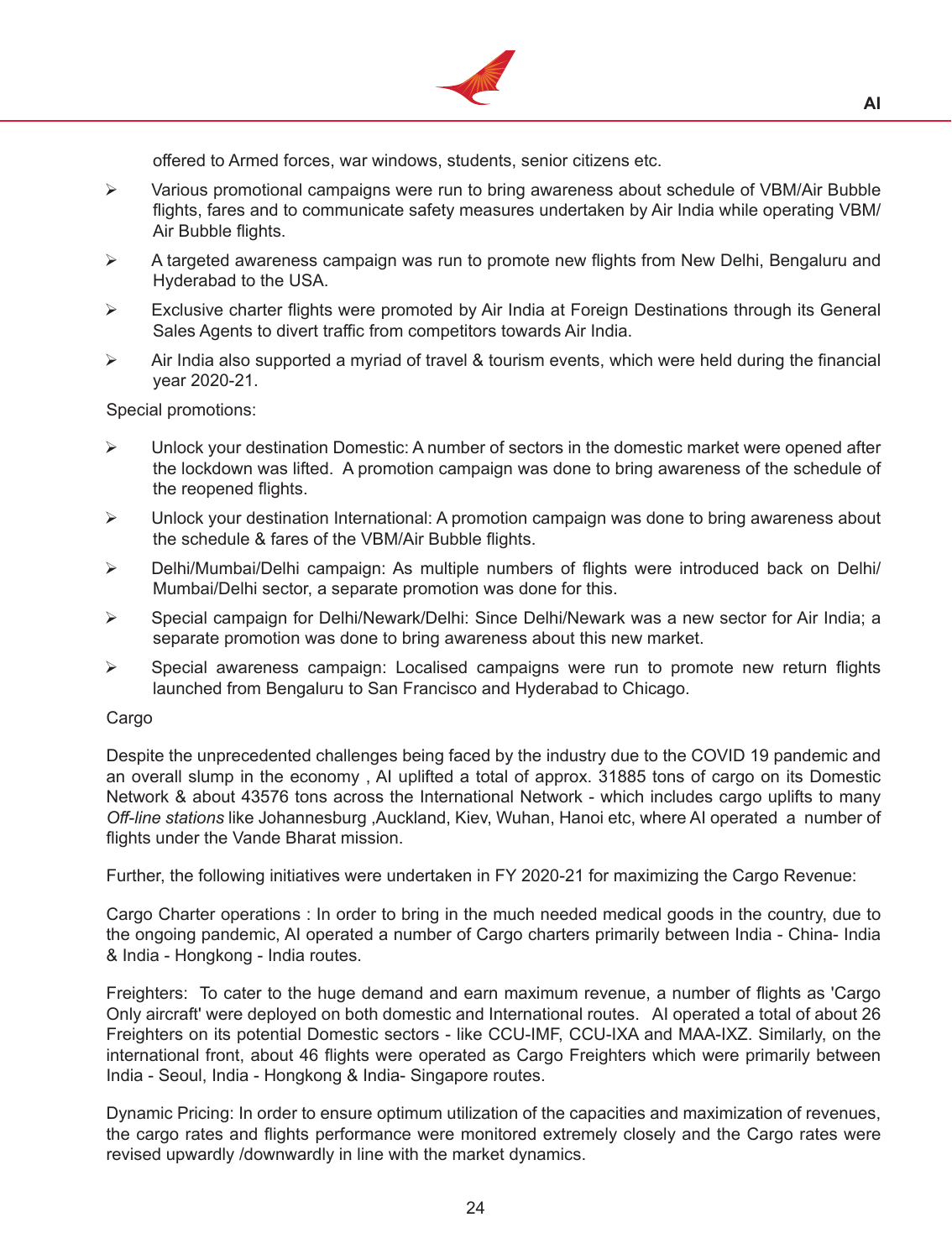

## **3. AWARDS AND RECOGNITION**

In spite of the challenges of a world numbed by the pandemic, Air India had mobilised all its resources to fly back Indians stranded all over the world and reaching people back to their home all over the globe. To help the stranded passengers across the globe and other travellers who all are eagerly waiting for authentic information from Air India, our Corporate Communications team has been working 24x7 to disseminating information regarding flight schedules, reservations, eligibility criteria etc., to the external public, including the media through direct communication and social media platforms.

## Media Handling:

- Time to time dissemination of information to media about the schedule, update, booking etc., of Vande Bharat flights, Air Bubble flights, Lifeline Udaan flights, special medical cargo flights, etc.
- Air India and its employees contributed selflessly in these adverse times to make Mission Lifeline Udaan and Vande Bharat Mission flights a success earning accolades from every quarter. We tried to establish Air India as a True Travel Partner for every traveller and managed to get good coverage across the board for all our efforts during the pandemic.
- Air India added a new feather in its cap with a record-setting non-stop flight between San Francisco and Bengaluru on 11th January, 2021, flying over the Polar route. The flight was operated by an all-women cockpit crew setting new benchmarks in the annals of global civil aviation. With round the clock reporting of this historic flight we ensured exceptional coverage and publicity for the same.
- Air India group has the privilege of having flown over 3 Million passengers under Vande Bharat Mission since its launch on 7th May, 2020. As and when we achieved any major milestone such as 1, 2 and 3 Million passengers, regular updates were given to major media houses across the network.

## Social Media:

- 24x7 monitoring of social media channels
- Provided all possible information i.e. flight schedule, booking procedure, eligibility criteria, destination specific quarantine rules, fares, refund, waiver rules etc., through our social media channels and stranded people across the world trusted and followed our twitter handle for most authentic information.
- A passenger awareness campaign #FlyTheNewNormal was executed successfully to inform travelling public about the new rules of flying.
- As a CSR activity, covid appropriate behaviour campaign was also running through our social media channels on regular basis.
- Daily updates in the form of infographics, trivia, testimony, etc., were done to answer the queries and interact with travelling public.

Branding Initiatives:

- When the pandemic started spreading across the country, all scheduled international and domestic passenger flights were suspended from March 23 and March 25, respectively. Domestic flights were restarted in a limited manner from May 25, 2020 with new rules and regulations. Accordingly, to educate passengers about the new normal of flying and steps taken by Air India for cleanliness and safety of our aircraft regular campaigns were executed through all available channels.
- Even after opening of the operations in staggered manner Air India was facing issues due to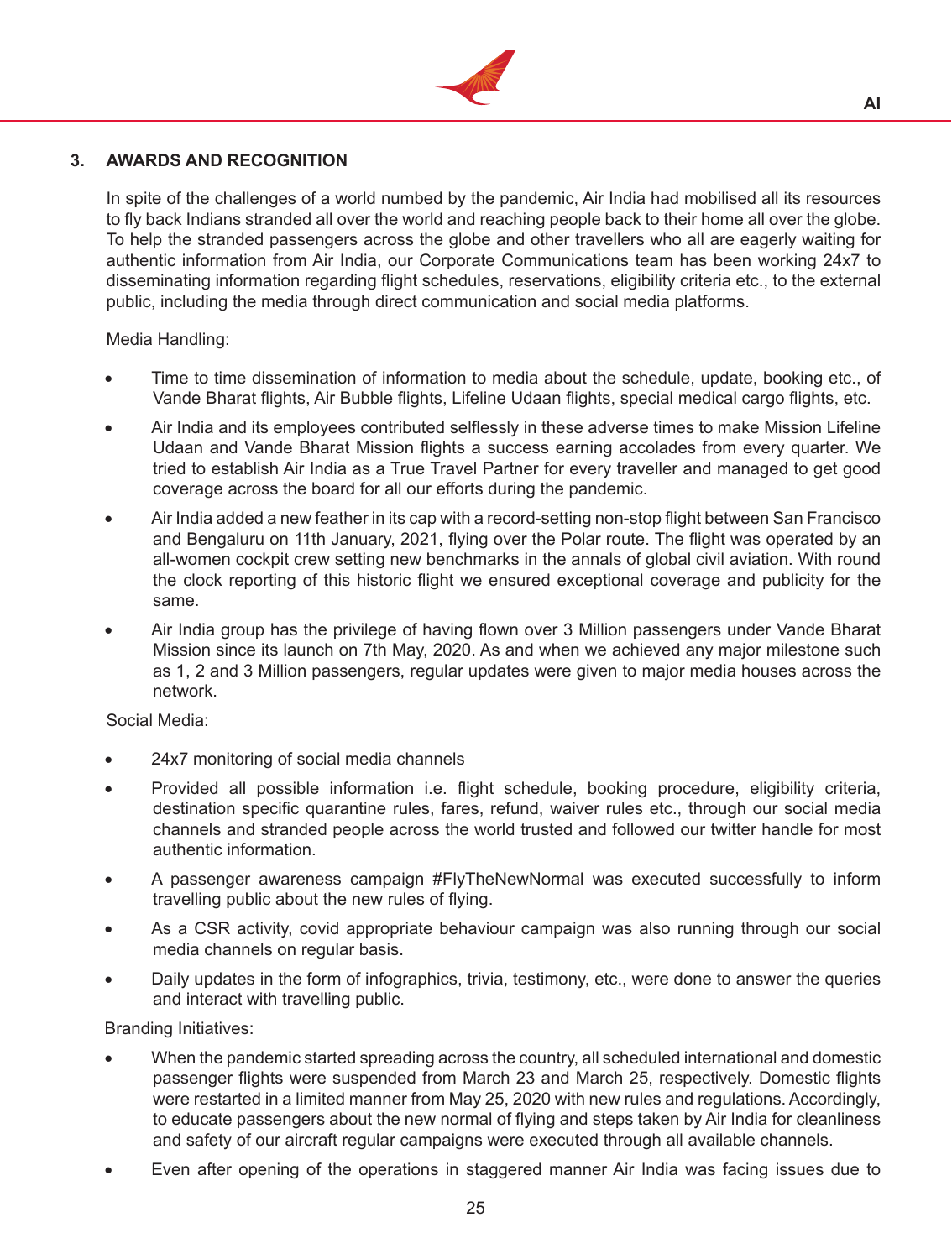

low occupancy, to tackle the same, a new brand campaign #TrueTravelPartner highlighting our USP's and special operations during pandemic, was planned and executed successfully through innovative and attractive videos across all available channels.

Communication to motivate the employees:

- Various achievements of employees and the organisation were highlighted through our in house webzine "Samvaad".
- Short films were prepared and promoted at various forums to acknowledge and showcase the relentless effort of our Air Indians. The same were mailed to all employees and are also promoted through our social media channels.

Awards and accolades:

- The ongoing evacuation of fellow citizens from affected countries by team Air India has been applauded by no less than The Hon'ble President and The Prime Minister of India besides earning worldwide acknowledgement.
- Prime Minister Shri Narendra Modi addressed the 1st episode of 'Mann ki Baat' programme of 2021 on 31st January in which he hailed and accentuated the historic move where Air India's longest direct route flight with the all-women pilot team on January 11 landed in Bengaluru from San Francisco, flying over the North Pole and covering a distance of about 16,000 kilometres.
- Air India won the SKOCH AWARD Platinum for Response to Covid 19 at the 68th Skoch virtual summit held on 28th Nov 2020.

## **4. FLEET SIZE, NETWORK, JOINT VENTURES ETC.**

| Air India Limited Fleet (As on 31 March 2021) |                                                 |                   |                  |     |  |  |
|-----------------------------------------------|-------------------------------------------------|-------------------|------------------|-----|--|--|
| <b>Aircraft type</b>                          | Owned<br><b>Leased Aircraft</b><br><b>Total</b> |                   |                  |     |  |  |
|                                               |                                                 | Sale & Lease Back | <b>Dry Lease</b> |     |  |  |
| <b>Operational Fleet</b>                      |                                                 |                   |                  |     |  |  |
| Wide Body                                     |                                                 |                   |                  |     |  |  |
| B777-200LR                                    | 3                                               |                   |                  | 3   |  |  |
| B777-300ER                                    | 1                                               | 12                |                  | 13  |  |  |
| B747-400                                      | 4                                               |                   |                  | 4   |  |  |
| B787-800                                      | 6                                               | 21                |                  | 27  |  |  |
| <b>Wide Body Total</b>                        | 14                                              | 33                |                  | 47  |  |  |
| Narrow Body                                   |                                                 |                   |                  |     |  |  |
| A320-CEO                                      | 4                                               |                   | 5                | 9   |  |  |
| <b>A320-NEO</b>                               |                                                 |                   | 27               | 27  |  |  |
| A319                                          | 19                                              |                   | $\overline{2}$   | 21  |  |  |
| A321                                          | 20                                              |                   |                  | 20  |  |  |
| <b>Narrow Body Total</b>                      | 43                                              |                   | 34               | 77  |  |  |
| <b>Total</b>                                  | 57                                              | 33                | 34               | 124 |  |  |

4.1 Fleet Size

4.2 Joint Ventures and Code Share Arrangements

 As on 31 March 2021, Air India, a STAR Alliance Member, had a total of 24 Code-Share Agreements that included 14 alliances with STAR carriers and 10 with Non-STAR Carriers. All the Code-Share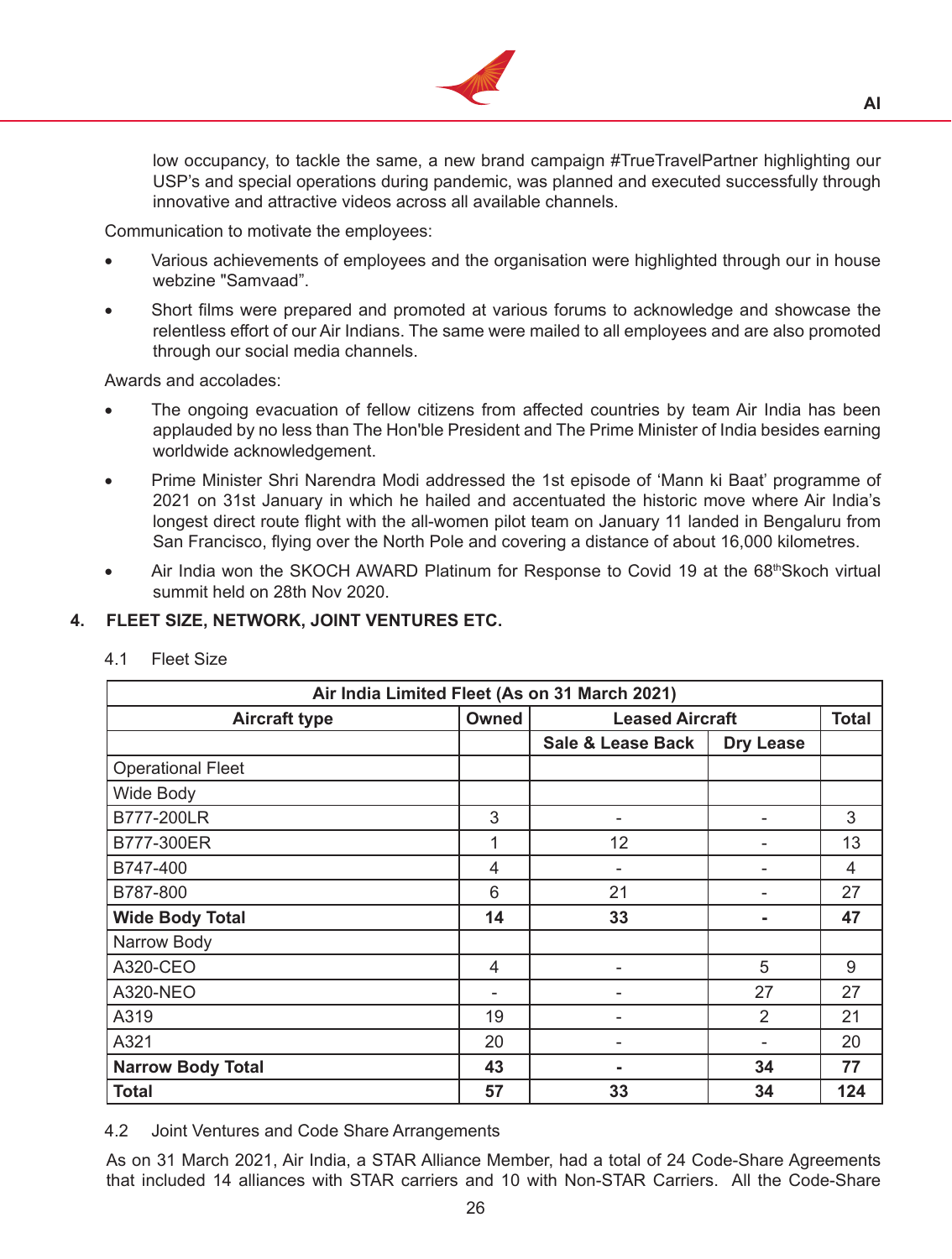

Arrangements are on Free Flow basis except that with Austrian Airlines and Swiss, which are on a Block Space basis.

## **5. FINANCING INITIATIVES**

Air India had to close the foreign currency Bridge Loans maturing in FY 2020-21 amounting to USD 819 Million. Air India raised Rs.3,381.65 Cr. from two Indian banks and concluded refinancing of 4 aircraft during the month of December 2020. Out of the balance 3 aircraft, only one aircraft could be refinanced by raising INR 905.09 Cr. from another Indian bank. However, the two Foreign Currency Bridge Loans relating to the balance two aircraft could not be refinanced.

## **6. FLIGHT SAFETY**

#### 6.1 WEBSITE

 A dedicated website flightsafety@airindia.in has been developed internally, which aids dissemination of vital safety related information in a cost effective manner to all employees of the Company. This website also facilitates raising of SMS Hazard/Mandatory reports online.

Key functions of FSD are:

- Ensure a sound Safety Management System.
- Promote active participation of all departments in adopting optimum safety standards.
- Introduce methods which enhance safety awareness.
- Recommend safety measures within the Training environment, thereby addressing known / perceived threats and errors.
- 6.2 QUALITY MANAGEMENT SYSTEM (QMS)

 The ISO Certification 9001:2015 for QMS Department awarded by the Bureau of Indian Standards (BIS) was valid from the period 02<sup>nd</sup> July 2018 to 08<sup>th</sup> December 2020.

 On site license renewal audit could not be conducted by BIS because of extenuating situations due to pandemic. Hence short-term assessment remote audit for extension of license was conducted by BIS on 04<sup>th</sup> December 2020, which was cleared by QMS with "NIL" findings and observations. Subsequently, license extension was granted for a period from 09<sup>th</sup> December 2020 to 08<sup>th</sup> June 2021. BIS Conducted remote audit for renewal ISO certification on 26<sup>th</sup> & 27<sup>th</sup> April 2021, and the same was cleared with "NIL" Findings and Observations. BIS has now awarded ISO certification 9001:2015 to QMS department for period of three years i.e. till 8th Dec 2023**.**

#### 6.3 DOCUMENTATION MANAGEMENT SYSTEM (DMS)

 A centralized Corporate Document Management System provides creation, version management, search, retrieval and dissemination of documents over a browser to all authorised personnel based on individual rights, across all Departments and all three AOC and Subsidiaries i.e., Air India, Air India Express Limited, Alliance Air, AI Engineering Services Limited and AI Airport Services Limited. It effectively complies with IOSA, DGCA, ISAGO, Star Alliance standards, Government requirements as well as organization requirements.

 DMS Portal has presently become non-functional due to the obsolete hardware and software. As an interim measure back up of DMS has been created in the Flight Safety Website. DMS is uploading all the controlled manuals of three AOCs and subsidiaries in Flight Safety Website.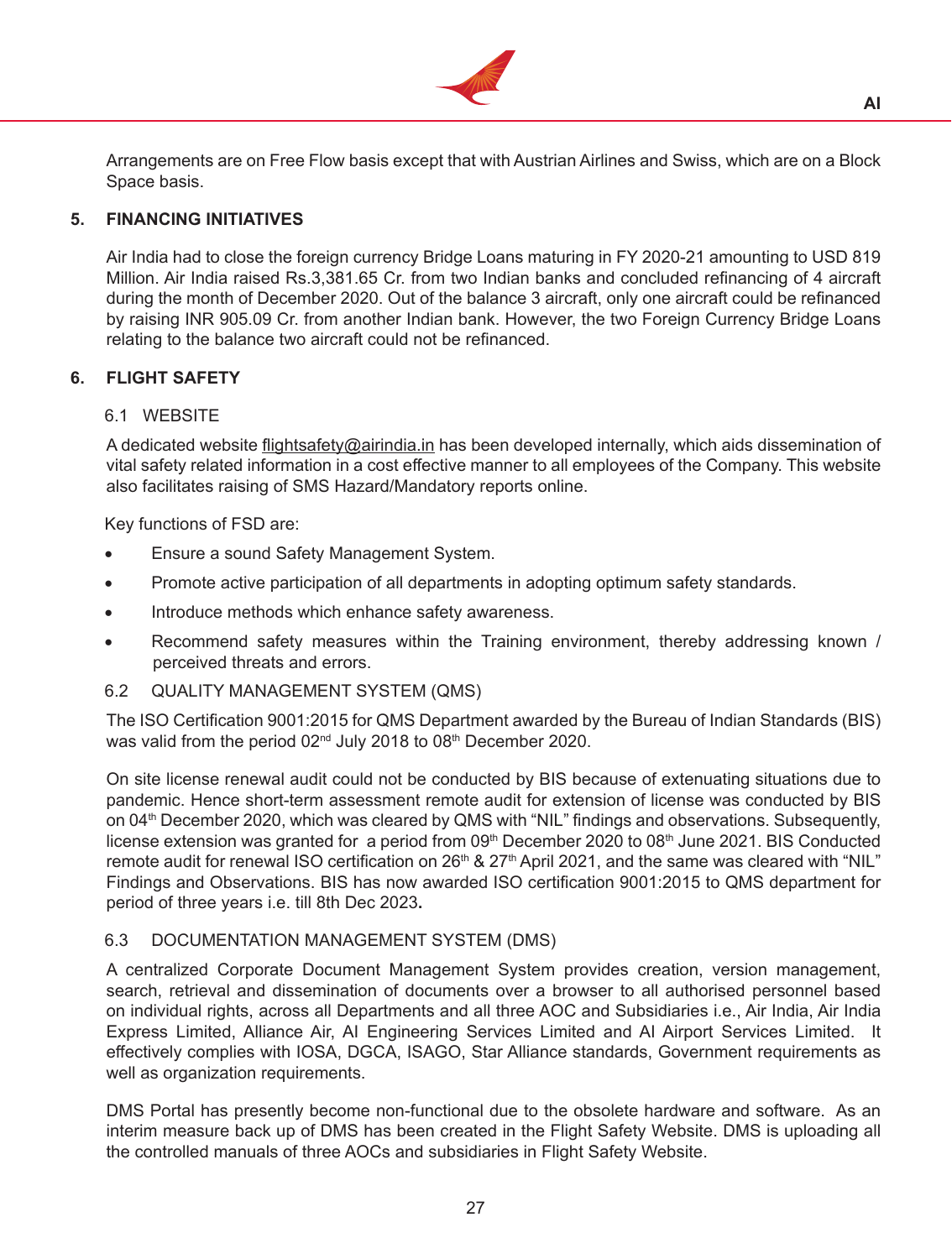

## 6.4 IATA OPERATIONAL SAFETY AUDIT (IOSA)

 AI is one of the first few airlines in the world and first in India to clear IOSA. AI was also the first Airline in the world to voluntarily get audited for E-IOSA (Enhanced IOSA) with new standards effective 1<sup>st</sup> September 2013.

 IATA Operational Safety Audit (IOSA): IOSA is an internationally recognised and accepted evaluation system designed to assess the operational management and control systems of an airline, and represents the highest safety benchmark in the Industry. IOSA covers all areas of the airline including Organisation and Management, Flight Operations, Training, Flight Dispatch, Cabin Operations, Engineering, Ground Handling (Airport & Ramp), Cargo, Security, QMS (Quality Assurance) as well as Flight Safety and SMS (Safety Management System). This is mandatory for the IATA membership and Star Alliance membership.

 Corporate Quality Management System (QMS) conducts continuous internal audits/assessments for 2 years of all operational areas and helps these areas to take suitable corrective actions for closing internal findings and observations. Corporate QMS also helps the Nodal Officers of these areas to prepare their Manuals in line with the IOSA requirements. These internal audit reports and assessments and manuals were reviewed and checked during the IOSA renewal audit by the IATA Auditors.

 The last IOSA renewal audit of Air India Limited was conducted by M/s. Aviation Quality Services (AQS) (the IATA accredited Agency from Germany) from  $21<sup>st</sup>$  to  $25<sup>th</sup>$  August 2017. AI cleared the IOSA renewal audit with NIL findings and the IOSA Registry has been renewed till 16th January, 2020.

 For renewal of Registry, the IOSA Renewal Audit was conducted through M/s.Quali-Audit (IATA Accredited Agency) from 26<sup>th</sup> to 30<sup>th</sup>August, 2019. Air India Limited cleared the IOSA Registry and the validity of IOSA Registry has now been extended till 16<sup>th</sup> January, 2022.

#### 6.5 SAFETY MANAGEMENT SYSTEM (SMS)

 A robust Corporate Safety Management System (SMS) is in place which has been implemented in all 3 AOCs i.e. Air India, Air India Express and Alliance Air & 2 SBUs (AIESL and AIASL) operating under it. It also covers AI-SATS and all outsourced agencies used by Air India and its subsidiaries across the network.

SMS is implemented and integrated throughout the organization to ensure management of the safety risks associated with aircraft operations.

#### **7. INFLIGHT SERVICES/OPERATIONS DEPARTMENT**

Special Measures taken in view of COVID-19 situation

- As per Government guidelines, post complete lockdown, gradual reintroduction of Meal Service to passengers with amendment to the service procedures to incorporate safety measures and ensure prevention of spread of infection.
- Pre-flight Inspection of Inflight Kitchens by Flight Kitchen Inspectors to monitor all Covid protocols pertaining to the hygiene and quality of Meals uplifted on board.
- Introduction of QR Codes for Cabin Crew to know Flight wise Meals Uplift Menu for Passengers and Crew Meals.
- Full PPE's as per regulations were introduced for Flying crew on all flights to continue the smooth operation of flights.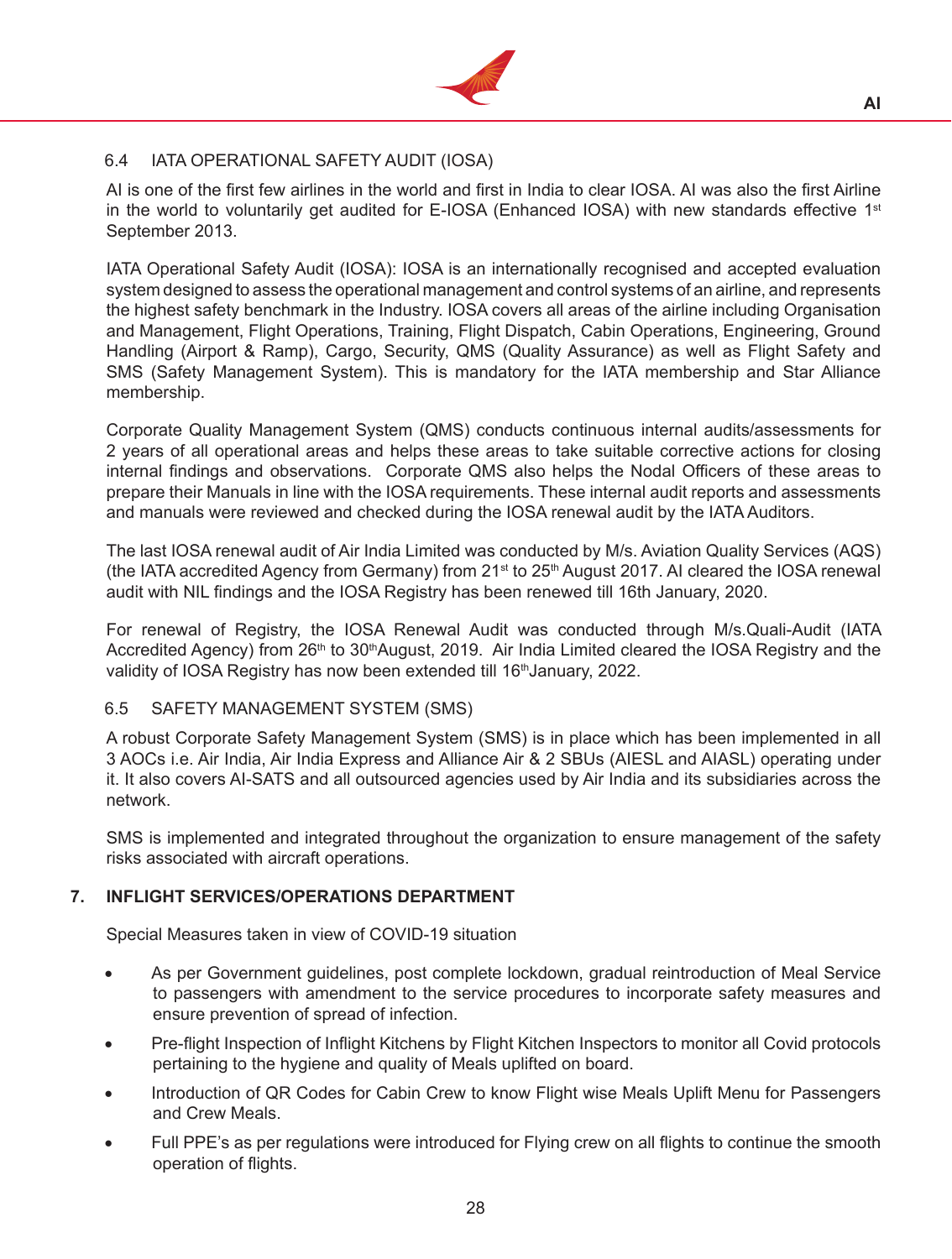

- Initiative to provide Covid Isolation Facility to the Covid positive crew with domestic/family constraints.
- Mentorship Initiative-Formation of support groups for monitoring the health, safety and issues faced by Cabin crew during Covid Times.
- Staggered full service was later introduced with all safety precautions.
- Introduction of QR codes to cabin crew for paperless Meal Order Sheet pertaining to the quantity/ menu of meals uplifted on board keeping in view minimizing the handling of paperwork by cabin crew during Covid times.
- Updated Circulars conveying guidelines of the State/Regulator/Airline was issued to all the Crew on a regular basis.

### **8. TRAINING DEPARTMENT**

Strict compliance was done for the Regulator COVID protocols for Crew Training in the Simulators/ Classrooms with proper and regular sanitization, cleaning and adherence to other hygiene measures for the Contact ground classes.

- Distance Learning was introduced and approved by the Regulator for proper social distancing of the Trainees for the ground classes. This resulted in reduced SOD Movement of crew and considerable savings in Hotel Accommodation.
- The validities of mandatory recency requirements for all Crew were maintained through regular Simulator training by adhering to all COVID protocols.

#### **9. INFORMATION TECHNOLOGY**

9.1 Implementation of SDWAN (Software Defined Wide Area Network) technology in Air India Network

 SDWAN solution builds a secure, unified connectivity over any transport (Multiprotocol Label Switching [MPLS], Broadband and others). It also provides simplified operations with centralized management, cost reduction due to use of cheaper internet links, policy control and application visibility across the enterprises. The SDWAN solution builds an overlay fabric which is carrier and transport agnostic. It also offers network-wide segmentation and embedded and cloud security features.

9.2 WhatsApp Business platform

Air India has started serving its customers on WhatsApp Business platform starting from  $21<sup>st</sup>$ August 2021.Air India WhatsApp account is verified and same is represented by green checkmark beside the displayed name in the contacts view. Many options like Flight Status, Show my booking, Get my ticket are shown to Customer.

9.3 Online Health Undertaking

 As per the guidelines by MoCA, Domestic Passengers are required to certify the status of their health through the Health Undertaking form during Covid-19. Air India has facilitated its passengers to fill this form online during Web check-in, Kiosk check-in and Mobile check-in.

9.4 Ground Handling Agents (AISATS and AIASL) - SLA Monitoring Module

 An in-house application is developed and deployed for monitoring performance of SLAs of the Company with AISATS and AIASL. Role based access is configured for users. Authorised users can feed deviations and upload evidential documents (for dispute resolution with these GHAs). Application records deviations concerning OTP, Aircraft Safety, Security, Documentation, adequate manpower, check-in and boarding activity, Ramp activity, Baggage delivery ULD activities etc.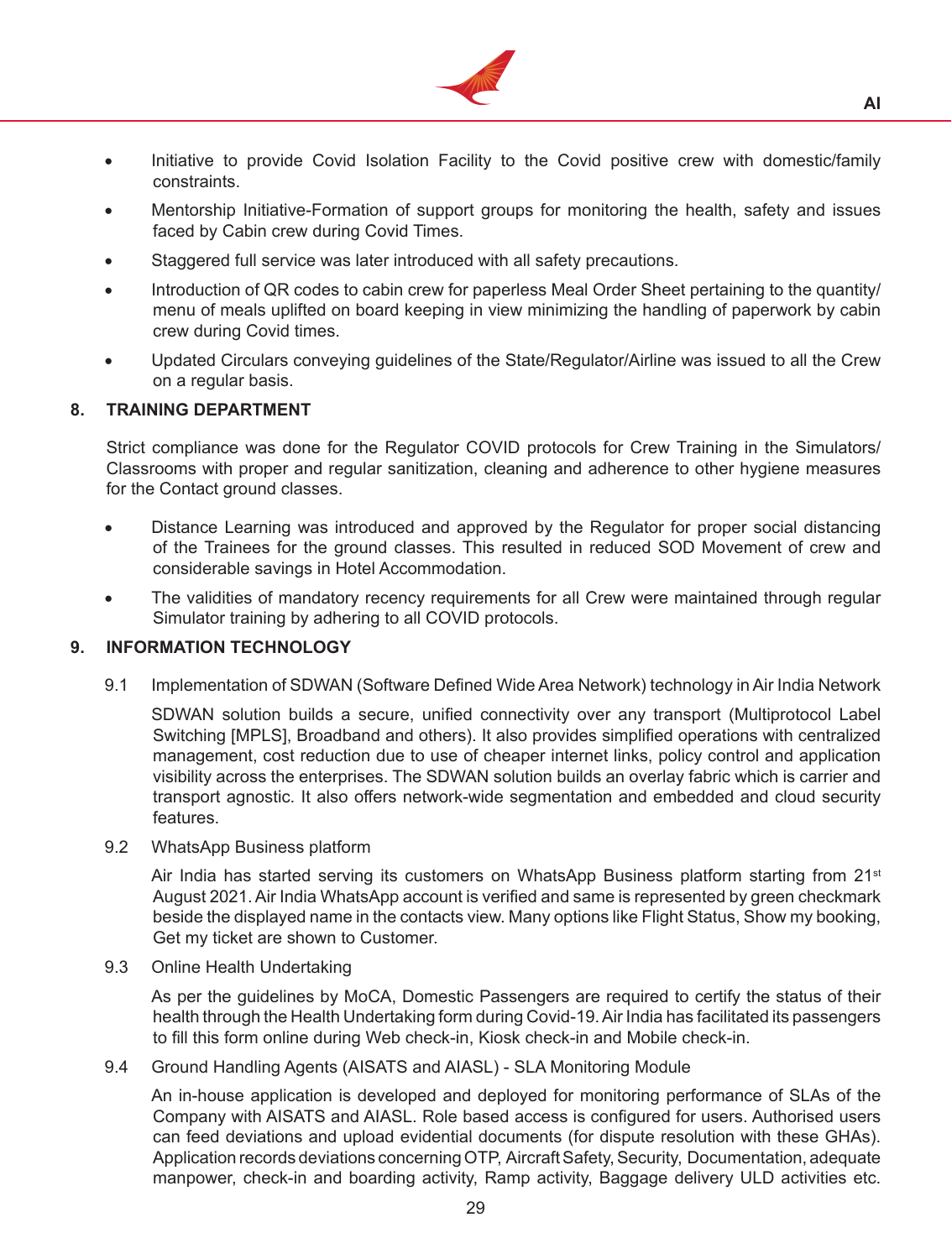

Application facilitates penalty calculations based on observed performance. Application also generates various MIS reports.

9.5 Aircom servers

 Aircom servers installed in Mumbai, with the objective of communicating with aircraft for fulfilling the business as well as commercial requirement like Flight plan, Load sheet movement, Emergency message transfer. These servers were upgraded to latest version of SITA Aircom application. It enabled Air India in implementing ADS-B and Flight Tracker module as it was mandated by DGCA.

 It has also helped in implementing e-WAS Pilot (Electronic Weather awareness) solution on iPad, iPhone, Windows tablets for Airbus fleet

9.6 Provision of VPN connectivity for smooth functioning of departments during pandemic

In the Covid-19 pandemic, IT Department provided VPN facility for WFH (Work from Home) to various departments and subsidiaries like AI Express, AIESL for smooth and efficient operations. VPN connectivity facilitates users to access various systems like PSS, SAP, Revenue accounting, etc. to carry out office work. A total of 455 VPN connections have been provided in the last one year.

#### **10. HUMAN RESOURCES**

10.1 Staff Strength

 The staff strength for Permanent Employees as on 31 March 2021 was 8156.

10.2 Long Service Mementoes

Every year all the employees of the Company who have completed 25 years of service are presented with a long service memento on 27 August. Accordingly, during the year 2020-21, on 27 August 2020, a total of 715 employees were felicitated.

#### **11. SPORTS**

The global impact of Covid-19 pandemic had severe impact on the activities of sports personnel. . Since its onset, all sports activities of Air India have come to a standstill. Air India Sports Promotion Board followed protocol as per the circulated government directives.

 However, it is a matter of pride that many of our Sportspersons were selected/appointed/assigned responsibilities for participating in sports activities, while following directives issued by the Government and respective Sports associations. Further, in-spite of severe pandemic situation in the country, our sportspersons carried out their duties on Vande Bharat mission flights.

## **12. STATUTORY COMPLIANCE RELATING TO SUBSIDIARIES**

Air India has five subsidiary companies. The financial statements of the subsidiaries are included in this Annual Report elsewhere. Their performance is briefly discussed here: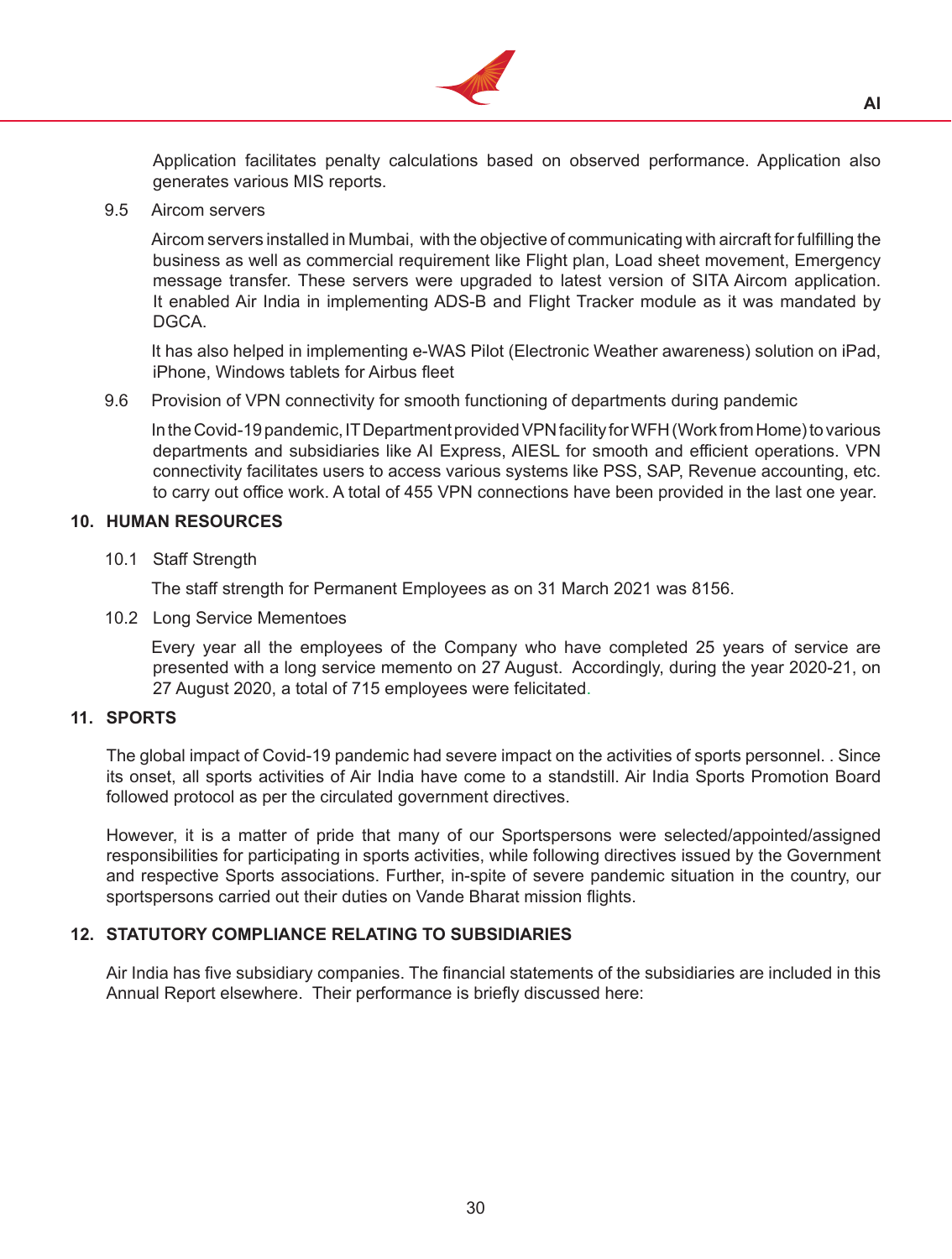

## 12.1 AI Airport Services Limited (AIASL)

| <b>Particulars</b>                      | 2020-21   | 2019-20 (Restated) |
|-----------------------------------------|-----------|--------------------|
| Air India's investment in equity        | 1384.24   | 1384.24            |
| l Total Income                          | 3341.15   | 6961.56            |
| Total Comprehensive Income for the year | (2030.51) | 498.38             |

 AI Airport Services Limited, a wholly owned subsidiary of Air India Limited was operationalised on 1<sup>st</sup> February, 2013 and started its independent operations effective April 2014. Presently, AIASL provides ground handling services at 103 Airports in India. Apart from handling the flights of Air India and its subsidiary companies, ground handling is also provided to 55 Foreign Scheduled Airlines, 4 Domestic Scheduled Airlines, 4 Regional Airlines, 7 Seasonal Charter Airlines, and 23 Foreign Airlines availing Perishable Cargo handling. Additionally AI Airport Services Limited also provides cabin cleaning & cabin dressing services besides undertaking repairs of aircraft Unit Load Device (ULD) and meal carts. AIASL managed to get additional business at airports which were hitherto handled by unauthorized agencies, post issuance of notification by Airport Authority of India, disallowing the same.

 AI Airport Services have been recognised and conferred with the Runner up Award in the category of Public Sector Undertaking by BML Munjal Awards for 'Business Excellence through Learning & Development' in the year 2020-21.

## 12.2 Air India Express Limited (AIXL)

| <b>Particulars</b>                      | 2020-21   | 2019-20  |
|-----------------------------------------|-----------|----------|
| Air India's investment in equity        | 7800.0    | 7800.0   |
| l Total Income                          | 20,394.15 | 52,306.0 |
| Total Comprehensive Income for the Year | 996.28    | 4127.7   |

AIXL, a wholly owned subsidiary of Air India, started operations under the Brand name 'Air India Express' from 29 April 2005. Air India Express has achieved a net profit of Rs.1000.97 Million in FY 2020-21.

 Due to outbreak of COVID-19 pandemic, AIXL suspended operations to the affected countries and travel restrictions were further extended amounting to extensive suspension of international operations, which adversely affected the revenues. The travel bans and orders for cessation of scheduled international & domestic flights continued to be operative well into the First Quarter of FY 2020-21, until DGCA issued Order for calibrated resumption of domestic services with effect from 25 May 2020.

 To mitigate the impact of COVID 19 outbreak, the Management swung into action and took various steps like operating Cargo flights, availing Working Capital loans under the Emergency Funding Scheme announced by Reserve Bank of India, moratorium on payment of interest on Working Capital loans and aircraft loans, moratorium on payment of aircraft lease rentals, reduction in salary and allowances of employees, allowing employees to work from home, control of payment to various station vendors from Head Office, operating flights under VBM and air bubble transport arrangement, etc. These steps helped the Company sail through the unprecedented environment created by the Pandemic.

 During FY 2020-21, Air India Express commenced its operations with a fleet of 25 B 737-800 NG aircraft including 8 leased aircraft. Due to the unfortunate incident in Kozhikode on 07<sup>th</sup> August 2020, the fleet strength reduced to 24 aircraft. The number of destinations served by Air India Express as on 31 March

**(Rs.in Millions)**

**(Rs.in Millions)**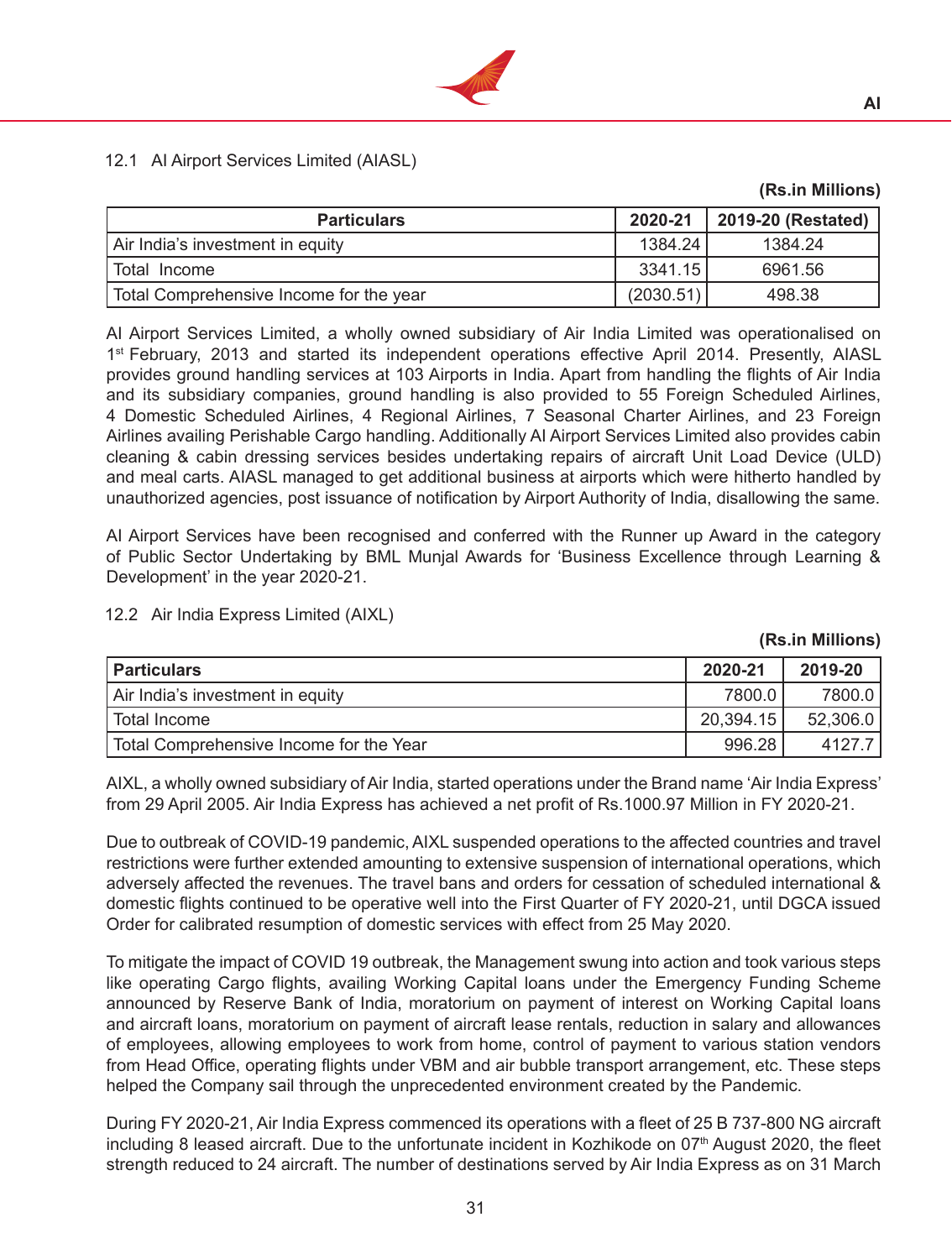

2021 was 33 - 20 Indian and 13 International.

 Air India Express has been named the Iconic Brand of India 2021 by The Economic Times in recognition of its overall performance and efforts to ensure business continuity. Air India Express has also been cited by Economic Times as one of the 'Best Workplaces for Women' for the year 2021.

## 12.3 AI Engineering Services Limited (AIESL)

| <b>Particulars</b>                      | 2020-21 | 2019-20 |
|-----------------------------------------|---------|---------|
| Air India's investment in equity        | 1666.67 | 1666.67 |
| Total Income                            | 11855.4 | 14275.9 |
| Total Comprehensive Income for the Year | 119.4   | 242.4   |

 AIESL is a leading MRO (Maintenance Repair and Overhaul) service provider in the country providing both Line Maintenance and Major Maintenance for various types of aircraft for the fleet of Air India group, third party airlines as well as Indian Air Force. Further, the company is also imparting practical training element (PTE) in association with training institutes.

 During pandemic period of COVID-19, AIESL provided Line Maintenance Services to Air India Fleet for its Vande Bharat Flights. Besides carrying out, maintenance work for Domestic operators, AIESL carried out major maintenance work for Aviation Research Centre (ARC), Indian Air Force, Indian Navy, Indian Coast Guard and HAL, as well as maintenance of aircraft of private parties like Reliance, Taj Air Charters, Zoom Air, Club one Air and Bluedart Aircraft.

## 12.4 Alliance Air Aviation Limited (AAAL)

#### **(Rs. in Millions)**

**(Rs. in Millions)**

| <b>Particulars</b>                      | 2020-21    | 2019-20    |
|-----------------------------------------|------------|------------|
| Air India's investment in equity        | 4022.50    | 4022.50    |
| Total Income                            | 4592.27    | 11,811.54  |
| Total Comprehensive Income for the Year | (3,599.32) | (2,355.75) |

 AAAL, a wholly owned subsidiary of Air India Limited, which operates under the brand name Alliance Air, commenced operations from 15 April 1996.

 Alliance Air Aviation Limited (formerly known as Airline Allied Services Limited) is one of the leading international regional airlines in the country providing connectivity to Tier II & Tier III cities in India in complete synergy with the network of Air India. It is in the process of expanding its operations on pan India basis by inducting more aircraft in its fleet. These aircraft will serve shorter routes within the country and also fly overseas.

 With the introduction of Regional Connectivity Scheme (RCS), a number of new routes to unserved and underserved airports have opened up for Alliance Air and it has been awarded 17 routes, 26 routes, 40 routes, 12 routes and 14 routes in the 1<sup>st</sup>, 2<sup>nd</sup>, 3<sup>rd</sup>, 3.1 and 4<sup>th</sup> round respectively of the bidding process. Alliance Air had actively participated in the 4.1 round of (RCS) bidding and awaiting its route allotment. Alliance Air, with its young fleet of ATR aircraft can take a position of dominance in the regional market. It, therefore, plans to participate aggressively in the subsequent rounds of RCS bidding as well.

 Due to the impact of COVID-19 pandemic in the aviation industry, necessary steps have been taken by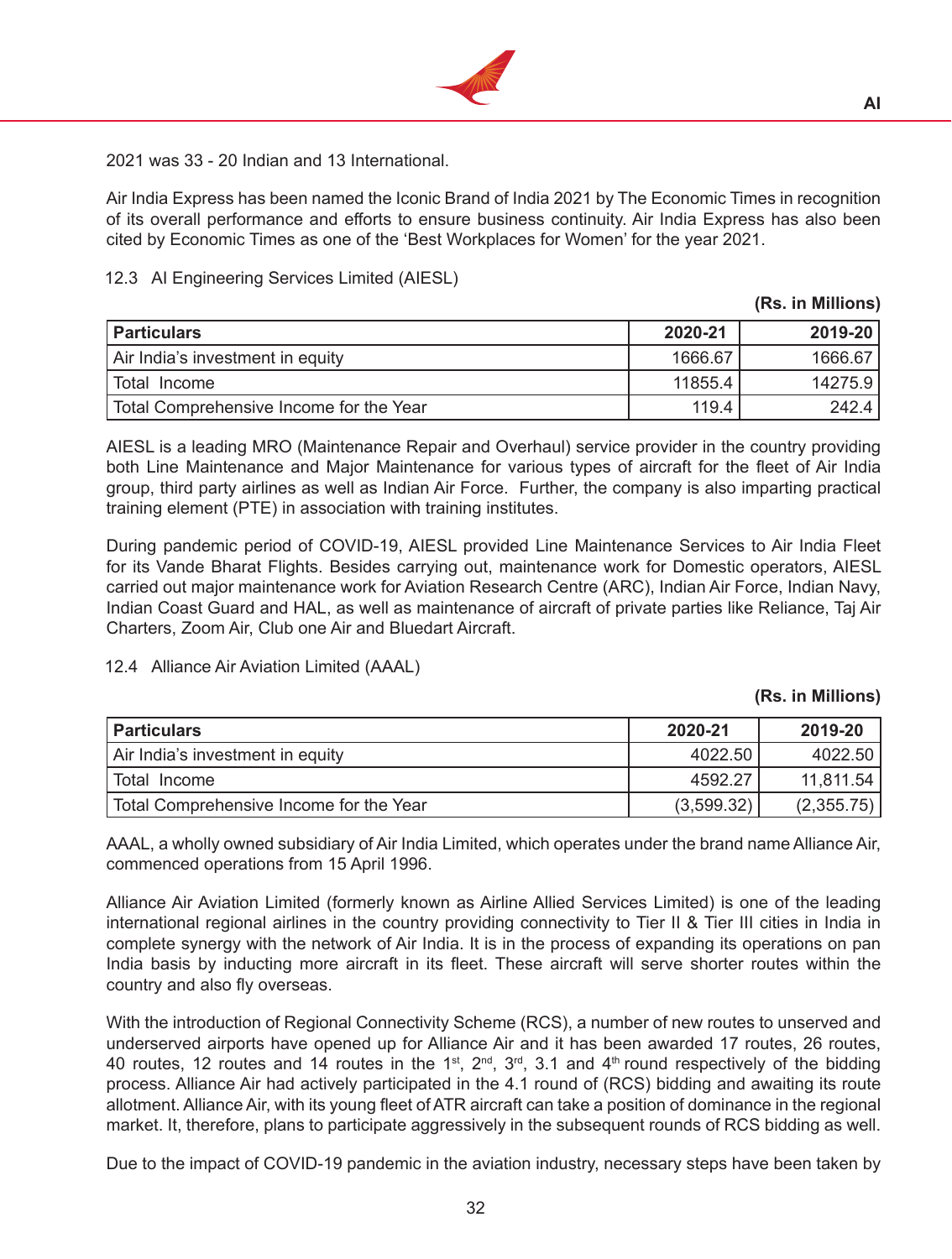

the management to cut the costs and re-negotiate various agreements with the lessors & vendors. Once the Government ban on flight restrictions and COVID-19 situation improves, the Company plans to expand its network (including international) by increasing the fleet in the coming years.

 Under Wings India 2018, organized by FICCI in association with Government of India, Alliance Air has been declared as the winner of 'Best Airlines and Helicopter under RCS'.

### 12.5 Hotel Corporation of India Limited (HCI):

#### **(Rs. in Millions)**

| <b>Particulars</b>                | 2020-21  | 2019-20  |
|-----------------------------------|----------|----------|
| Air India's investment in equity  | 1106.00  | 1106.00  |
| Government's investment in equity | 270.00   | 270.00   |
| Total Revenue                     | 249.60   | 676.25   |
| Net (Loss)                        | (966.19) | (655.47) |

 HCI earns revenue through its two hotels viz The Centaur Hotel, New Delhi and Centaur Lake View Hotel, Srinagar and through its flight Kitchens, Chefair at Mumbai and Delhi. HCI also operates the Air India Lounge at T3, IGI Airport, New Delhi.

 In the FY 2020-21, COVID-19 pandemic has affected the hospitality sector in an unprecedented manner with an array of disruptions affecting all segments of the hospitality business. The lockdowns and travel restrictions severely affected the hospitality business across the world and HCI was no exception. Despite the overall Revenues being down by over 63% over the previous year, the team managed to substantially control the operating costs by saving 30% against the previous year.

 With domestic and international travel expected to normalize soon, HCI is reasonably optimistic that it will reinvent and reposition itself to capture various opportunities in the hospitality and catering business as well as foray into related product and distribution extensions.

12.6 JOINT VENTURE AGREEMENT BETWEEN AIR INDIA LIMITED AND SINGAPORE AIRPORT TERMINAL SERVICES (SATS) ON GROUND HANDLING

 The Company has entered into a Joint Venture (JV) agreement with SATS, Singapore, in the equity ratio of 50:50 to provide ground handling services at certain metro airports. This was in pursuance of Government of India Notification on the Ground Handling policy.

## **13. RISK MITIGATION STRATEGIES**

The Company continuously monitored the risks perceptions and taken preventive action for mitigation of risks on various fronts.

## **14. INTERNAL CONTROL SYSTEMS**

The Company continues to ensure proper and adequate internal control systems and procedures commensurate with its size and nature of business to ensure that all assets are safeguarded and protected against loss from unauthorized use and that transactions are authorized, recorded and reported correctly. The internal control system enables documented policies, guidelines, authorization and approval procedures. Necessary actions were also being taken to address some of the concerns raised by the Auditors in this regard.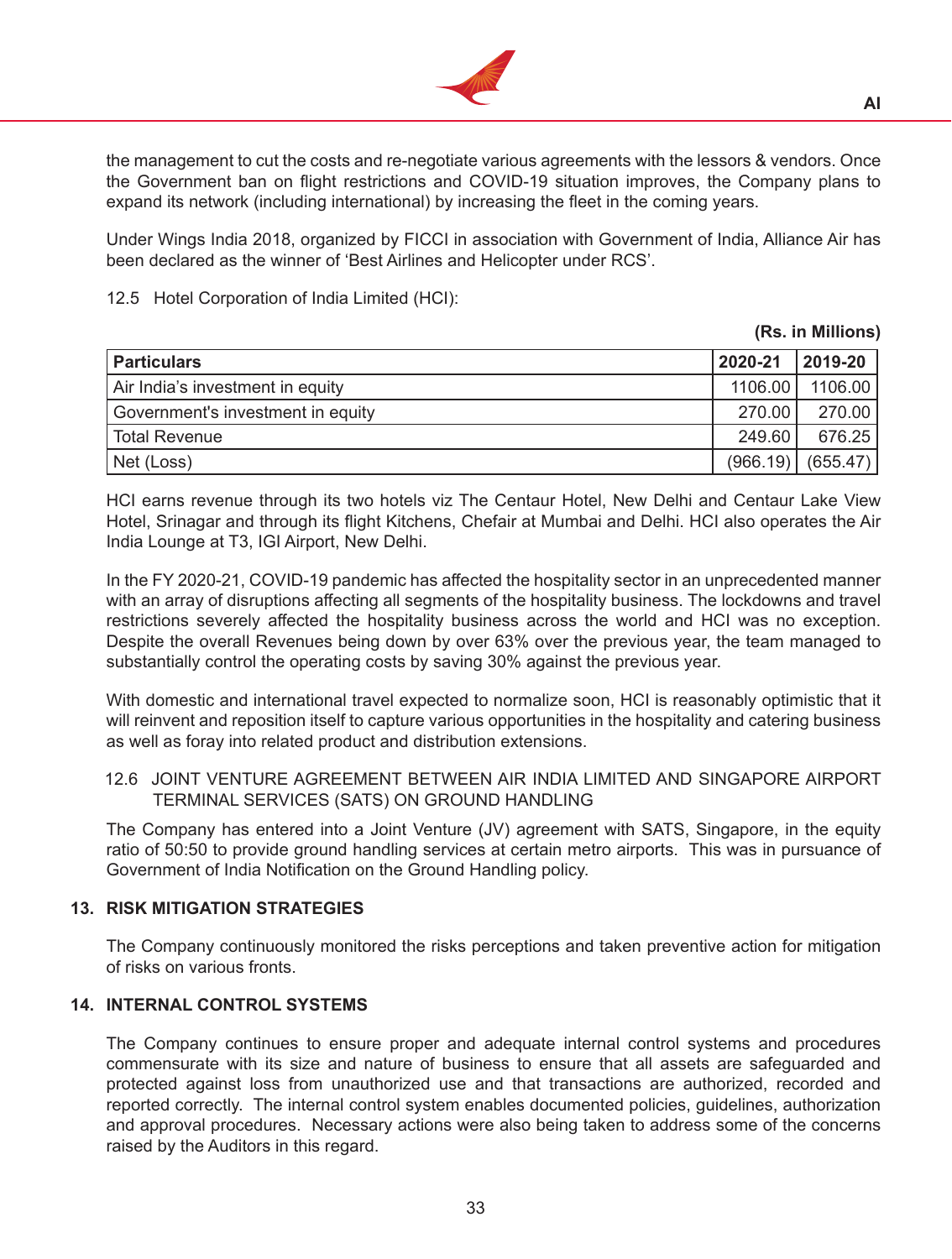

The Company has an extensive system of internal controls which ensures optimal utilization and protection of resources, IT security, accurate reporting of financial transactions and compliance with applicable laws and regulations as also internal policies and procedures. The internal control system is supplemented by extensive internal audits, regular reviews by management and well documented policies and guidelines to ensure reliability of financial and other records to prepare financial statements and other data.

 The Company has a well defined manual on delegation of authority and administrative powers, based on which, the authorities exercise their powers. This manual is reviewed periodically to cope up with the changes necessitated by the needs of the organization. The said manual, along with the Company's key functional process manuals, further strengthens the internal control system of the organization. The Company has independent internal audit systems to monitor the entire operations and services spanning over all locations, businesses and functions on a regular basis. The Company has also employed outside consultants in its various areas of functioning in order to reduce/monitor its cost platform.

## **15. COMPLIANCE WITH THE RTI ACT, 2005**

Air India Limited, as a PSU Organisation with large public interface, has successfully ensured compliance with the provisions of Right to Information Act for providing information to the citizens.

 As required by the RTI Act, information has been displayed on the Company's website for the public at large. Air India has decentralized its structure to deal with the applications / appeals received under RTI Act with effect from 9 January 2015. Presently, Air India has 85 Central Public Information Officers (CPIOs), 75 Central Assistant Public Information Officers (CAPIOs) at outstations and 24 First Appellate Authorities (FAAs) for speedy disposal of applications / appeals.

2187 cases of RTI Requests and 255 Appeals were received. During the year 2020-21

 Out of 255 Appeals, 254 were disposed off by the First Appellate Authorities.

\*\*\*\*\*\*\*\*\*\*\*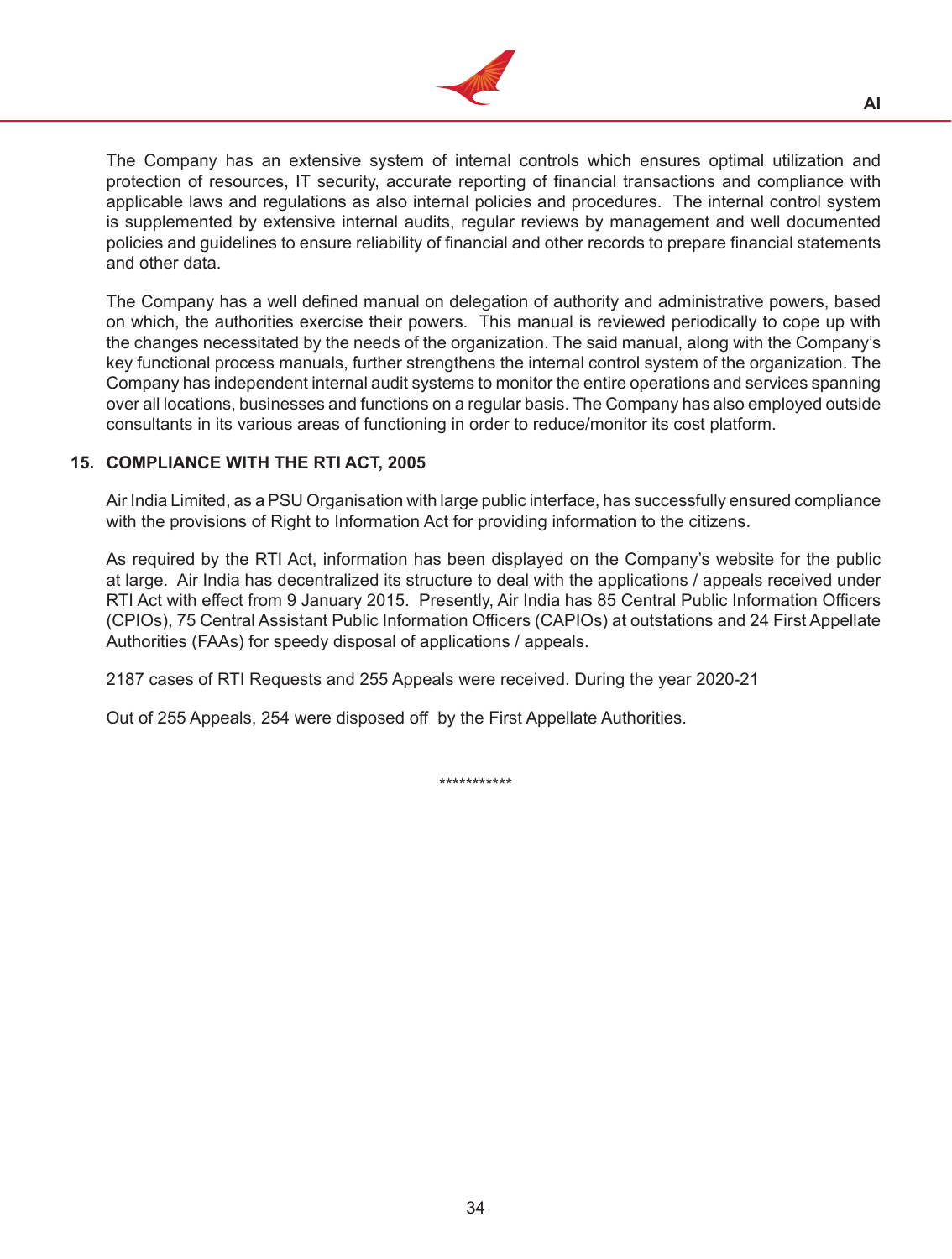

# **CORPORATE GOVERNANCE**

## **1. Company's Philosophy on Corporate Governance:**

Air India's philosophy on Corporate Governance has been to ensure fairness to the Stakeholders through transparency, full disclosures, empowerment of employees and collective decision making. In this process, the Company continuously strives to attain highest levels of accountability, responsibility and fairness in all aspects of its operations. The Company remains committed towards protection and enhancement of overall long term value for all its stakeholders - customers, lenders, employees and the society. The Company also acknowledges and appreciates its responsibility towards the society at large and has embarked upon various initiatives to accomplish this.

#### **2. The Corporate Governance Structure:**

The Governance of the Company is carried out under the overall supervision and guidance of the Board of Directors. To facilitate effective governance the decision making takes place at various levels. Being a service sector industry with large interaction with people, the Company is organised into functional as well as territorial divisions. The field level officials are empowered to take quick decisions, at the same time; the higher levels take strategic decisions and lay down guidelines for the field to take proper decisions. Broadly speaking, the decision making authority vests at various levels. These levels are as follows:

- 1. Board of Directors and the Committees of the Board.
- 2. The Chairman and Managing Director assisted by the Executive Committee.
- 3. Functional Directors
- 4. Heads of Departments
- 5. Regional Heads
- 6. Regional Managers
- 7. Station Managers

#### **3. Board of Directors:**

#### 3.1 Composition

Being a Government company, the Directors are appointed by the Government of India. As on 31 March 2021, the Board comprised five Whole time Directors – Chairman and Managing Director, Director (Finance), Director (Personnel), Director (Commercial) and Director (Operations) – and four Non-Executive Directors (two Government nominee Directors and two Independent Directors)Non-executive Board members are eminent personalities having wide experience.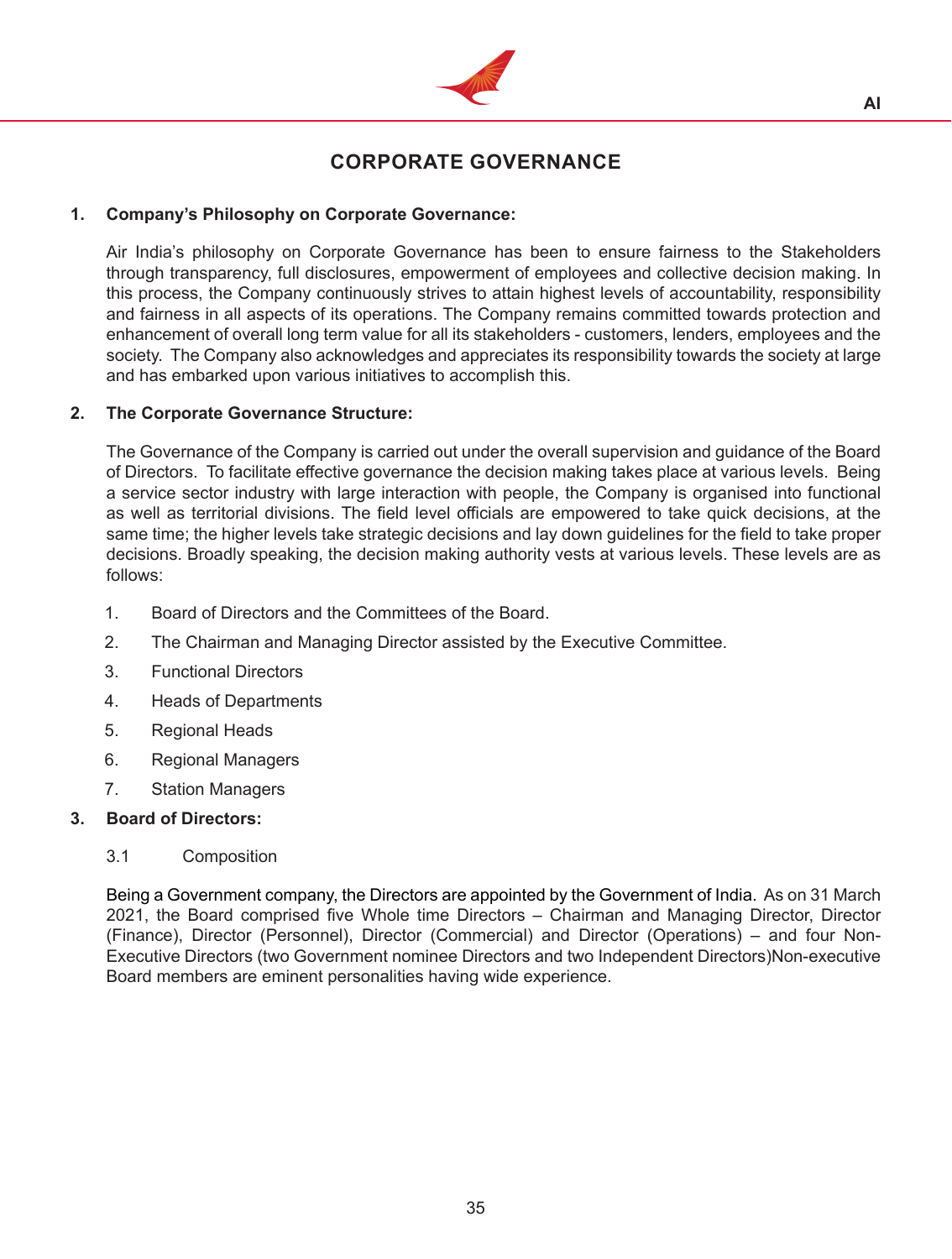

## **BOARD OF DIRECTORS AS ON 31 MARCH 2021**

| Shri Rajiv Bansal            | Chairman & Managing Director                |
|------------------------------|---------------------------------------------|
| Shri Satyendra Kumar Mishra  | Joint Secretary, Ministry of Civil Aviation |
| Shri Vimalendra A Patwardhan | Joint Secretary & Financial Advisor         |
|                              | Ministry of Civil Aviation                  |
| Shri Kumar Mangalam Birla    | Independent Director                        |
| Smt. Daggubati Purandeswari  | Independent Director                        |
| Shri Vinod Hejmadi           | Director (Finance)                          |
| Smt. Amrita Sharan           | Director (Personnel)                        |
| Ms. Meenakshi Mallik         | Director (Commercial)                       |
| Capt. Rajwinder Singh Sandhu | Director (Operations)                       |

 Shri Kumar Mangalam Birla and Smt. D.Purandesweri ceased to be Directors effective 7 August 2021 and 3 October 2021 respectively. As on date there is no Independent Director on the Board of the Company

## 3.2 Board/Committee Meetings and Procedures

While the CMD and Functional Directors are whole time Directors who are in charge of the day to day operations of the Company, strategic decisions are taken under the overall supervision and guidance of Board of Directors which include Government Nominee Directors and Independent Directors. The Board functions either as a full Board or through its constituted Committees. Meetings of the Board and the Committees are held at regular intervals. Statutory requirements relating to minimum number of meetings and time gap between two consecutive meetings are complied with. In case of exigencies, the Resolutions are passed by circulation.Video Conferencing facility is also offered to the Directors. Company Secretary assists in all the meetings of the Board and Committees and prepares Draft Minutes of such meetings.

#### 3.3 Meetings of the Board

 During the financial year 2020-21, eight meetings of the Board of Directors were held on 29 May 2020, 7 July 2020, 11 September 2020, 1 December 2020, 27 January 2021 (two meetings), 19 March 2021 (two meetings) and all these meetings were chaired by the CMD.

| <b>Name of Director</b>                  | No of<br><b>Meetings</b><br>held during<br>tenure in<br>FY 2020-21 | <b>Attendance</b><br>in Board<br><b>Meetings</b><br>held during<br>the year | <b>Whether</b><br>attended<br><b>Adjourned</b><br><b>AGM held on</b><br>19 March 2021 | No. of<br><b>Directorships</b><br>in Companies | No. of<br><b>Committee</b><br><b>Memberships</b><br>across all<br>companies |
|------------------------------------------|--------------------------------------------------------------------|-----------------------------------------------------------------------------|---------------------------------------------------------------------------------------|------------------------------------------------|-----------------------------------------------------------------------------|
| A.EXECUTIVE<br><b>DIRECTORS</b>          |                                                                    |                                                                             |                                                                                       |                                                |                                                                             |
| Shri Rajiv Bansal<br><b>CMD</b>          | 8                                                                  | 8                                                                           | Yes                                                                                   | 11                                             | 5                                                                           |
| Shri Vinod Hejmadi<br>Director (Finance) | 8                                                                  | 8                                                                           | Yes                                                                                   | 5                                              | 11                                                                          |

The attendance of the Directors was as follows: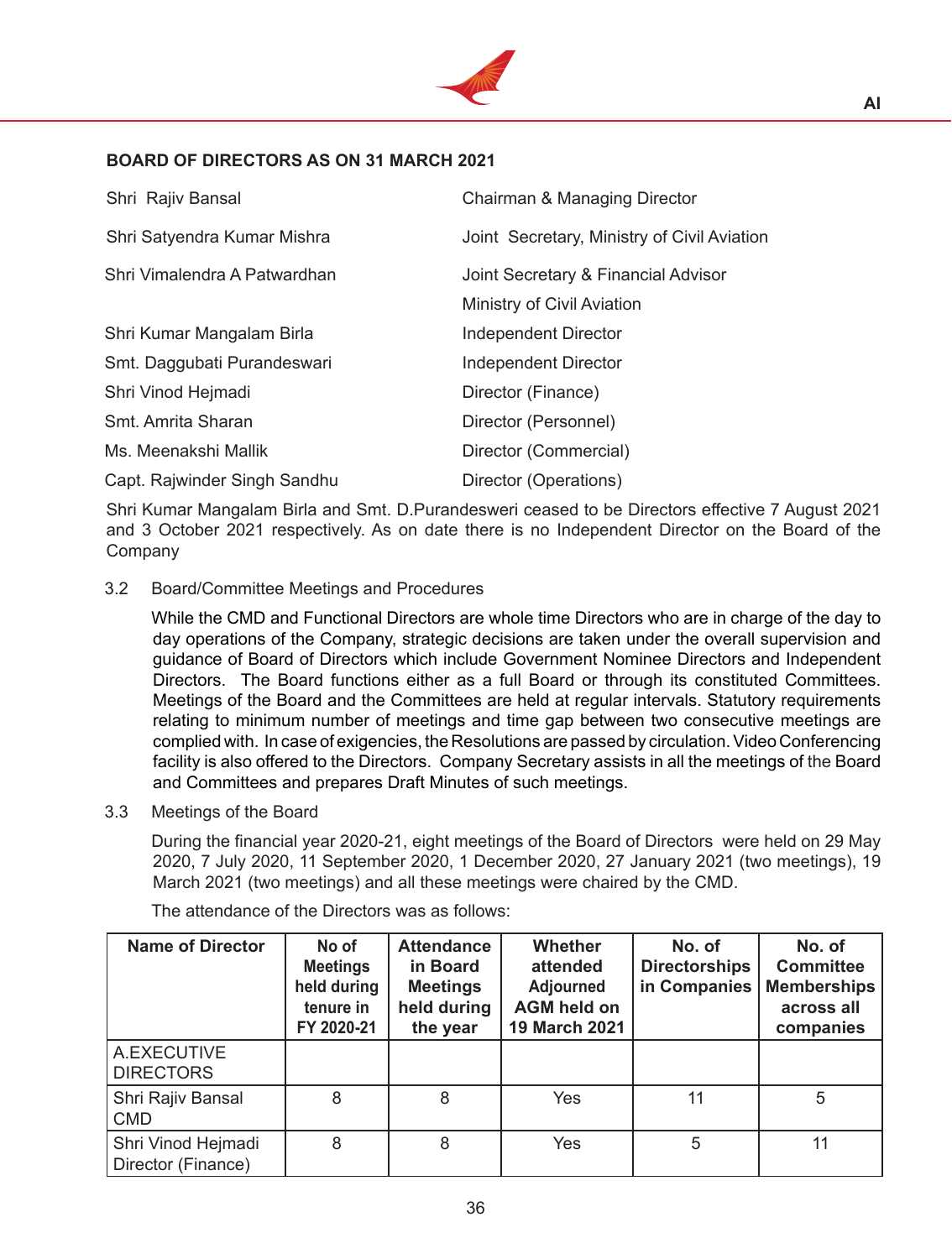

| Smt. Amrita Sharan<br>Director (Personnel)<br>(Appointed eff 14 July<br>2020)    | 6 | 6              | <b>No</b> | 3              | $\overline{2}$ |
|----------------------------------------------------------------------------------|---|----------------|-----------|----------------|----------------|
| Ms. Meenakshi Mallik<br>Director (Commercial)<br>(Appointed eff.14 July<br>2020) | 6 | $\overline{4}$ | <b>No</b> | $\overline{4}$ | Nil            |
| Capt. R.S. Sandhu<br>Director (Operations)<br>(Appointed eff.24 July<br>2020)    | 6 | 6              | <b>No</b> | $\overline{1}$ | 1              |
| <b>B. GOVT NOMINEE</b><br><b>DIRECTORS</b>                                       |   |                |           |                |                |
| Shri S K Mishra                                                                  | 8 | 8              | Yes       | 5              | 9              |
| Shri V Patwardhan                                                                | 8 | 8              | Yes       | 8              | 9              |
| C. INDEPENDENT<br><b>DIRECTORS</b>                                               |   |                |           |                |                |
| Dr. R K Tyagi<br>(Ceased eff.31 May<br>2020)                                     | 1 | $\mathbf{1}$   | <b>No</b> | 3              | 5              |
| Dr. Syed Zafar Islam<br>Ceased eff.31 May<br>2020)                               | 1 | $\mathbf{1}$   | <b>No</b> | $\mathbf{1}$   | 1              |
| Shri Kumar<br>Mangalam Birla                                                     | 8 | $\mathbf{1}$   | <b>No</b> | 23             | $\overline{7}$ |
| Smt. Daggubati<br>Purandeswari                                                   | 8 | $\overline{4}$ | <b>No</b> | $\overline{1}$ | 5              |

- Note:
- 1. None of the Directors are related to each other;
- 2. None of the Directors have any pecuniary relationship or transactions with the Company, except remuneration including sitting fees for which they are entitled;
- 3. The Directorships/Committee Memberships in other Companies are based on the latest disclosures received from the respective Director.

#### **4. Board Sub-Committees:**

The Board has been assisted by Board Sub-Committees, and the Company Secretary acts as the Secretary to all the Board Committees. The Board Committees deliberate and recommend to the Board the proposals falling under their Terms of Reference and the final authority to decide on the matters is with the Board. The details inter-alia, pertaining to composition, brief of Terms of Reference (ToR), meeting and attendance at the Committee Meetings of the Company is enumerated below:

## 4.1 Audit Committee

As on 31 March 2021, Audit Committee consists of four members out of which two are Independent Directors. The Audit Committee assists the Board to fulfill its Corporate Governance and overseeing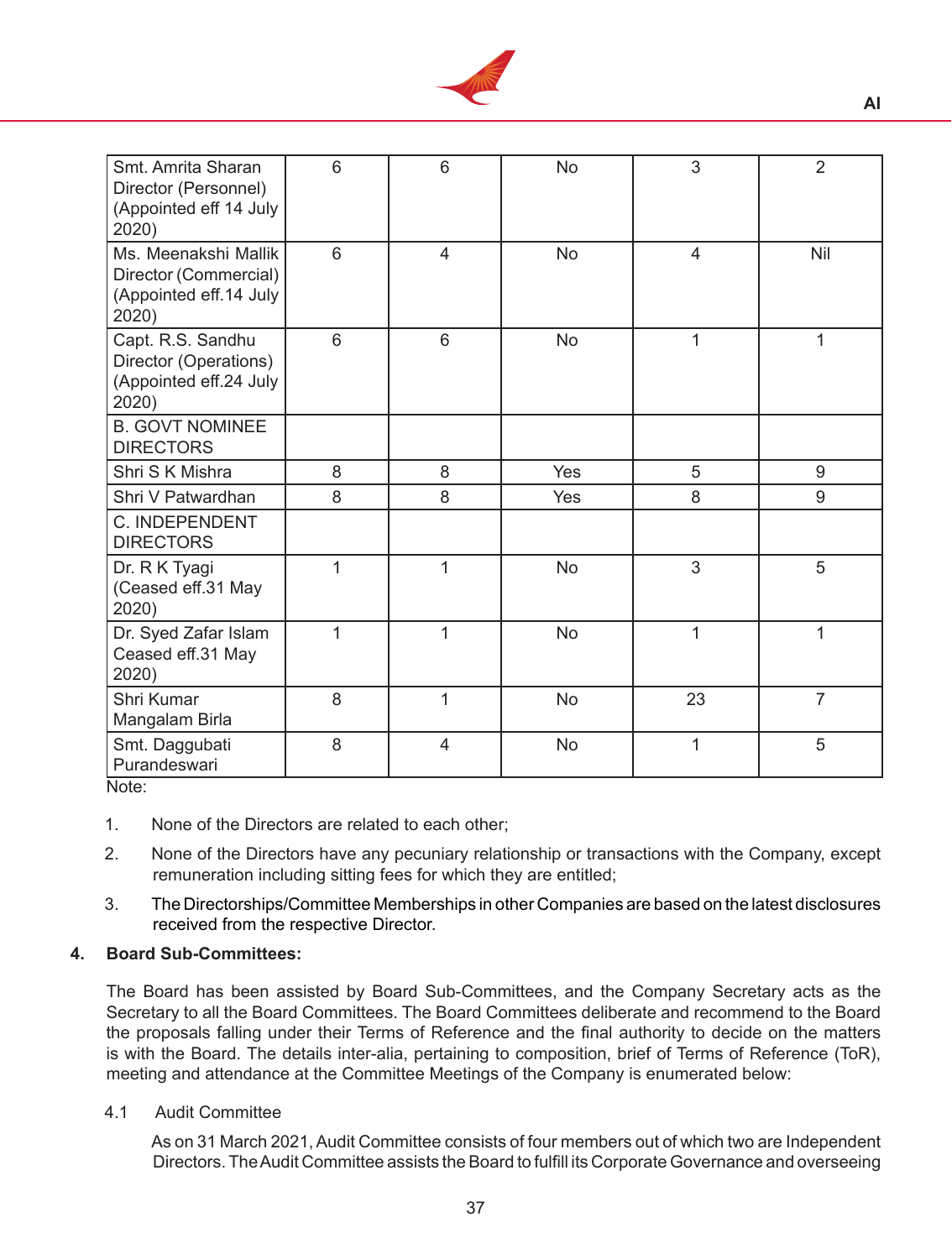

responsibilities in relation to its financial reporting, internal control systems, risk management systems and internal and external audit functions. While the Director (Finance), Head of Internal Audit and Statutory Auditors are Special Invitees, the Chairman and Managing Director attend as Permanent Invitee.

During the year under review, four meetings of the Audit Committee were held. The details of members including change, if any, in their tenure, number of meetings held during the year and the attendance of the members are given below:

| <b>Name of Director</b>                                                                                               | Category | No. of<br><b>Meetings held</b><br>during tenure | <b>Attendance by</b><br><b>Directors</b> |
|-----------------------------------------------------------------------------------------------------------------------|----------|-------------------------------------------------|------------------------------------------|
| Dr. Syed Zafar Islam, Independent Director<br>(Ceased to be Director effective 31 May 2020)                           | Chairman |                                                 |                                          |
| Dr. R.K.Tyagi, Independent Director (Ceased to   Member<br>be Director effective 31 May 2020)                         |          | 0                                               |                                          |
| Shri V Patwardhan, Joint Secretary and Financial   Chairman<br>Advisor, MoCA                                          |          | 4                                               | 4                                        |
| Shri S K Mishra, Joint Secretary, MoCA                                                                                | Member   | 4                                               | 4                                        |
| Shri Kumar Mangalam Birla, Independent   Member<br>Director (Ceased to be Director effective 7<br><b>August 2021)</b> |          |                                                 |                                          |
| Smt. D. Purandeswari, Independent Director   Member<br>(Ceased to be Director effective 3 October 2021)               |          | 4                                               |                                          |

The Terms of Reference of the Audit Committee have been approved by the Board, taking into account the provisions of Section 177 of the Companies Act, 2013 and guidelines on Corporate Governance for CPSEs 2010, issued by the Department of Public Enterprises (DPE) and include the following:

- Oversight of the company's financial reporting process and the disclosure of its financial information to ensure that the financial statement is correct, sufficient and credible.
- Recommending to the Board the fixation of audit fees of external auditors and also approval for payment for any other services
- Reviewing, with the management, the annual financial statements before submission to the Board for approval, with particular reference to:
	- a) Matters required to be included in the Directors' Responsibility Statement to be included in the Board's report in terms of section 134(5) of the Companies Act, 2013;
	- b) Changes, if any, in accounting policies and practices and reasons for the same;
	- c) Major accounting entries involving estimates based on the exercise of judgment by management;
	- d) Significant adjustment made in the financial statements arising out of audit findings;
	- e) Compliance with legal requirements relating to financial statements;
	- f) Disclosure of any related party transactions; and
	- g) Qualifications in the draft audit report.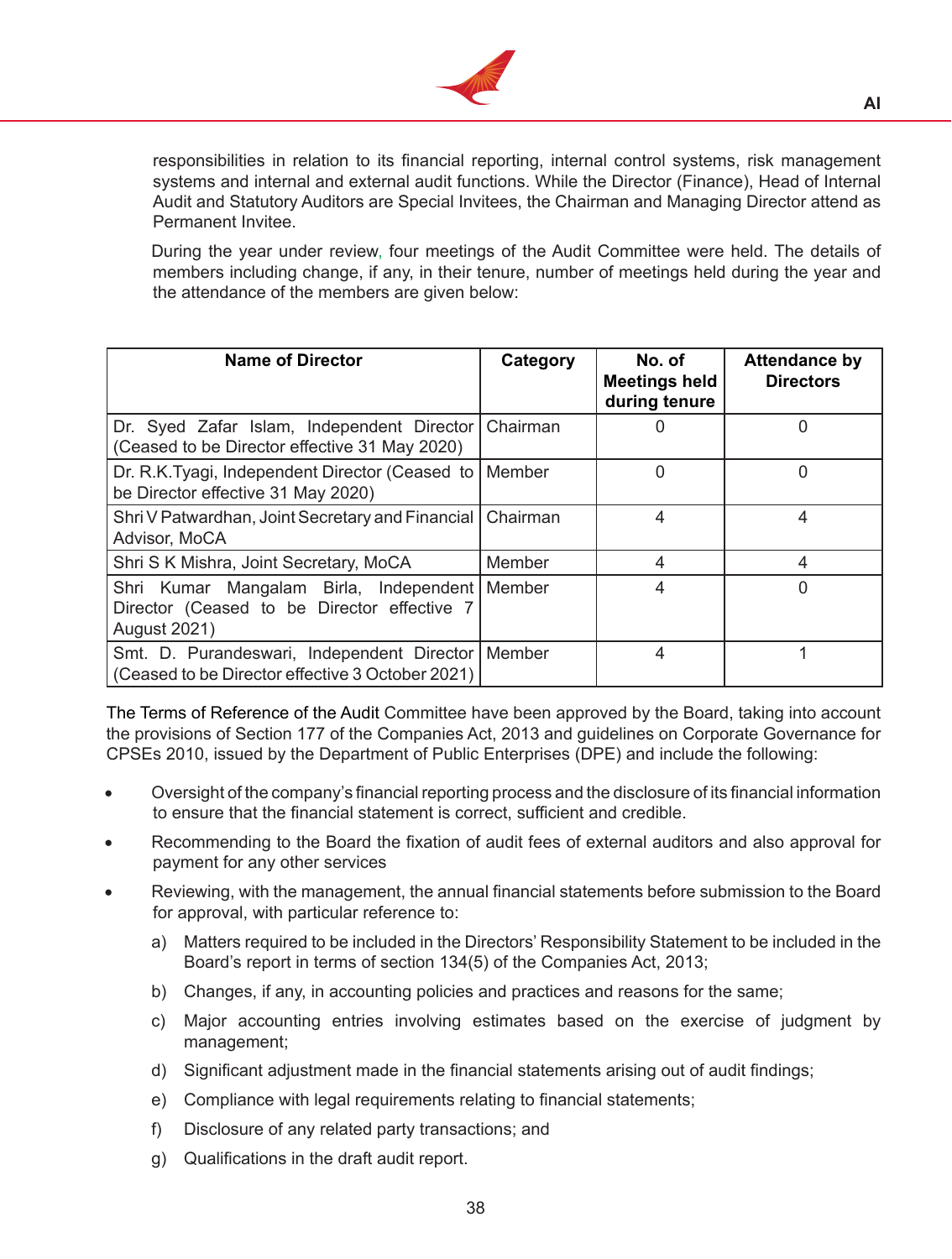

- Reviewing with the management, adequacy of internal audit function, coverage and frequency of internal audit, performance of internal auditors and adequacy of the internal control systems;
- Discussion with internal auditors and/or statutory auditors any significant findings and follow up there on.
- Reviewing the findings of any internal investigations by the internal auditors/agencies into matters where there is suspected fraud or irregularity or a failure of internal control systems of a material nature and reporting the matter to the Board.
- Discussion with statutory auditors before the audit commences, about the nature and scope of audit as well as post-audit discussion to ascertain any area of concern.
- To look into the reasons for substantial defaults in the payment to the debenture holders and creditors.
- To review the functioning of the Whistle Blower mechanism.
- To review the follow up action on the audit observations of the C&AG audit.
- To review the follow up action taken on the recommendations of the Committee on Public Undertakings of the Parliament.
- Provide an open avenue of communication between the independent auditor, internal auditor and the Board of Directors.
- Review all related party transactions in the company.
- Review with the independent auditor the co-ordination of audit efforts to assure completeness of coverage, reduction of redundant efforts and the effective use of all audit resources.
- Consider and review the following the independent auditor and the management:
	- a. The adequacy of internal controls including computerized information system controls and security, and
	- b. Related findings and recommendations of the independent auditor and internal auditor, together with the management responses.
- Consider and review the following with the management, internal auditor and the independent auditor:
	- a. Significant findings during the year, including the status of previous audit recommendations
	- b. Any difficulties encountered during audit work including and restrictions on the scope of activities or access to required information
- Commensurate with its role, the Audit Committee is invested by the Board of Directors with sufficient powers, which include the following:
	- a. To investigate any activity within its terms of reference.
	- b. To seek information on and from any employee.
	- c. To obtain outside legal or other professional advice, subject to the approval of the Board of Directors.
	- d. To secure attendance of outsiders with relevant expertise, if it considers necessary.
	- e. To protect whistle blowers.
- 4.2 Corporate Social Responsibility (CSR) and Sustainability Committee

 The Board constituted its Corporate Social Responsibility and Sustainability Committee on 11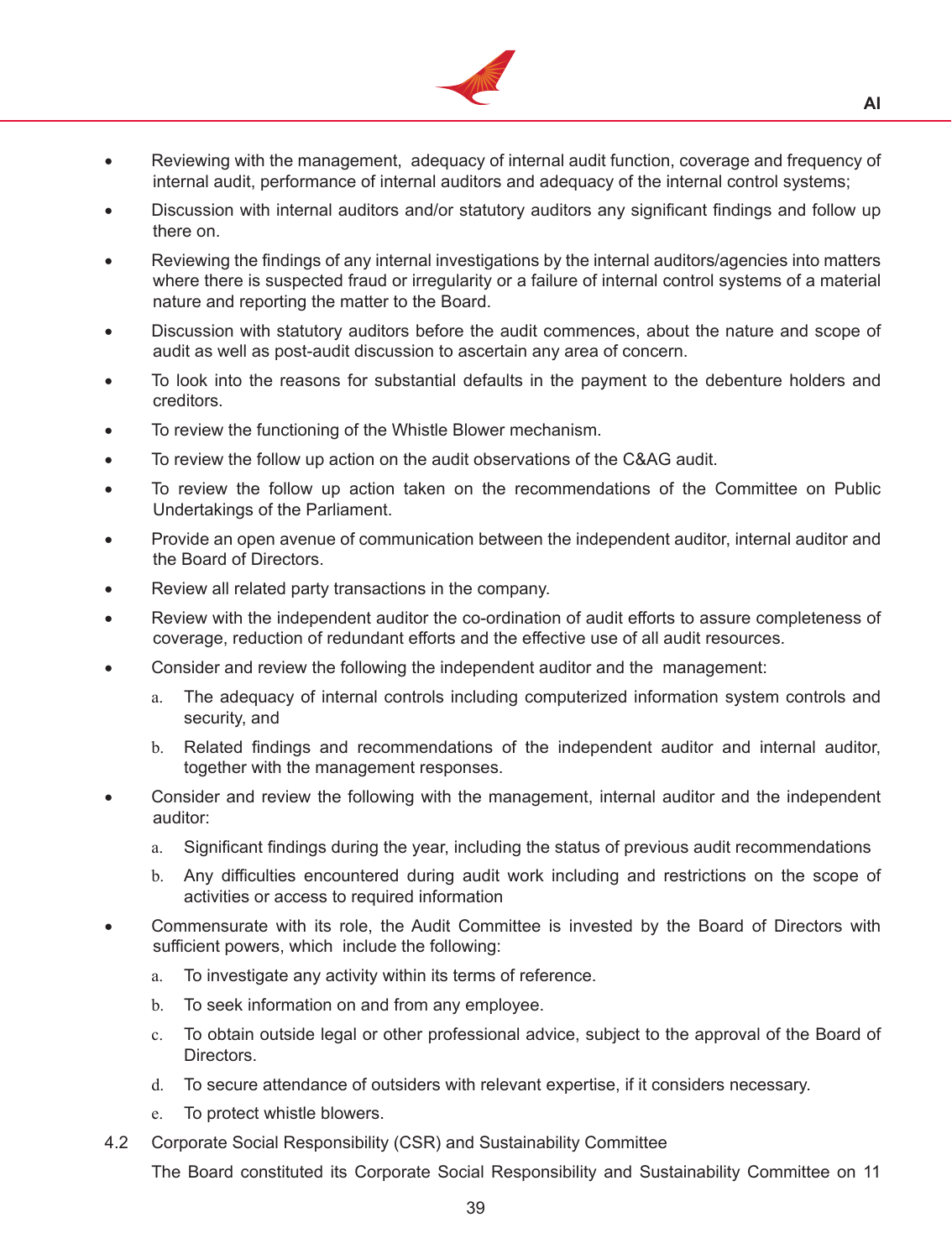

December 2012 to approve and review sustainability development projects from time to time. As on 31 March 2021, following were the Members of the CSR and Sustainability Committee:

| Shri K.M.Birla                      | l Chairman      |
|-------------------------------------|-----------------|
| Smt.D.Purandeswari                  | l Member        |
| Shri Vinod Hejmadi                  | l Member        |
| Shri Ashwani Sehgal, GM – Personnel | l Nodal Officer |

 The objective of this Committee is to review, monitor and provide strategic directions to the Company's CSR and sustainability practices, guide the Company in integrating its social and environmental objectives with its business strategies. The Committee shall also formulate and monitor the CSR Policy and recommend to the Board the annual CSR Plan of the Company. The Terms of Reference of this Committee are as under:

- i. Formulate and recommend to the Board, a Corporate Social Responsibility Policy which shall indicate the activities to be undertaken by the company as specified;
- ii. Recommend the amount of expenditure to be incurred on various CSR activities; and
- iii. Monitor the Corporate Social Responsibility Policy of the company from time to time.

 However, it may be noted that in view of the losses made by the Company, no contribution is made towards CSR in terms of Companies Act 2013 and as such, no Corporate Social Responsibility (CSR) and Sustainability Committee meeting held during the year

4.3 Nomination and Remuneration Committee

Based on the Terms of Reference as per Section 178 of the Companies Act, 2013, DPE Guidelines on Corporate Governance for CPSEs, 2010, and the administrative requirements of the Company, the Nomination and Remuneration Committee (NRC) has been constituted. As on 31 March 2021**,** the NRC comprised of the following:

| l Smt.D.Purandeswari | Chairperson |
|----------------------|-------------|
| Shri Rajiv Bansal    | l Member    |
| l Shri K.M.Birla     | l Member    |
| l Shri S K Mishra    | l Member    |

 The Company, being a Government Company, the appointment, tenure and remuneration of Directors are decided by the Government of India. The provisions of the Companies Act, 2013, relating to appointment of Directors, policy relating to the remuneration of Directors and performance evaluation pertaining to NRC shall not be applicable to Government companies.

The Committee shall recommend nomination to the key positions of Executive Directors and CEOs of subsidiaries. In case of hiring of specialized human resources (on contract) the Committee shall decide the remuneration keeping in view the market practices.

 The Nomination and Remuneration Committee met twice on 24 April 2020 and 26 October 2020 during the year under review.

 The details of members including change, if any, in their tenure, number of meetings held during the year and the attendance of the members are given below: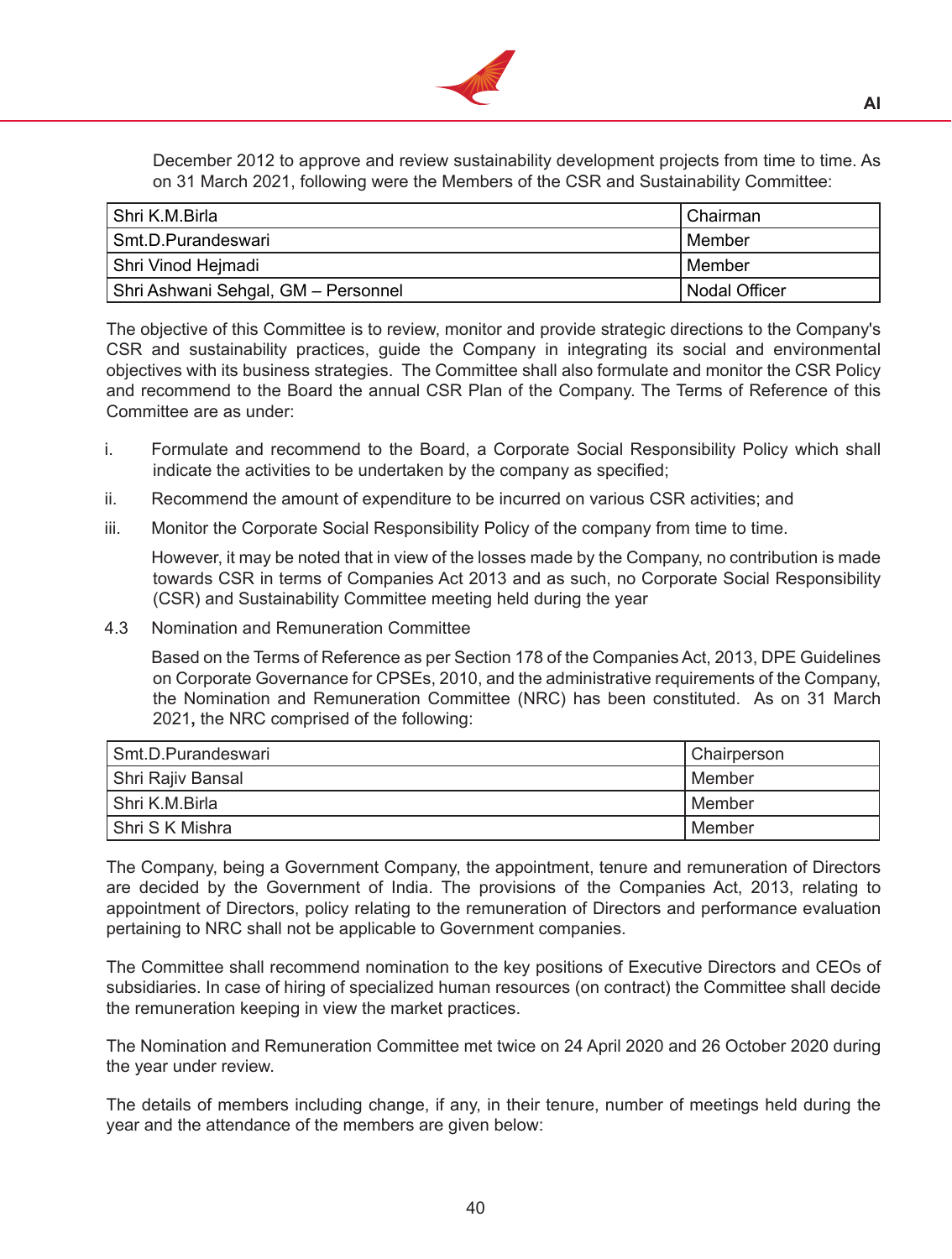

| <b>Name of Director</b>                                              | Category                                     | No. of<br><b>Meetings held</b><br>during tenure | <b>Attendance</b><br>by Directors |
|----------------------------------------------------------------------|----------------------------------------------|-------------------------------------------------|-----------------------------------|
| Dr Syed Zafar Islam (Ceased to be Director<br>effective 31 May 2020) | Chairman,<br><b>Independent Director</b>     |                                                 |                                   |
| Smt. D. Purandeswari (Appointed as<br>Chairperson we.f. 7 July 2020) | Chairperson<br><b>Independent Director</b>   |                                                 |                                   |
| Shri Rajiv Bansal                                                    | Member                                       | 2                                               | 2                                 |
| Shri K.M.Birla                                                       | Member Independent<br><b>Director</b>        | 2                                               |                                   |
| Shri S K Mishra                                                      | <b>Member Government</b><br>Nominee Director | 2                                               | 2                                 |
| Dr. R. K. Tyagi (Ceased<br>to be Director<br>effective 31 May 2020)  | Member Independent<br><b>Director</b>        |                                                 |                                   |

#### 4.3.1. Remuneration to Directors

 Air India being a Government Company, the appointment and remuneration payable to its Wholetime Directors is determined by the Government of India. The non-official part-time (Independent) Directors are paid Sitting Fees for Board Meetings and Sub Committee Meetings of the Board attended by them. Air India does not have a policy of paying commission on profits to any of the Directors of the Company.

 The details of remuneration of Directors are given below:

## a. Executive Directors

| <b>Names of Directors</b> |                               | All elements of remuneration packages of the Directors<br>i.e. salary, benefits, bonus, pension, etc. |                                           |                                          |             |  |  |  |
|---------------------------|-------------------------------|-------------------------------------------------------------------------------------------------------|-------------------------------------------|------------------------------------------|-------------|--|--|--|
|                           | Salary &<br><b>Allowances</b> | <b>Contribution</b><br>to Provident<br>Fund & other<br>funds                                          | <b>Other</b><br>benefits &<br>perquisites | <b>Performance</b><br><b>Related Pay</b> |             |  |  |  |
| Shri Rajiv Bansal         | 32,46,464                     | Nil                                                                                                   | Nil                                       | Nil                                      | 32,46,464   |  |  |  |
| Shri Vinod Hejmadi        | 32,75,502                     | 2,87,487                                                                                              | 43,200                                    | <b>Nil</b>                               | 33, 18, 702 |  |  |  |
| Smt. Amrita Sharan        | 27,87,538                     | 2,26,679                                                                                              | 32,400                                    | <b>Nil</b>                               | 28,19,939   |  |  |  |
| Ms.Meenakshi Mallik       | 25,24,958                     | 2,26,084                                                                                              | 32,400                                    | Nil                                      | 25,57,359   |  |  |  |
| Capt.R.S.Sandhu           | 71,40,174                     | 2,29,423                                                                                              | 32,400                                    | <b>Nil</b>                               | 71,72,574   |  |  |  |

#### b. Independent Directors

The Independent Directors are paid sitting fees at Rs.20,000 for each meeting of the Board and Rs.10,000 for each meeting of the Committee attended by them. The sitting fees paid to the independent directors during the year are given below:

| Dr. R K Tyagi               | Rs. 40,000/-           |
|-----------------------------|------------------------|
| Dr. Syed Zafar Islam        | Rs.30,000 <sup>+</sup> |
| Shri K.M. Birla             | Rs. 20,000/-           |
| Smt. Daggubati Purandeswari | Rs.1,20,000/-          |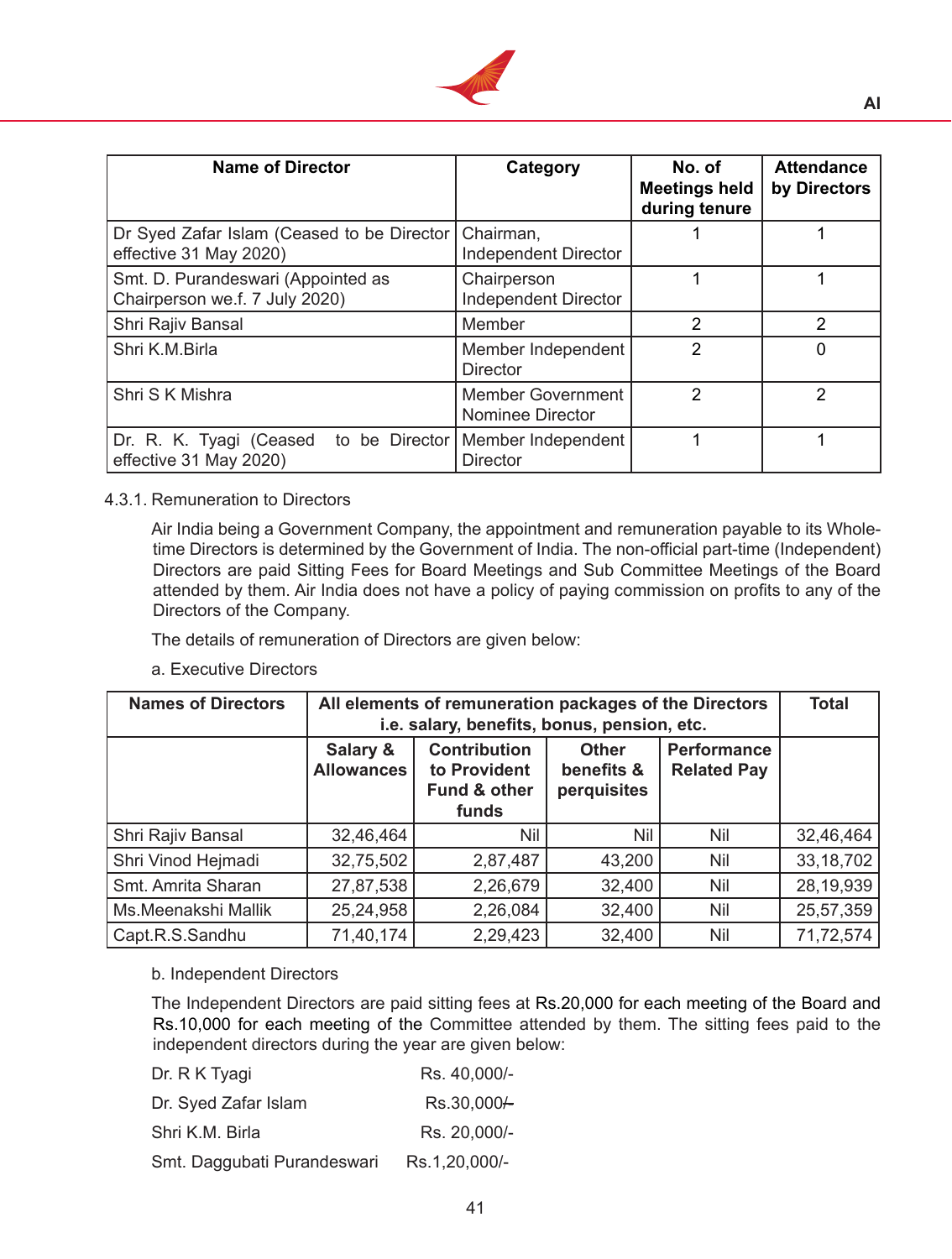

c. Government Nominee Directors

Government Nominee Directors are neither paid any remuneration nor sitting fees.

4.3.2 Stock Option

The Company has not introduced any Stock Option Scheme.

4.4 Human Resources (HR) Committee

 The Terms of Reference of the HR committee are to assist the Board by reviewing and finalising Service Regulations, Passage Regulations, Recruitment Procedure, Promotion Policy, Medical Benefit Scheme, Foreign Posting Policies, organization structure, etc. As on 31 March 2021, the following were the Members of the HR Committee:

| Smt.D.Purandeswari | Chairperson |
|--------------------|-------------|
| Shri Vinod Heimadi | Member      |
| Shri S K Mishra    | Member      |

The HR Committee met once during the year, on 15 March 2021, wherein all the members were present.

4.5 Share Allotment Committee

 The Share Allotment Committee considers the allotment of shares, issuance of share certificates and other matters incidental thereto. As on 31 March 2021, the following were the Members of the Share Allotment Committee:

| Shri V Patwardhan  | Chairman |
|--------------------|----------|
| Shri S K Mishra    | Member   |
| Shri Vinod Hejmadi | Member   |

The Share Allotment Committee met once during the year, on  $6<sup>th</sup>$  October 2020 wherein all the members were present.

4.6 Flight Safety Committee

The Flight Safety Committee was constituted as per the directives of the Ministry of Civil Aviation. The Terms of Reference are to review and monitor all safety related matters and to close the Audit findings in a timely manner. The Committee may carry out inspections for this purpose. ED and Chief of Flight Safety is a permanent invitee and the Committee met once, during the year under review. As on 31 March 2021 the following were the Members of the Flight Safety Committee:

| <b>Shri S K Mishra</b> | Chairman      |
|------------------------|---------------|
| Shri Vinod Heimadi     | <b>Member</b> |
| Capt R S Sandhu        | Member        |

ED & Chief of Flight Safety is a permanent invitee to this Committee.

4.7 Consumer Satisfaction Committee

The Terms of Reference of this Committee are to look into the various areas relating to customer interests/facilities, such as food on board, marketing schemes, loyalty programme, business deals with corporate houses, schemes like Maharaja Direct etc. As on 31 March 2021, the following were the Members of the Consumer Satisfaction Committee:

| Shr<br>Bırla<br>IV.             | $\sim$<br>$1$ rm $\alpha$ n<br>нан<br>UNIAII |
|---------------------------------|----------------------------------------------|
| <br>Ms<br>Mallık<br>Meer<br>าลห | uer.<br>Me<br>onve                           |

 ED-Customer Services and ED-Inflight Services are Invitees to this Committee.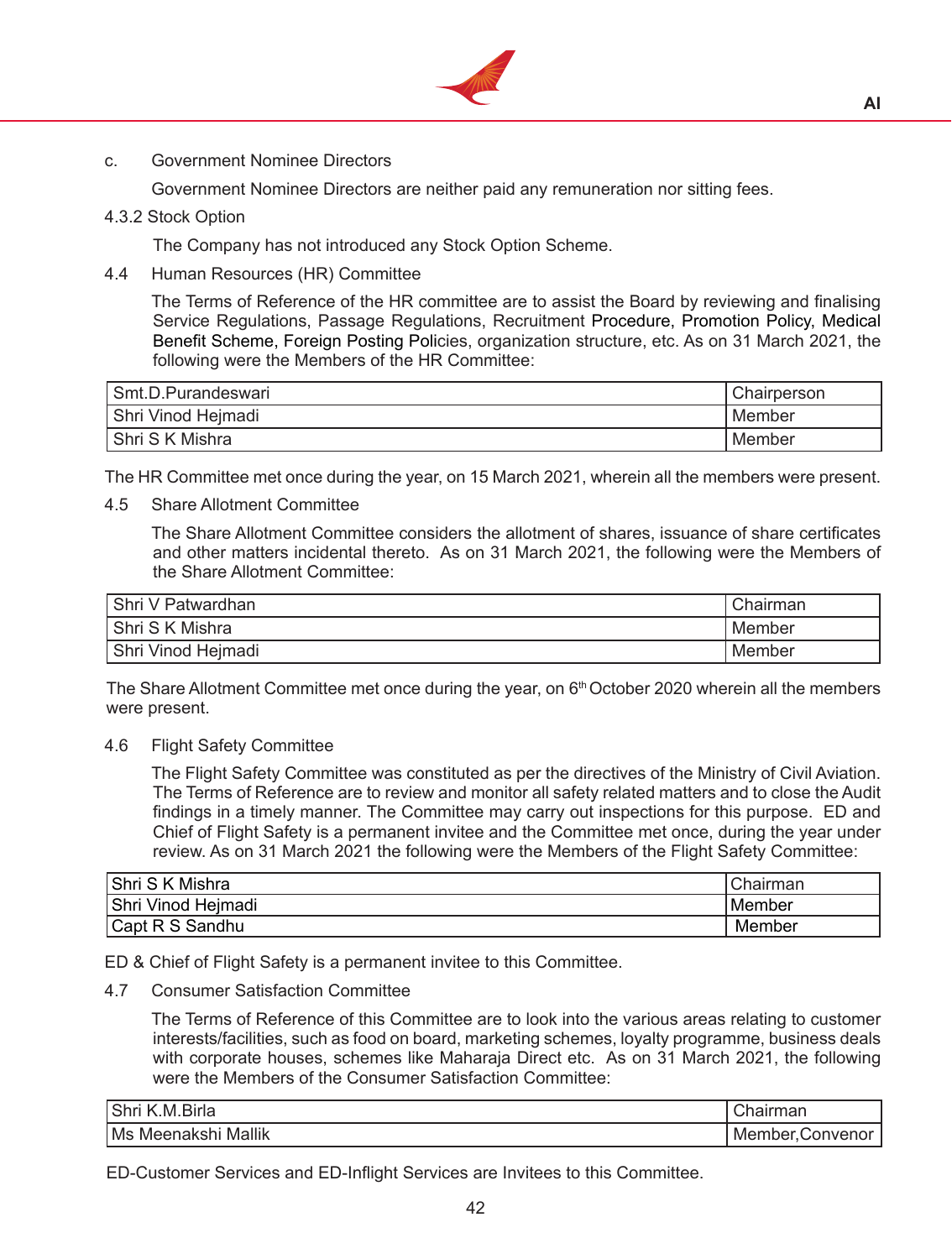

## 4.8 Executive Management Committee

The Executive Management Committee (EMC) forms an integral part of the Governance structure. Presided over by the Chairman and Managing Director, all the functional Directors and heads of all Departments shall be members of the EMC.

 The primary role of the Committee is strategic management of the Company's businesses within Board approved direction / framework and realization of Company goals, as well as to enable decision making through multi-functional inputs apart from enhancing participation involvement and commitment of Functional Heads in the Corporate Governance and to ensure ethical and efficient conduct of the affairs of the Company. All subjects coming before the Board are first placed before the EMC and a reasoned decision is arrived at. The deliberations of the EMC, in such cases are placed before the Board.

4.9 Cost Cutting Committee

The Committee was constituted in July 2020. The Terms of Reference are to consider and urgently implement cost cutting measures for achieving the financial efficiencies which was projected to the Government as a part of the revival programme.

 During the year under review, the Committee met twice. As on 31 March 2021, the following were Members of the Committee:

| Shri Vinod Hejmadi | Chairman |
|--------------------|----------|
| Shri V Patwardhan  | Member   |
| Smt.D.Purandeswari | Member   |

#### **5. Meeting of Non official Independent Directors**

As required under Schedule IV of the Companies Act, 2013, the Independent Directors are required to hold atleast one meeting in a year, without the presence of the other Directors and members of management. No meeting was held during the year.

#### **6. Code of Conduct for members of the Board and senior management**

The Board of Directors has laid down Code of Conduct for the Board members and senior management personnel of the Company. A copy of the Code is available on the website of the Company. All the members of the Board and Senior Management Personnel have affirmed compliance of respective Code of Conduct during the year ended 31 March 2021. A declaration of compliance signed by Chairman & Managing Director of the Company is enclosed with this Annual Report.

#### **7. Integrity Pact**

In line with the CVC guidelines, the Company has introduced Integrity Pact (IP) to enhance ethics / transparency in the process of awarding contracts with effect from February 2008. The Integrity Pact has now become a part of tender documents to be signed by the Company and by the vendor (s) / bidder (s) with a value of Rs.100 Million and above.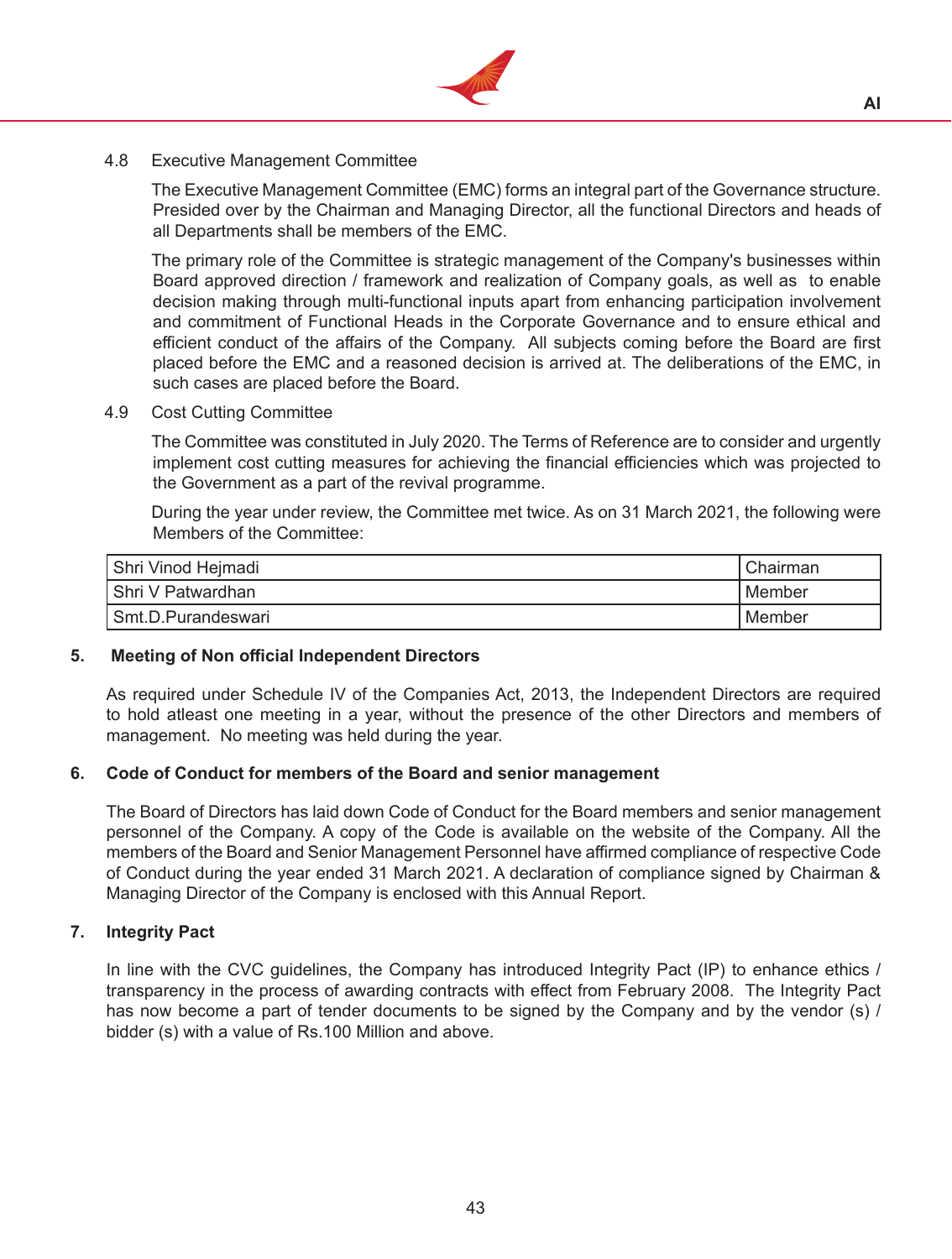

## **8. Annual General Meetings**

The location, date and time of the AGMs held during the preceding three years are given below:

|                                                 | Date and time of<br>the Meeting | <b>Venue</b>                                                                            | <b>Special Resolution Passed</b><br>at the Meeting                                           |
|-------------------------------------------------|---------------------------------|-----------------------------------------------------------------------------------------|----------------------------------------------------------------------------------------------|
| 12th Annual<br><b>General Meeting</b>           |                                 | 26 December 2018   Airlines House, 113<br>Gurudwara Rakabganj Road,<br>New Delhi 110001 |                                                                                              |
| 13th Annual<br><b>General Meeting</b>           |                                 | 30 December 2019   Airlines House, 113<br>Gurudwara Rakabganj<br>Road, New Delhi 110001 |                                                                                              |
| <b>Extra Ordinary</b><br><b>General Meeting</b> | 8 November 2019                 | Airlines House, 113<br>Gurudwara Rakabgani<br>Road, New Delhi 110001                    | Alteration of Memorandum &<br>Articles of Association as per<br>Companies Act, 2013          |
| 14th Annual<br><b>General Meeting</b>           |                                 | 29 December 2020   Airlines House, 113<br>Gurudwara Rakabganj<br>Road, New Delhi 110001 | Increase the remuneration<br>Statutory Auditors of the<br>of<br>Company for the year 2019-20 |

#### **9. Means of communication**

The Company's website (www.airindia.in) provides information on the company profile, financial performance, etc. Substantial business happens through the website. Matters of interest to employees are circulated internally from time to time.

#### **10. General Shareholders/Debenture holders information**

- The entire share capital has been held by the President of India along with his nominees.
- The shares of the Company are not listed on any Stock Exchange. However, the Non-convertible Debentures (NCDs) are listed with NSE and BSE. Annual Listing Fees have been paid to the Stock Exchanges
- M/s Link Intime India Pvt Ltd having its address at C-101, 247 Park, L.B.S. Marg, Vikhroli (West), Mumbai 400 083 are the Registrar and Transfer Agent for the debentures of the Company. All matters connected with debenture transfer, transmission, interest payment is handled by the transfer agent.

#### **11. Disclosures**

- During the year, there were no transactions of material nature with the directors or their relatives or the management that had potential conflict with the interest of the Company.
- There were no materially significant related party transactions having potential conflict with the interests of the Company at large during FY 2020-21. Nevertheless, Related Party Disclosures are included in the notes forming part of the Financial Statements of the Company for the year 2020-21.
- There were no instances of non-compliance on any matter related to any guidelines issued by the Government during the last three years.
- The Company has complied with the 'Corporate Governance Guidelines for CPSEs' issued by the Department of Public Enterprises as directed by the Ministry of Civil Aviation and quarterly compliance reports have been regularly submitted.
- The Company being PSU, Central Vigilance Commission Guidelines are applicable, which provide adequate safeguard against victimization of employees.

\*\*\*\*\*\*\*\*\*\*\*

**AI**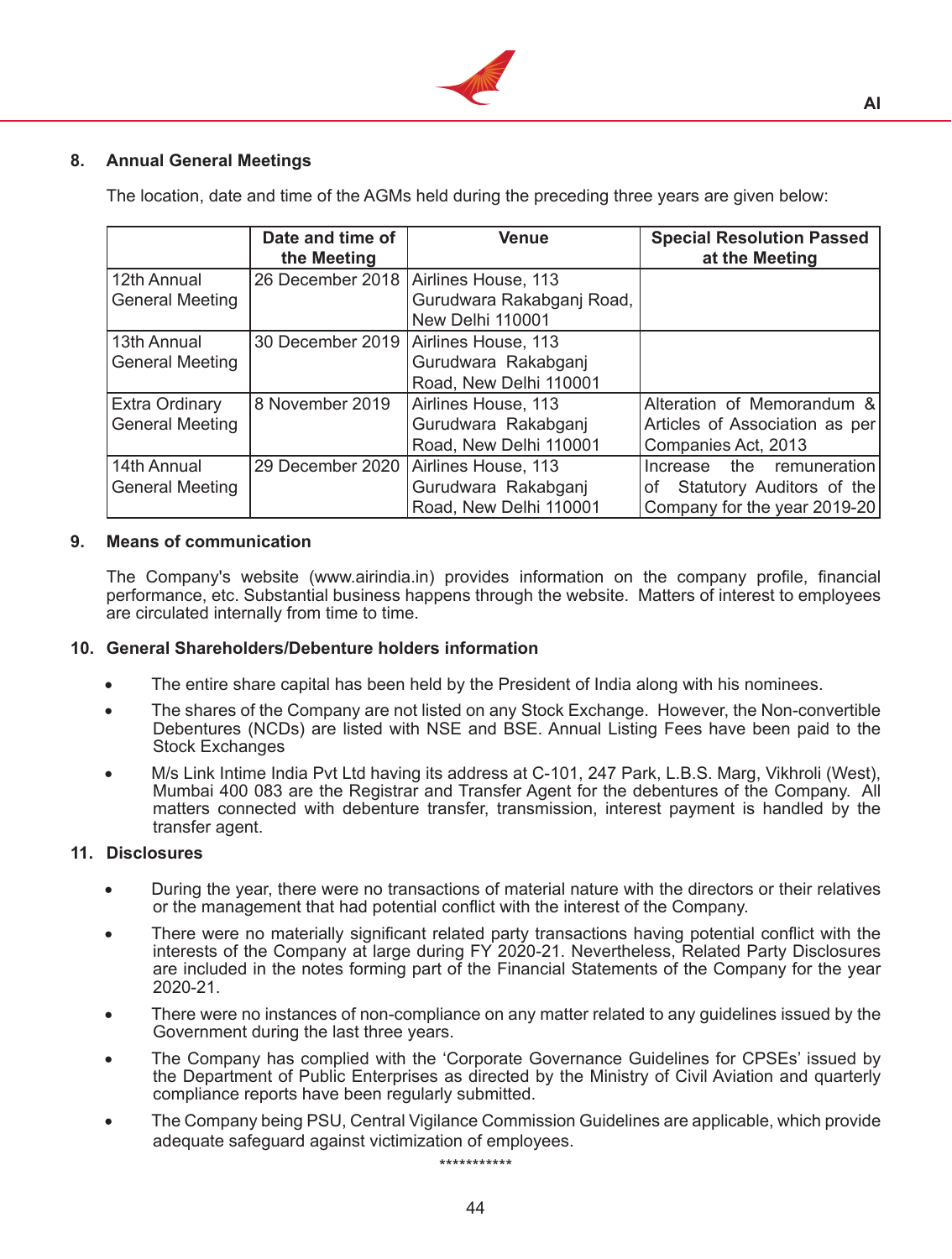

# **CODE OF CONDUCT**

# **DECLARATION**

I hereby declare that all the Board Members & Senior Management Personnel have affirmed compliance with the Code of Conduct as adopted by the Board of Directors for the year ended 31 March 2021.

> Sd/- **(Rajiv Bansal)** Chairman & Managing Director Air India Ltd.

Place: New Delhi Date: 29 December 2021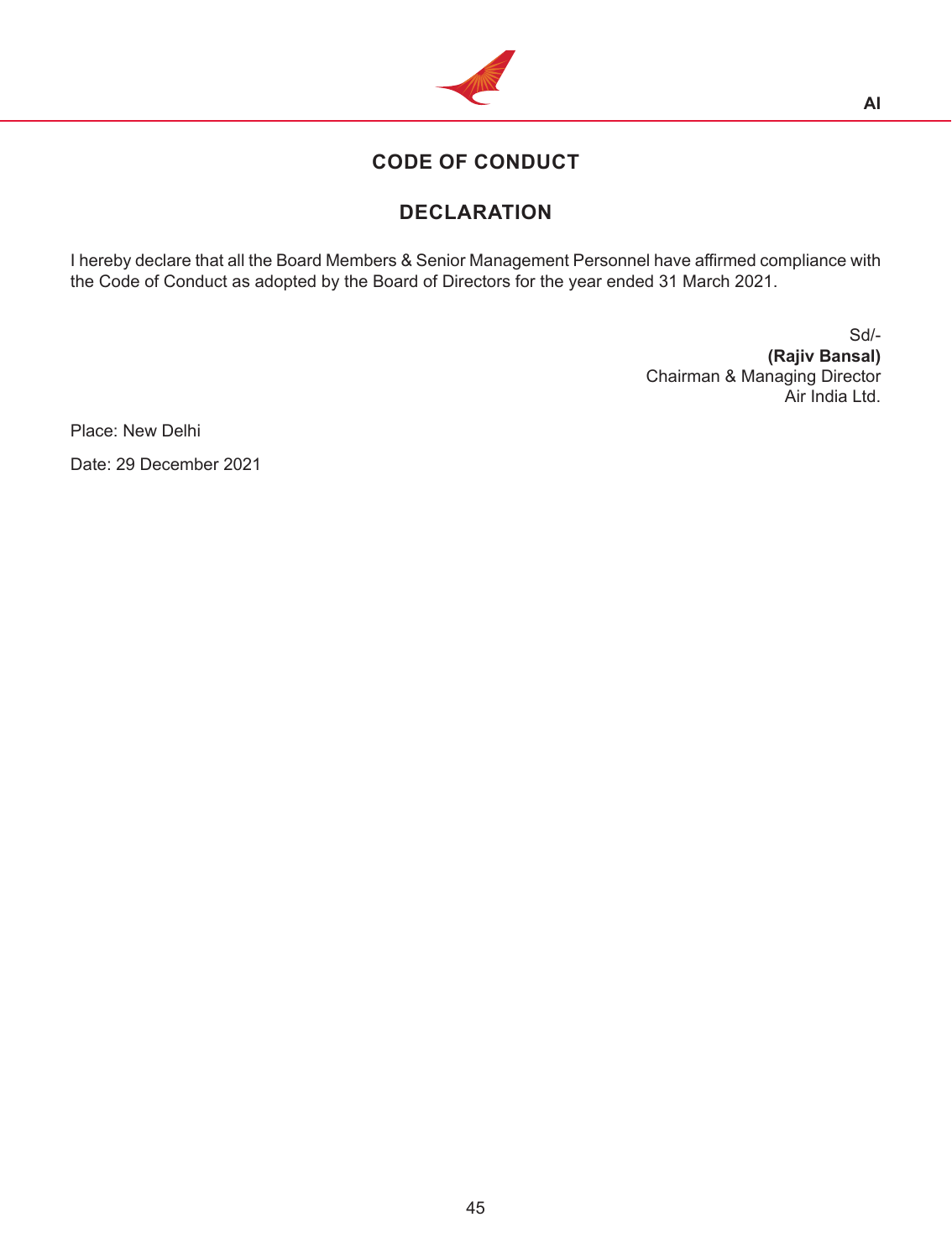

## **ANNUAL STATEMENT SHOWING REPRESENTATION OF THE PERSONS WITH DISABILITIES IN SERVICE AS ON 1 JANUARY 2021 AND DIRECT RECRUITMENT / PROMOTION DURING THE CALENDAR YEAR 2020**

### NAME: AIR INDIA LIMITED

|                | Representation<br>of VH/HH/OH as |     | Number of Appointments made during the Calendar Year 2021 |       |              |    |                           |           |       |                          |              |           |              |     |               |           |
|----------------|----------------------------------|-----|-----------------------------------------------------------|-------|--------------|----|---------------------------|-----------|-------|--------------------------|--------------|-----------|--------------|-----|---------------|-----------|
|                | on 1.1.2021                      |     | Bv                                                        |       |              |    | <b>Direct Recruitment</b> |           |       |                          | By Promotion |           |              |     | By Deputation |           |
| Group          | Total                            | VH  |                                                           | HH OH | <b>Total</b> | VH | HH                        | <b>OH</b> | Total | <b>VH</b>                | HH           | <b>OH</b> | <b>Total</b> | VH  | HН            | <b>OH</b> |
| (1)            | '2)                              | (3) | (4)                                                       | (5)   | (6)          |    | (8)                       | (9)       | 10)   |                          | 12           | 13)       | $ 14\rangle$ | 15) | (16)          |           |
| "A"            | 4526                             | 03  | 01                                                        | 18    | 03*          | -  | -                         | -         | -     | -                        |              |           |              |     |               |           |
| "B"            | 2157                             | 03  | 02                                                        | 10    | $-$          |    | -                         | -         | 04    | $\overline{\phantom{0}}$ | -            |           |              |     |               |           |
| $\mathfrak{m}$ | 69                               | --  |                                                           | --    | $83**$       |    |                           |           | --    | -                        |              |           |              |     |               |           |
| " $D$ "        | 1538                             | 10  | 08                                                        | 12    | -            |    |                           |           | -     | -                        |              |           |              |     |               |           |
| Total          | 8290                             | 16  |                                                           | 40    | 86           | -  |                           |           | 04    | -                        |              |           |              |     |               |           |

Note: Recruitment carried out in the year 2020 for all the posts were "Fixed Term Contract". There is no reservation for PWDs for the posts of Cabin Crew. For other posts, no PWD candidates appeared for the process.

| Group            | Post                 | Total No. of appointments |
|------------------|----------------------|---------------------------|
|                  |                      | on FTC basis              |
| $A^*$            | Doctor               | 03                        |
| $C^{\star\star}$ | <b>Tr Controller</b> | 07                        |
|                  | Data Entry Operator  | 02                        |
|                  | <b>Cabin Crew</b>    | 74                        |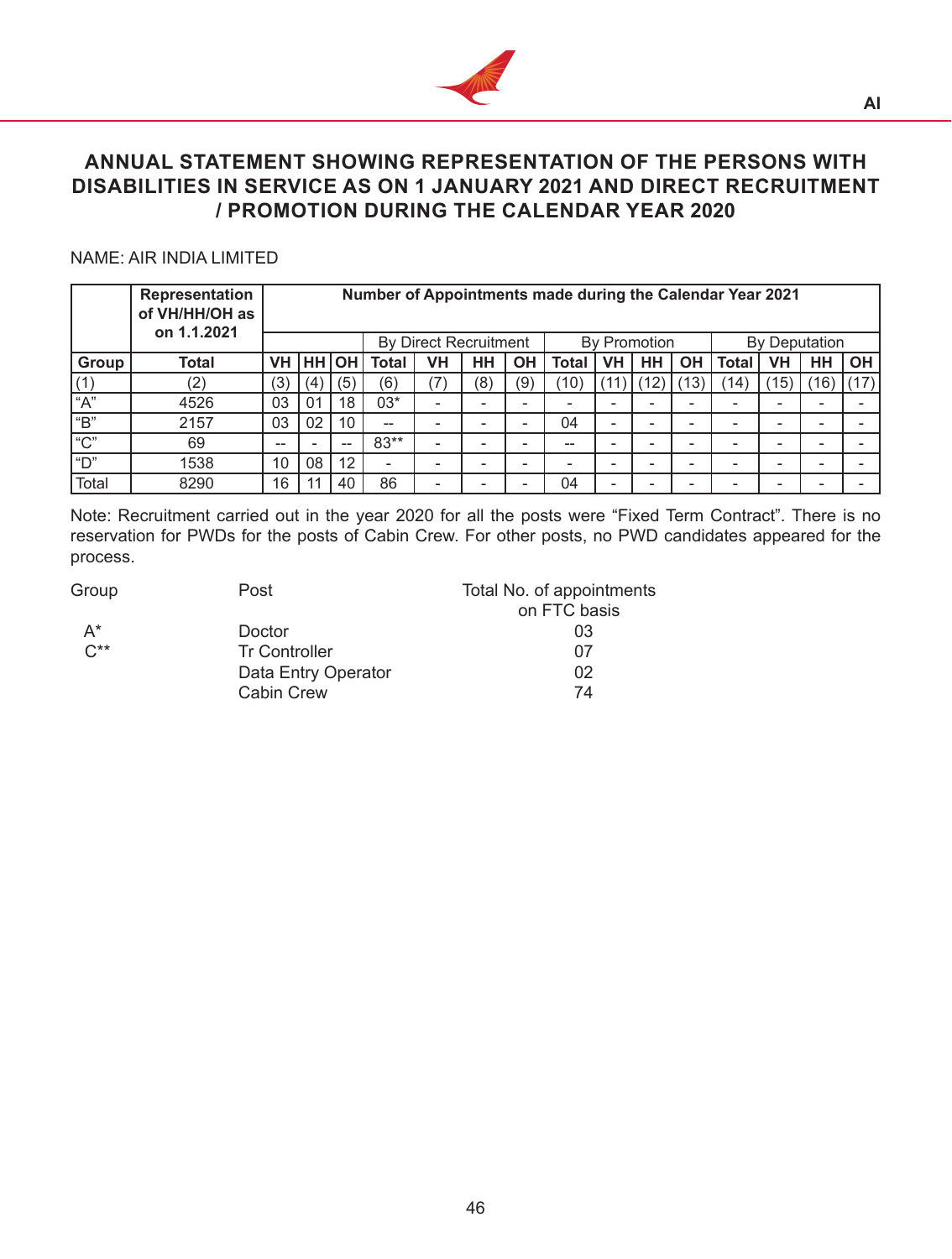

## **ANNEXURE TO DIRECTORS' REPORT FOR THE YEAR 2020-21 FORM NO.MGT 9 EXTRACT OF ANNUAL REPORT AS ON FINANCIAL YEAR ENDED ON 31.03.2021 PURSUANT TO SECTION 92(3) OF THE COMPANIES ACT, 2013 AND RULE 12(1) OF**

## **THE COMPANIES (MANAGEMENT & ADMINISTRATION) RULES, 2014**

## **I. REGISTRATION & OTHER DETAILS**

|                | <b>CIN</b>                           | U62200DL2007GOI161431                                                                |  |  |  |
|----------------|--------------------------------------|--------------------------------------------------------------------------------------|--|--|--|
| $\overline{2}$ | <b>Registration Date</b>             | 31 March 2007                                                                        |  |  |  |
| 3              | Name of the Company                  | <b>AIR INDIA LIMITED</b>                                                             |  |  |  |
| 4              | Category/Sub-Category of the Company | <b>Government Company</b>                                                            |  |  |  |
| 5              |                                      | Address of the Registered Office & Contact Airlines House, 113, Gurudwara Rakabganj  |  |  |  |
|                | <b>Details</b>                       | Road, New Delhi 110 001                                                              |  |  |  |
| 6              | <b>Whether listed Company</b>        | Yes (Debentures)                                                                     |  |  |  |
|                |                                      | Name, Address & Contact Details of the Link Intime (I) Pvt. Limited C-101, 247 Park, |  |  |  |
|                | Registrar & Transfer Agent, if any   | L.B.S.Marg, Vikhroli (West), Mumbai 400 083                                          |  |  |  |
|                |                                      | Contact No.: 022 - 491860000                                                         |  |  |  |

## **II PRINCIPAL BUSINESS ACTIVITIES OF THE COMPANY**

(All the business activities contributing 10% or more of the total turnover of the company shall be stated)

| Sr. No. | Name and Description of main Products/                                                                                                                                                                                                          | NIC Code of the | % to Total turnover |
|---------|-------------------------------------------------------------------------------------------------------------------------------------------------------------------------------------------------------------------------------------------------|-----------------|---------------------|
|         | <b>Services</b>                                                                                                                                                                                                                                 | Product/Service | of the Company      |
|         | To establish, maintain and operate international<br>and domestic air transport services, scheduled<br>and non scheduled, in all the countries of the<br>world for the carriage of passengers, meals and  <br>freight and for any other purposes | 511             | 100                 |

## **III PARTICULARS OF HOLDING, SUBSIDIARY AND ASSOCIATE COMPANY**

| Sr.<br>No. | <b>Name and Address of</b><br>the Company                                                                                                       | <b>CIN/GIN</b>         | Holding/<br>Subsidiary/<br><b>Associate</b> | $%$ of<br><b>Shares</b> | <b>Applicable</b><br><b>Section</b> |
|------------|-------------------------------------------------------------------------------------------------------------------------------------------------|------------------------|---------------------------------------------|-------------------------|-------------------------------------|
|            | Air India Express Limited<br>1 <sup>st</sup> Floor, Old Operations<br>Bldg., Air India Complex,<br>Old Airport, Santacruz (E),<br>Mumbai 400029 | U62100MH1971GOI1015328 | Subsidiary                                  | 100%                    | 2(87)                               |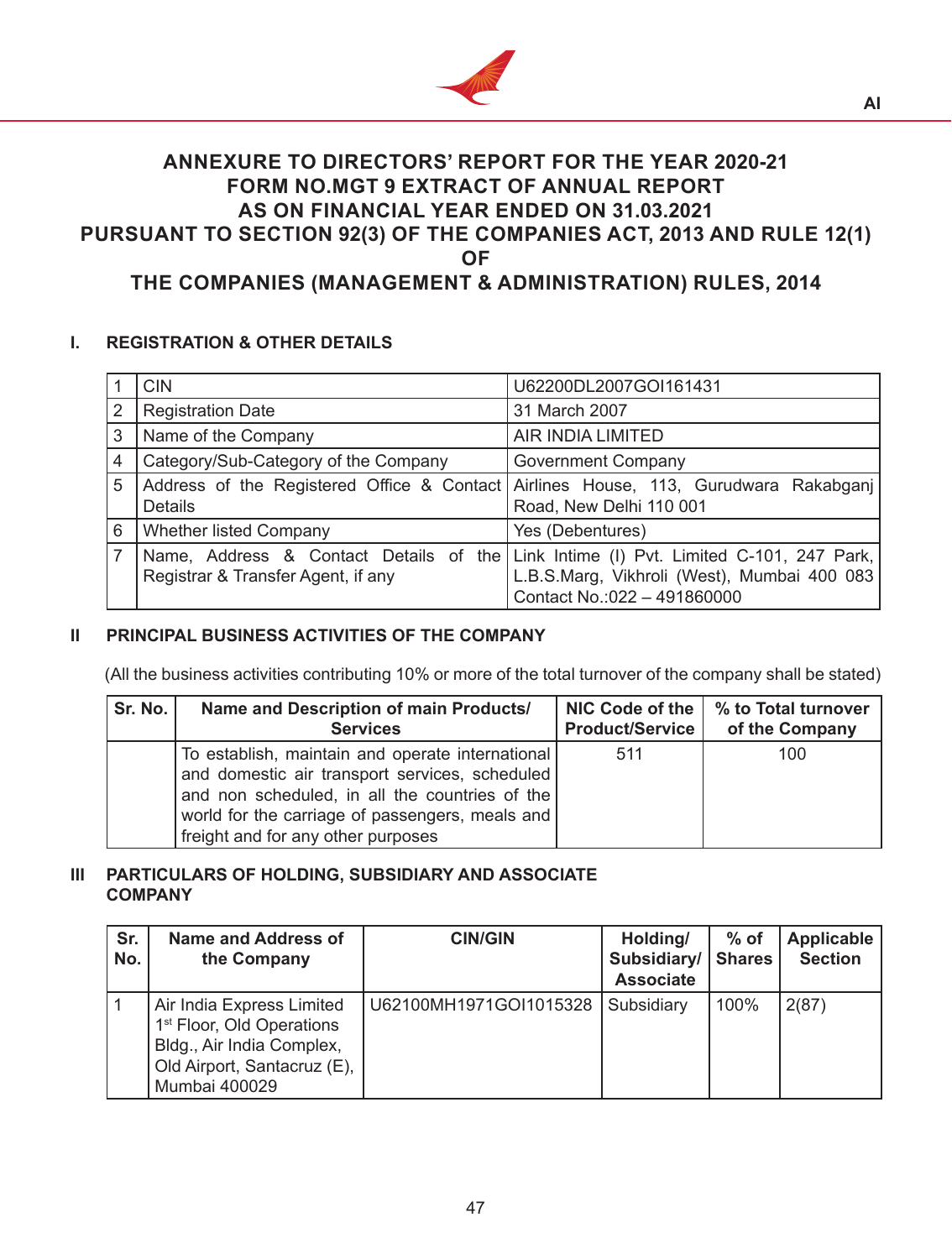

| 2              | Al Airport Services Limited<br>2 <sup>nd</sup> Floor, GSD Building,<br>Air India Complex,<br>Terminal 2, IGI Airport,<br>New Delhi South West,<br>Delhi 110 037 | U63090DL2003PLC120790  | Subsidiary       | 100%   | 2(87) |
|----------------|-----------------------------------------------------------------------------------------------------------------------------------------------------------------|------------------------|------------------|--------|-------|
| 3              | Al Engineering Services<br>Ltd.<br>Airlines House, 113,<br>Gurudwara Rakabgang<br>Road, New Delhi 110 001                                                       | U742101DL2004GOI125114 | Subsidiary       | 100%   | 2(87) |
| $\overline{4}$ | Alliance Air Aviation Ltd.<br>Alliance Bhavan, Domestic<br>Terminal I, IGI Airport,<br>New Delhi 110 037                                                        | U51101DL1983GOI016518  | Subsidiary       | 100%   | 2(87) |
| 5              | Hotel Corporation of India<br>Limited<br>1st Floor, Transport<br>Annex Building, Air India<br>Complex<br>Old Airport, Santacruz(E),<br>Mumbai 400 029           | U55101MH1971GOI015217  | Subsidiary       | 80.38% | 2(87) |
| 6              | Air India SATS Airport<br><b>Services Limited</b><br>Airlines House, 113,<br>Gurudwara Rakabgang<br>Road, New Delhi 110 001                                     | U74900DL2010PTC201763  | Joint<br>Venture | 50%    | 2(6)  |

# **IV.SHARE HOLDING PATTERN (Equity Share Capital Breakup as percentage of Total Equity)**

| Category<br>of the<br><b>Shareholders</b> | No. of Shares held at the beginning of the<br>No. of shares at the end of the year (31-03-<br>year (As on 01-04-2020)<br>2021) |                 |              |                                  |              |                 |              |                                  | $%$ Cha-<br>nge<br>during |
|-------------------------------------------|--------------------------------------------------------------------------------------------------------------------------------|-----------------|--------------|----------------------------------|--------------|-----------------|--------------|----------------------------------|---------------------------|
|                                           | <b>Demat</b>                                                                                                                   | <b>Physical</b> | <b>Total</b> | $%$ of<br>Total<br><b>Shares</b> | <b>Demat</b> | <b>Physical</b> | <b>Total</b> | $%$ of<br>Total<br><b>Shares</b> | the<br>year               |
| A. Promoters                              |                                                                                                                                |                 |              |                                  |              |                 |              |                                  |                           |
| $(1)$ Indian                              |                                                                                                                                |                 |              |                                  |              |                 |              |                                  |                           |
| a) Individual/<br><b>HUF</b>              |                                                                                                                                |                 |              |                                  |              |                 |              |                                  |                           |
| b) Central<br>Govt.                       |                                                                                                                                | 32665210000     | 32665210000  | 100                              |              | 32665220000     | 32665220000  | 100                              |                           |
| c) State Govt.<br>(s)                     |                                                                                                                                |                 |              |                                  |              |                 |              |                                  |                           |
| d) Bodies Corp.                           |                                                                                                                                |                 |              |                                  |              |                 |              |                                  |                           |
| e) Bank/FI                                |                                                                                                                                |                 |              |                                  |              |                 |              |                                  |                           |
| f) Any other                              |                                                                                                                                |                 |              |                                  |              |                 |              |                                  |                           |
| Total<br>shareholding of<br>Promoter (A)  |                                                                                                                                | 32665210000     | 32665210000  | 100                              |              | 32665220000     | 32665220000  | 100                              |                           |
| B. Public<br>Shareholding                 | <b>Not Applicable</b>                                                                                                          |                 |              |                                  |              |                 |              |                                  |                           |
| 1. Institutions                           |                                                                                                                                |                 |              |                                  |              |                 |              |                                  |                           |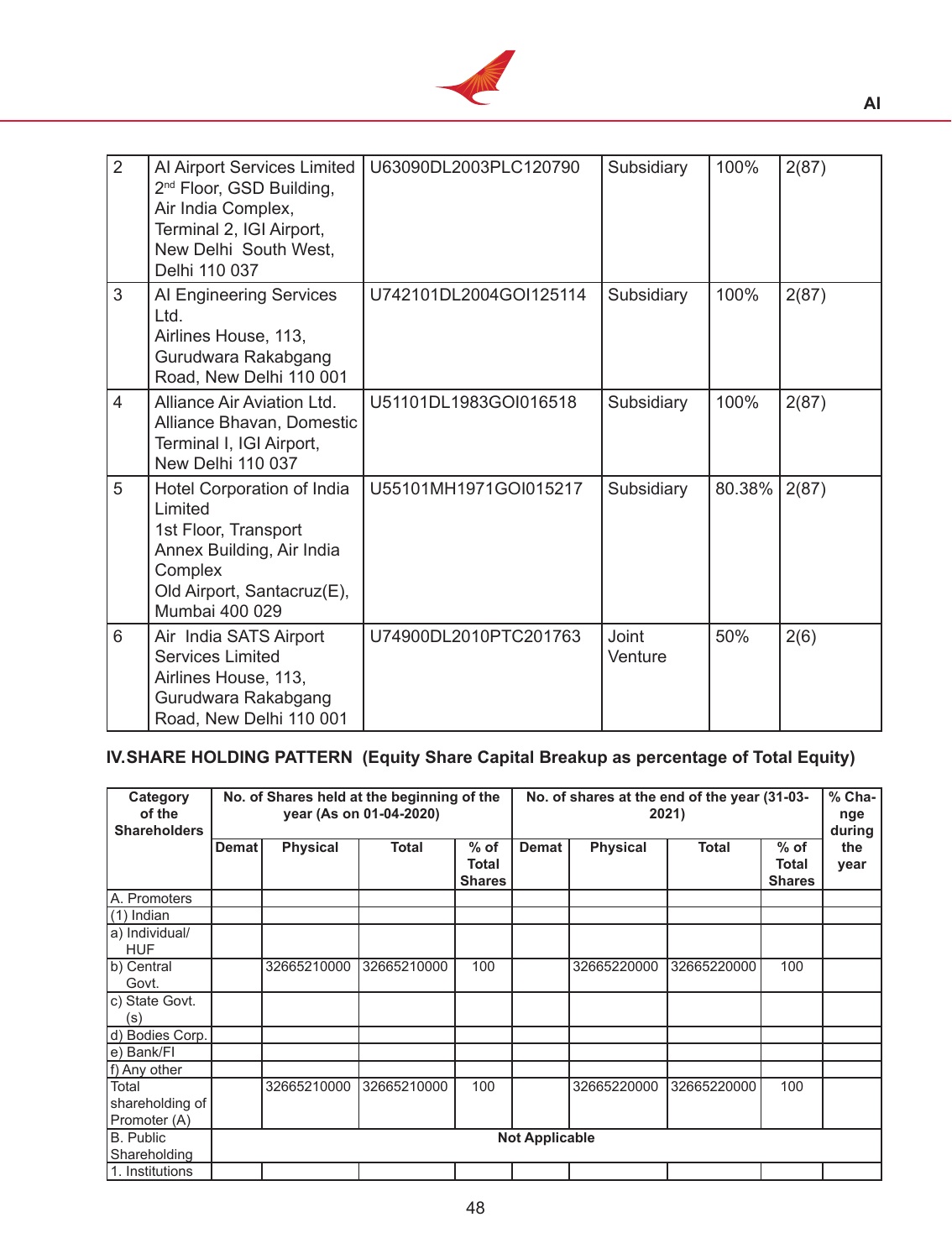

| a) Mutual            |  |  |  |  |  |
|----------------------|--|--|--|--|--|
| Funds /UTI           |  |  |  |  |  |
| b) Banks/FI          |  |  |  |  |  |
| c) Central           |  |  |  |  |  |
| Govt.                |  |  |  |  |  |
| d) State Govt.       |  |  |  |  |  |
| e) Venture           |  |  |  |  |  |
| <b>Capital Funds</b> |  |  |  |  |  |
| f) Insurance         |  |  |  |  |  |
| Companies            |  |  |  |  |  |
| g) FII<br>h) Foreign |  |  |  |  |  |
|                      |  |  |  |  |  |
| Venture              |  |  |  |  |  |
| <b>Capital Funds</b> |  |  |  |  |  |
| i) Others            |  |  |  |  |  |
| (specify)            |  |  |  |  |  |
| Foreign Banks        |  |  |  |  |  |
| Sub-total (B)(1)     |  |  |  |  |  |

# **Category-wise Share Holding**

| Category<br>of the<br><b>Shareholders</b>               |       | No. of Shares held at the beginning of the | year<br>(As on 01.04.2020) |                                  | No. of Shares held at the end of the year (As<br>on 31-03-2021) |          |       |                             | $%$ Cha-<br>nge<br>during<br>the<br>year |
|---------------------------------------------------------|-------|--------------------------------------------|----------------------------|----------------------------------|-----------------------------------------------------------------|----------|-------|-----------------------------|------------------------------------------|
|                                                         | Demat | Physical                                   | Total                      | $%$ of<br>Total<br><b>Shares</b> | Demat                                                           | Physical | Total | % of Total<br><b>Shares</b> |                                          |
| 2. Non-<br>Institution                                  |       |                                            |                            |                                  | Not Applicable                                                  |          |       |                             |                                          |
| a) Bodies Corp.<br>(Market Maker +<br>LLP)<br>i) Indian |       |                                            |                            |                                  |                                                                 |          |       |                             |                                          |
| ii) Overseas                                            |       |                                            |                            |                                  |                                                                 |          |       |                             |                                          |
| b) Individual                                           |       |                                            |                            |                                  |                                                                 |          |       |                             |                                          |
| i) Individual                                           |       |                                            |                            |                                  |                                                                 |          |       |                             |                                          |
| shareholders                                            |       |                                            |                            |                                  |                                                                 |          |       |                             |                                          |
| holding nominal                                         |       |                                            |                            |                                  |                                                                 |          |       |                             |                                          |
| share capital                                           |       |                                            |                            |                                  |                                                                 |          |       |                             |                                          |
| uptoRs.1 lakh                                           |       |                                            |                            |                                  |                                                                 |          |       |                             |                                          |
| ii) Individual                                          |       |                                            |                            |                                  |                                                                 |          |       |                             |                                          |
| shareholders                                            |       |                                            |                            |                                  |                                                                 |          |       |                             |                                          |
| holding nominal                                         |       |                                            |                            |                                  |                                                                 |          |       |                             |                                          |
| share capital in                                        |       |                                            |                            |                                  |                                                                 |          |       |                             |                                          |
| excess of Rs.1                                          |       |                                            |                            |                                  |                                                                 |          |       |                             |                                          |
| lakh                                                    |       |                                            |                            |                                  |                                                                 |          |       |                             |                                          |
| c) Others                                               |       |                                            |                            |                                  |                                                                 |          |       |                             |                                          |
| (specify)                                               |       |                                            |                            |                                  |                                                                 |          |       |                             |                                          |
| i) Non Resident                                         |       |                                            |                            |                                  |                                                                 |          |       |                             |                                          |
| Indian                                                  |       |                                            |                            |                                  |                                                                 |          |       |                             |                                          |
| ii) Non Resident                                        |       |                                            |                            |                                  |                                                                 |          |       |                             |                                          |
| Indian - Non                                            |       |                                            |                            |                                  |                                                                 |          |       |                             |                                          |
| Repatriable<br>iii) Office                              |       |                                            |                            |                                  |                                                                 |          |       |                             |                                          |
| <b>Bearers</b>                                          |       |                                            |                            |                                  |                                                                 |          |       |                             |                                          |
| iv) Directors                                           |       |                                            |                            |                                  |                                                                 |          |       |                             |                                          |
| v) HUF                                                  |       |                                            |                            |                                  |                                                                 |          |       |                             |                                          |
|                                                         |       |                                            |                            |                                  |                                                                 |          |       |                             |                                          |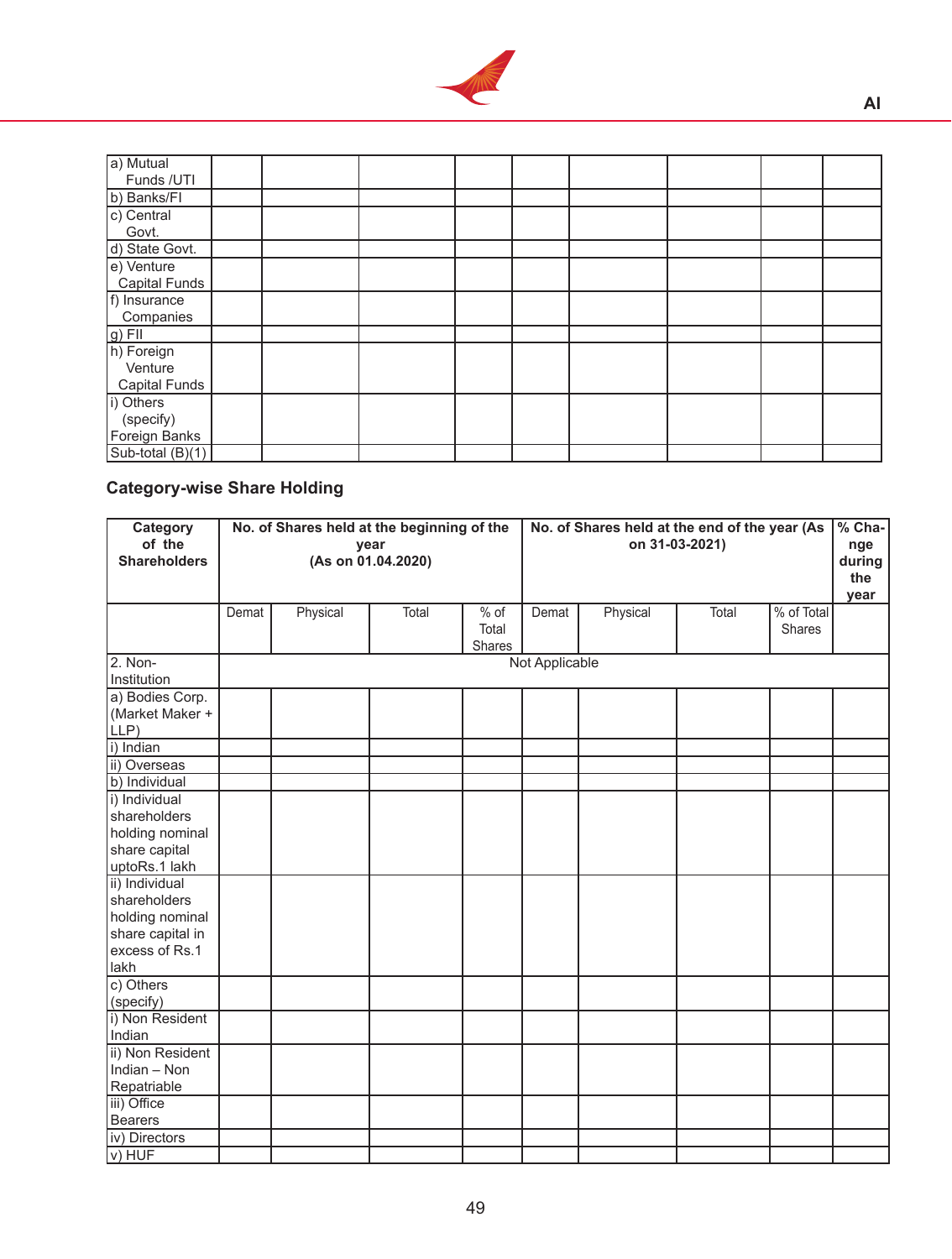

| vi) Overseas          |             |             |     |             |             |     |  |
|-----------------------|-------------|-------------|-----|-------------|-------------|-----|--|
| Corporate             |             |             |     |             |             |     |  |
| <b>Bodies</b>         |             |             |     |             |             |     |  |
| vii) Foreign          |             |             |     |             |             |     |  |
| Nationals             |             |             |     |             |             |     |  |
| viii) Clearing        |             |             |     |             |             |     |  |
| Members               |             |             |     |             |             |     |  |
| ix) Trusts            |             |             |     |             |             |     |  |
| (x) Foreign Bodies    |             |             |     |             |             |     |  |
| $-DR$                 |             |             |     |             |             |     |  |
| Sub total $(B)(2)$    |             |             |     |             |             |     |  |
| <b>Total Public</b>   |             |             |     |             |             |     |  |
| Shareholding          |             |             |     |             |             |     |  |
| $(B)=$                |             |             |     |             |             |     |  |
| C. Shares held        |             |             |     |             |             |     |  |
| by Custodian for      |             |             |     |             |             |     |  |
| <b>GDRs&amp; ADRs</b> |             |             |     |             |             |     |  |
| <b>Grand Total</b>    | 32665210000 | 32665210000 | 100 | 32665220000 | 32665220000 | 100 |  |
| $(A+B+C)$             |             |             |     |             |             |     |  |

## **B) Shareholding of Promoter**

| Sr.<br>No. | Shareholder's<br><b>Name</b> |                  | Shareholding at the beginning of the<br>year                 |                                                       | Shareholding at the end of the year |                                                  |                                                       | % change<br>in Share-<br>holding<br>during the<br>year |
|------------|------------------------------|------------------|--------------------------------------------------------------|-------------------------------------------------------|-------------------------------------|--------------------------------------------------|-------------------------------------------------------|--------------------------------------------------------|
|            |                              | No. of<br>shares | $%$ of<br><b>Total</b><br><b>Shares</b><br>of the<br>Company | % of Shares<br>Pledged/<br>encumbered<br>total shares | No. of<br>shares                    | % of Total<br><b>Shares</b><br>of the<br>Company | % of Shares<br>Pledged/<br>encumbered<br>total shares |                                                        |
|            | Government<br>οf<br>India    | l 32665210000 l  | 100                                                          | <b>NIL</b>                                            | 32665220000                         | 100                                              | <b>NIL</b>                                            |                                                        |

## **C) Change in Promoters' Shareholding (please specify, if there is no change) – No change**

| Sr.<br>No. | <b>Particulars</b>              |                      | Shareholding at the beginning<br>of the year | <b>Cumulative Shareholding at</b><br>the end of the year |                                        |  |
|------------|---------------------------------|----------------------|----------------------------------------------|----------------------------------------------------------|----------------------------------------|--|
|            |                                 | <b>No. of Shares</b> | % of total<br>shares of the<br>company       | No. of<br>shares                                         | % of total<br>shares of the<br>company |  |
|            | At the beginning of the<br>year |                      |                                              |                                                          |                                        |  |
|            | Government of India             | 32665210000          | 100                                          | 32665220000                                              | 100                                    |  |
|            | At the end of the year          |                      |                                              |                                                          |                                        |  |
|            | Government of India             | 32665210000          | 100                                          | 32665220000                                              | 100                                    |  |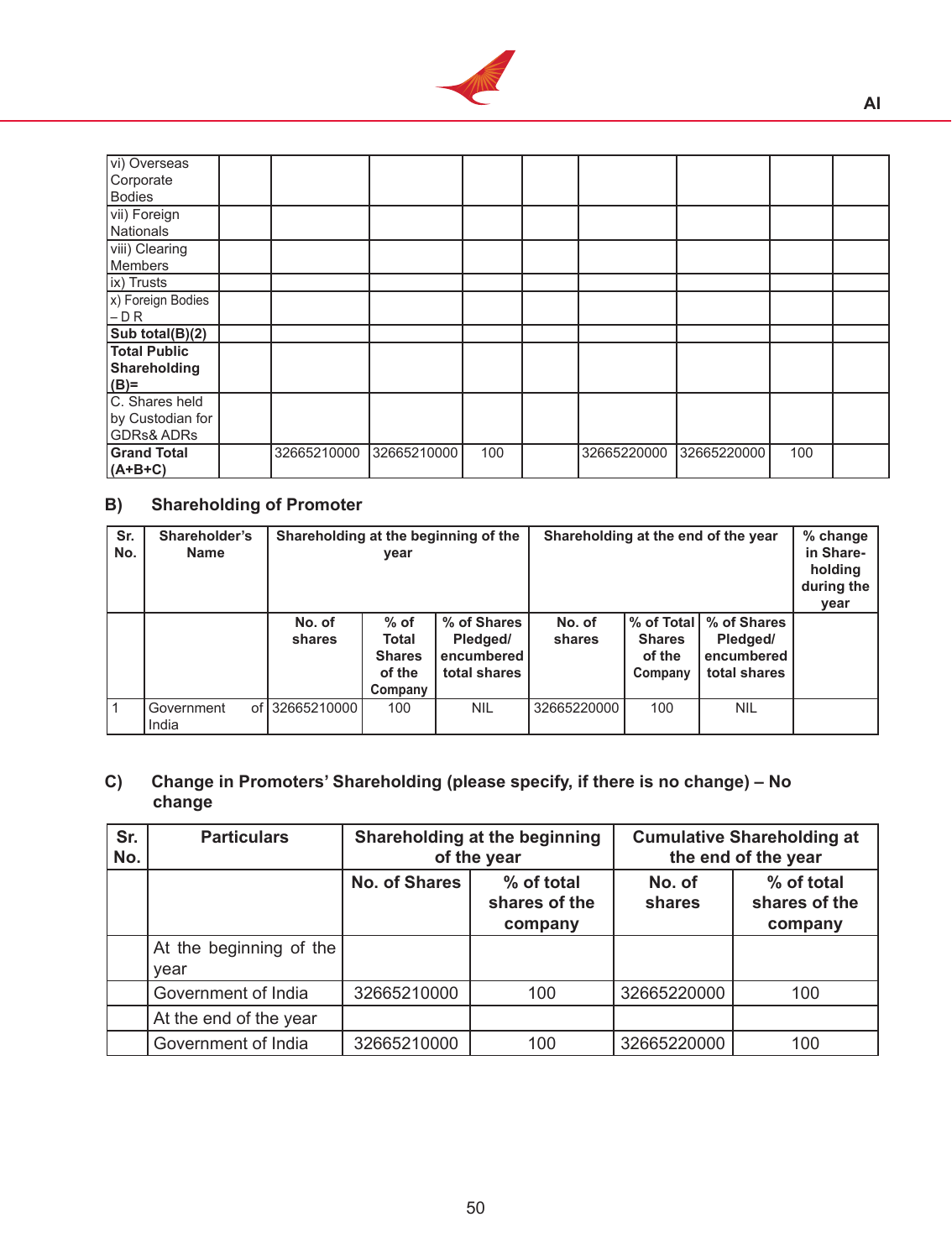

**D) Shareholding Pattern of top ten shareholders (Other than Directors, Promoters and Holders of GDRs and ADRs)**

| Sr.<br>No.     | For each of the Top 10<br><b>Shareholders</b> |               | Shareholding at the beginning of<br>the year | <b>Cumulative Shareholding</b><br>at the end of the year |                                     |  |
|----------------|-----------------------------------------------|---------------|----------------------------------------------|----------------------------------------------------------|-------------------------------------|--|
|                |                                               | No. of shares | % of total shares<br>of the company          | No. of<br>shares                                         | % of total shares<br>of the company |  |
| $\overline{1}$ | <b>NOT APPLICABLE</b>                         |               |                                              |                                                          |                                     |  |
| $\overline{2}$ |                                               |               |                                              |                                                          |                                     |  |
| $\mathbf{3}$   |                                               |               |                                              |                                                          |                                     |  |
| $\overline{4}$ |                                               |               |                                              |                                                          |                                     |  |
| 5              |                                               |               |                                              |                                                          |                                     |  |
| $\,$ 6 $\,$    |                                               |               |                                              |                                                          |                                     |  |
| $\overline{7}$ |                                               |               |                                              |                                                          |                                     |  |
| $\,8\,$        |                                               |               |                                              |                                                          |                                     |  |
| 9              |                                               |               |                                              |                                                          |                                     |  |
| 10             |                                               |               |                                              |                                                          |                                     |  |

**E) Shareholding of Directors and Key Managerial Personnel**

| Sr.<br>No. | Shareholding of each<br><b>Directors and each Key</b> |               | Shareholding at the beginning of<br>the year | <b>Cumulative Shareholding</b><br>at the end of the year |                                        |  |
|------------|-------------------------------------------------------|---------------|----------------------------------------------|----------------------------------------------------------|----------------------------------------|--|
|            | <b>Managerial Personnel</b>                           | No. of shares | % of total shares<br>of the company          | No. of<br>shares                                         | % of total<br>shares of the<br>company |  |
|            |                                                       |               |                                              |                                                          |                                        |  |
|            |                                                       |               |                                              |                                                          |                                        |  |
|            |                                                       |               |                                              |                                                          |                                        |  |

**V. INDEBTEDNESS – Indebtedness of the Company including interest outstanding/accrued but not due for payment**

**(Rs. in Million)**

| No.            | <b>Particulars</b>                                        | <b>Total</b>                                  |                       |                 |              |  |  |
|----------------|-----------------------------------------------------------|-----------------------------------------------|-----------------------|-----------------|--------------|--|--|
|                |                                                           | <b>Secured loans</b><br>excluding<br>deposits | <b>Unsecured loan</b> | <b>Deposits</b> | <b>Total</b> |  |  |
| (A)            | Indebtedness at the<br>beginning of the Financial<br>Year |                                               |                       |                 |              |  |  |
| $\mathsf{i}$ ) | <b>Principal Amount</b>                                   | 74,479.2                                      | 309,184.7             |                 | 383,663.9    |  |  |
| ii)            | Interest Due but not paid                                 | 663.1                                         | 7,065.1               |                 | 7,728.2      |  |  |
| iii)           | Interest Accrued but not<br>due                           | 298.9                                         | 5,153.9               | $\Omega$        | 5,452.8      |  |  |
|                | Total $(A) = (i + ii + iii)$                              | 75,441.2                                      | 321,403.7             |                 | 396,844.9    |  |  |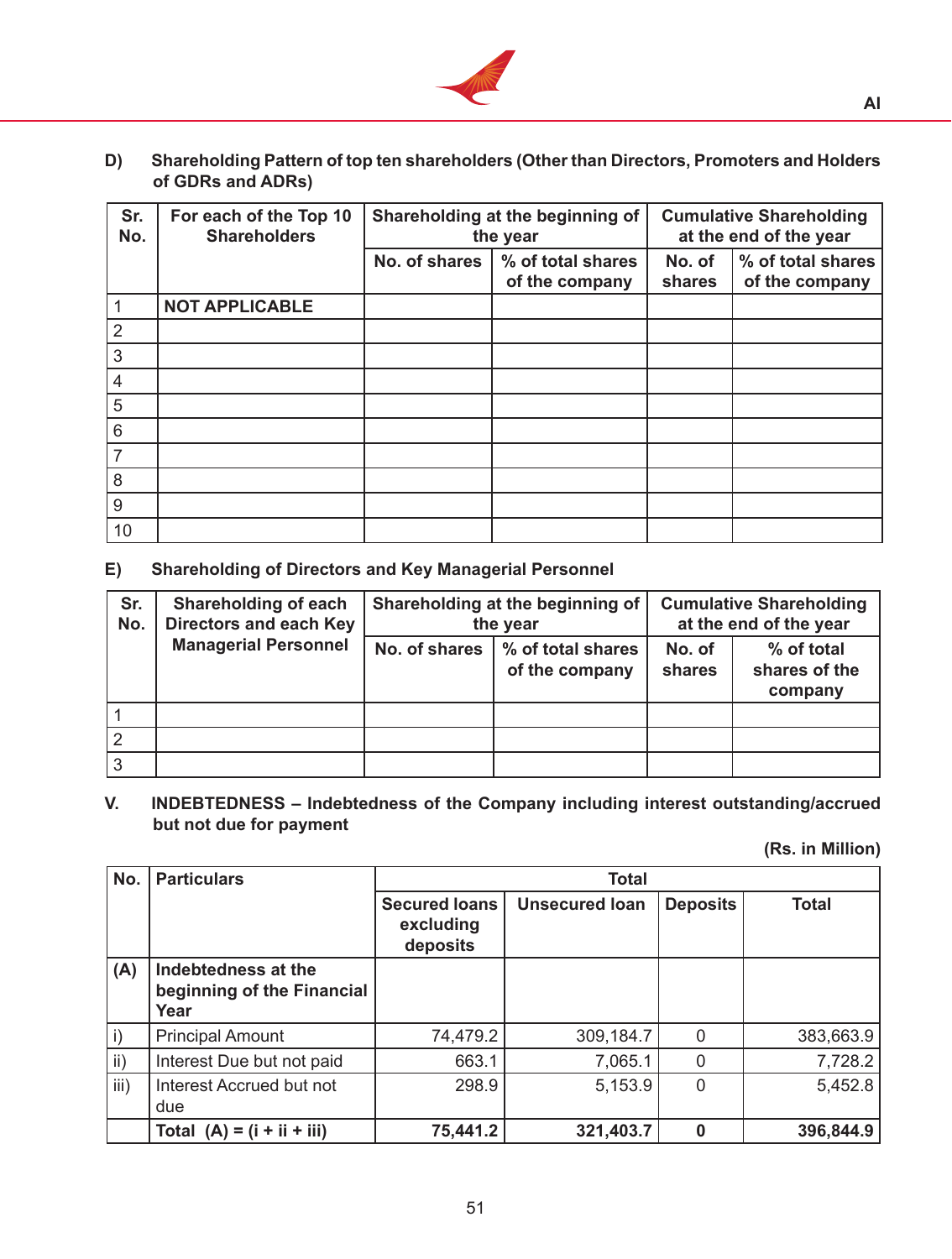

| No.             | <b>Particulars</b>                | <b>Total</b>                                  |                       |                 |              |  |  |
|-----------------|-----------------------------------|-----------------------------------------------|-----------------------|-----------------|--------------|--|--|
|                 |                                   | <b>Secured loans</b><br>excluding<br>deposits | <b>Unsecured loan</b> | <b>Deposits</b> | <b>Total</b> |  |  |
| (B)             | <b>Changes in Indebtedness</b>    |                                               |                       | 0               |              |  |  |
|                 | during the Financial Year         |                                               |                       |                 |              |  |  |
| $\vert$ i)      | <b>Additions</b>                  | 44,179.5                                      | 59,640.0              | 0               | 103,819.5    |  |  |
| $\mathsf{ii}$ ) | <b>Reductions</b>                 | 33,531.0                                      | 15,710.7              | 0               | 49,241.7     |  |  |
| iii)            | Revaluation impact                | (1, 344.2)                                    | (607.8)               | 0               | (1,952.0)    |  |  |
|                 | Net Change $(B) = (i + ii + iii)$ | 9,304.3                                       | 43,321.5              | 0               | 52,625.8     |  |  |
| (C)             | Indebtedness at the End of        |                                               |                       |                 |              |  |  |
|                 | the Financial Year                |                                               |                       |                 |              |  |  |
| $\vert$ i)      | <b>Principal Amount</b>           | 83,783.5                                      | 352,506.2             | 0               | 436,289.7    |  |  |
| $\mathsf{ii}$ ) | Interest Due but not paid         | 340.6                                         | 11,178.8              | 0               | 11,519.4     |  |  |
| iii)            | Interest Accrued but not due      | 640.9                                         | 5,649.7               | 0               | 6,290.6      |  |  |
|                 | Total $(C) = (i + ii + iii)$      | 84,765.0                                      | 369,334.7             | O               | 454,099.7    |  |  |

## **VI REMUNERATION OF DIRECTORS AND KEY MANAGERIAL PERSONNEL**

## **A. Remuneration to Managing Director, Whole Time Director and/or Manager**

**(Figures in Rs.)**

| Sr.            | <b>Particulars of</b> | Name of MD/WTD/Manager |                                                  |        |                         |              | <b>Total</b>         |
|----------------|-----------------------|------------------------|--------------------------------------------------|--------|-------------------------|--------------|----------------------|
| No.            | <b>Remuneration</b>   |                        | Shri Bansal Shri Hejmadi Smt. Sharan   Ms Mallik |        |                         | Capt. Sandhu | <b>Amount</b>        |
|                | <b>Gross Salary</b>   | 32,46,464              | 32,75,502                                        |        | 27,87,539 25,24,959     | 71,40,174    | 1,57,28,174          |
|                | (a) Salary as         |                        |                                                  |        |                         |              |                      |
|                | per provisions        |                        |                                                  |        |                         |              |                      |
|                | contained in          |                        |                                                  |        |                         |              |                      |
|                | Section 17(1) of      |                        |                                                  |        |                         |              |                      |
|                | the Income Tax Act    |                        |                                                  |        |                         |              |                      |
|                | 1961                  |                        |                                                  |        |                         |              |                      |
|                | (b) Value of          |                        | 43,200                                           | 32,400 | 32,400                  | 32,400       | 1,40,400             |
|                | perquisites u/s       |                        |                                                  |        |                         |              |                      |
|                | 17(2) of the Income   |                        |                                                  |        |                         |              |                      |
|                | Tax Act 1961          |                        |                                                  |        |                         |              |                      |
|                | (c) Profits in lieu   |                        |                                                  |        |                         |              |                      |
|                | of salary under       |                        |                                                  |        |                         |              |                      |
|                | section 17(3) of      |                        |                                                  |        |                         |              |                      |
|                | the Income Tax Act    |                        |                                                  |        |                         |              |                      |
|                | 1961                  |                        |                                                  |        |                         |              |                      |
| $\overline{2}$ | <b>Stock Option</b>   |                        |                                                  |        |                         |              |                      |
| $\overline{3}$ | <b>Sweat Equity</b>   |                        |                                                  |        |                         |              |                      |
| $\overline{4}$ | Commission as %       |                        |                                                  |        |                         |              |                      |
|                | of profit,            |                        |                                                  |        |                         |              |                      |
| $\overline{5}$ | Others specify        |                        |                                                  |        |                         |              |                      |
| $\overline{6}$ | Others (PF, DCS,      |                        |                                                  |        |                         |              |                      |
|                | House Perks, tax      |                        |                                                  |        |                         |              |                      |
|                | etc)                  |                        |                                                  |        |                         |              |                      |
|                | Total                 | 32,46,464              | 33, 18, 702                                      |        | 28, 19, 939 25, 57, 359 |              | 71,72,574 191,15,038 |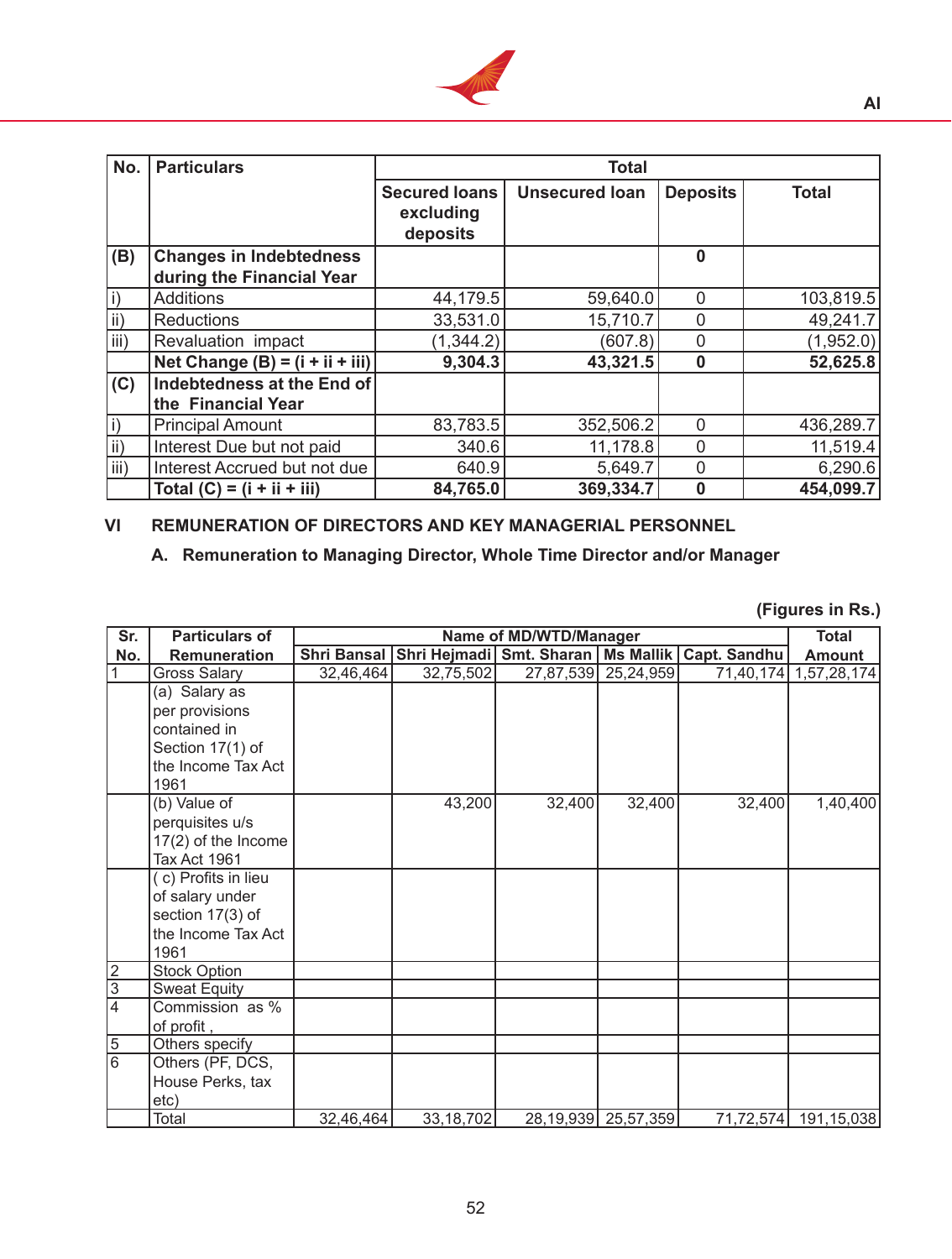

## **B REMUNERATION OF DIRECTORS**

(Figures in Rs.)

**AI**

| Sr.<br>No.     | <b>Particulars of</b><br><b>Remuneration</b>                                             |                  | <b>Total</b><br><b>Amount</b>  |                         |                        |          |
|----------------|------------------------------------------------------------------------------------------|------------------|--------------------------------|-------------------------|------------------------|----------|
| 1              | <b>Independent Directors</b>                                                             | Dr. R K<br>Tyagi | Dr. Syed Zafar<br><b>Islam</b> | Shri KM<br><b>Birla</b> | Smt. D<br>Purandeswari |          |
|                | Fees for attending Board<br><b>Committee Meetings</b>                                    | 40,000           | 30,000                         | 20,000                  | 1,20,000               | 2,10,000 |
|                | Commission                                                                               |                  |                                |                         |                        |          |
|                | Others, please specify<br>(Fees for attending<br><b>Board Sub Committee</b><br>Meetings) |                  |                                |                         |                        |          |
|                | Total (1)                                                                                | 40,000           | 30,000                         | 20,000                  | 1,20,000               | 2,10,000 |
| $\overline{2}$ | <b>Other Non Executive</b><br><b>Directors</b>                                           |                  |                                |                         |                        |          |
|                | Fees for attending Board<br><b>Committee Meetings</b>                                    |                  |                                |                         |                        |          |
|                | Commission                                                                               |                  |                                |                         |                        |          |
|                | Others, please specify<br>(Fees for attending<br><b>Board Sub Committee</b><br>Meetings) |                  |                                |                         |                        |          |
|                | Total $(2)$                                                                              |                  | --                             | --                      |                        |          |
|                | Total $(B) = (1+2)$                                                                      | 40,000           | 30,000                         | 20,000                  | 1,20,000               | 2,10,000 |
|                | <b>Total Managerial</b><br>Remuneration                                                  |                  |                                |                         |                        |          |
|                | Overall ceiling as per the<br>Act                                                        |                  |                                |                         |                        |          |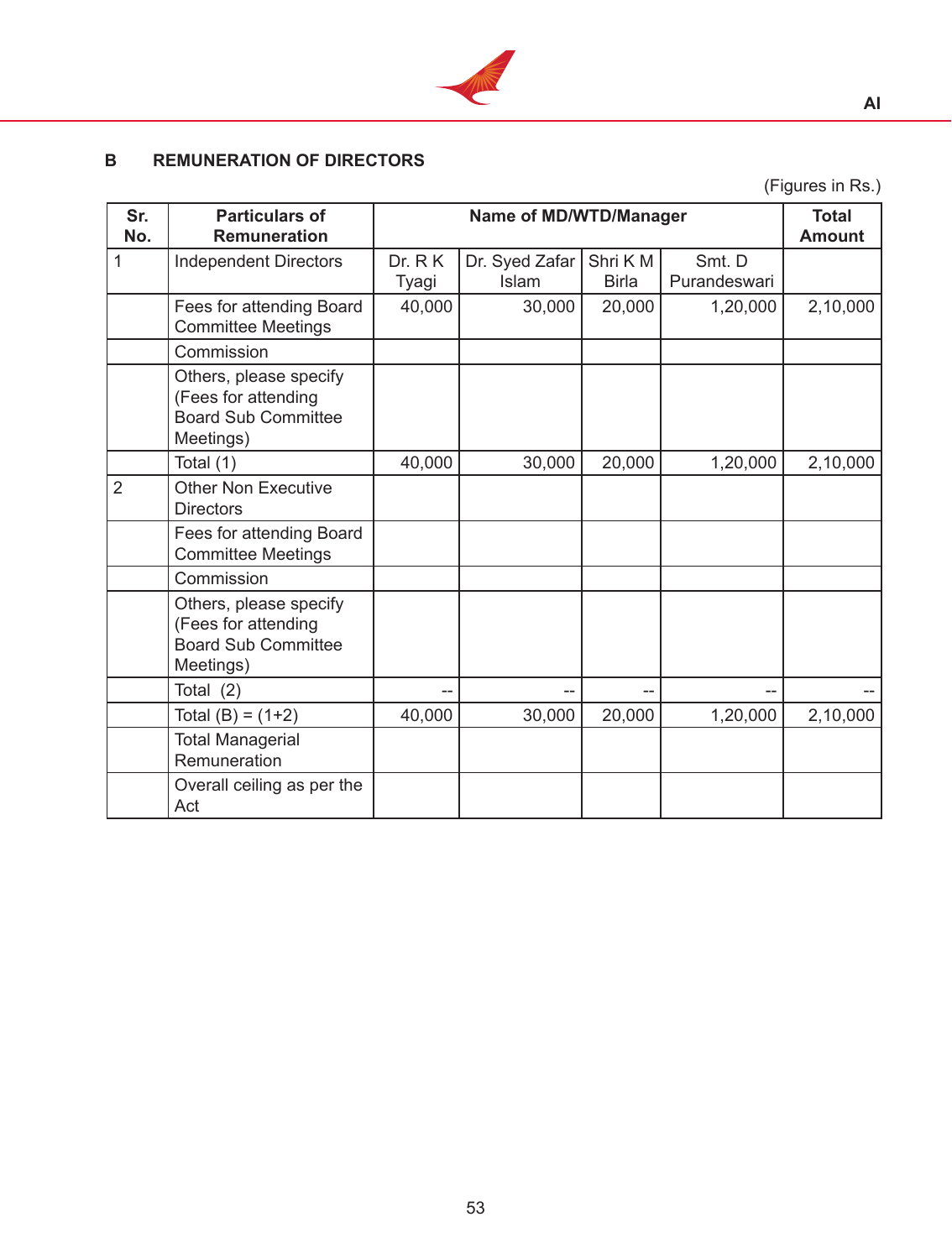

# **C REMUNERATION TO KEY MANAGERIAL PERSONNEL OTHER THAN MD/WTD/MANAGER**

**(Figures in Rs.)**

| Sr.<br>No.     | <b>Particulars of Remuneration</b>                                                       | <b>Key Managerial Personnel</b>               |  |  |  | <b>Total</b><br><b>Amount</b> |           |
|----------------|------------------------------------------------------------------------------------------|-----------------------------------------------|--|--|--|-------------------------------|-----------|
|                |                                                                                          | Smt. Kalpana Rao,<br><b>Company Secretary</b> |  |  |  |                               |           |
| 1              | <b>Gross Salary</b>                                                                      | 25,48,976                                     |  |  |  |                               | 25,48,976 |
|                | (a) Salary as per provisions<br>contained in Section 17(1) of<br>the Income Tax Act 1961 |                                               |  |  |  |                               |           |
|                | (b) Value of perquisites u/s<br>17(2) of the Income Tax Act<br>1961                      |                                               |  |  |  |                               |           |
|                | (c) Profits in lieu of salary under<br>section 17(3) of the Income Tax<br>Act 1961       |                                               |  |  |  |                               |           |
| $\overline{2}$ | <b>Stock Option</b>                                                                      |                                               |  |  |  |                               |           |
| $\sqrt{3}$     | <b>Sweat Equity</b>                                                                      |                                               |  |  |  |                               |           |
| $\overline{4}$ | Commission as % of profit                                                                |                                               |  |  |  |                               |           |
|                | Others specify                                                                           |                                               |  |  |  |                               |           |
|                | Others (PF, DCS, House Perks,<br>tax etc)                                                |                                               |  |  |  |                               |           |
|                | Total                                                                                    | 25,48,976                                     |  |  |  |                               | 25,48,976 |

## **VII PENALITIES/PUNISHMENT/COMPOUNDING OF OFFENCES**

| <b>Type</b>                                          | Section of the<br><b>Companies Act</b> | <b>Brief</b><br><b>Description</b> | <b>Details of</b><br><b>Penalty</b><br><b>Punishment/</b><br>Compounding<br>fees imposed | <b>Authority</b><br>(RD/NCLT/<br><b>COURT)</b> | <b>Appeal</b><br>made if<br>any (give<br>detail) |
|------------------------------------------------------|----------------------------------------|------------------------------------|------------------------------------------------------------------------------------------|------------------------------------------------|--------------------------------------------------|
| A. COMPANY - NIL                                     |                                        |                                    |                                                                                          |                                                |                                                  |
| Penalty                                              |                                        |                                    |                                                                                          |                                                |                                                  |
| Punishment                                           |                                        |                                    |                                                                                          |                                                |                                                  |
| Compounding                                          |                                        |                                    |                                                                                          |                                                |                                                  |
| <b>B. DIRECTORS - NIL</b>                            |                                        |                                    |                                                                                          |                                                |                                                  |
| Penalty                                              |                                        |                                    |                                                                                          |                                                |                                                  |
| Punishment                                           |                                        |                                    |                                                                                          |                                                |                                                  |
| Compounding                                          |                                        |                                    |                                                                                          |                                                |                                                  |
| <b>OTHER OFFICERS</b><br>$C_{-}$<br>IN DEFAULT - NIL |                                        |                                    |                                                                                          |                                                |                                                  |
| Penalty                                              |                                        |                                    |                                                                                          |                                                |                                                  |
| Punishment                                           |                                        |                                    |                                                                                          |                                                |                                                  |
| Compounding                                          |                                        |                                    |                                                                                          |                                                |                                                  |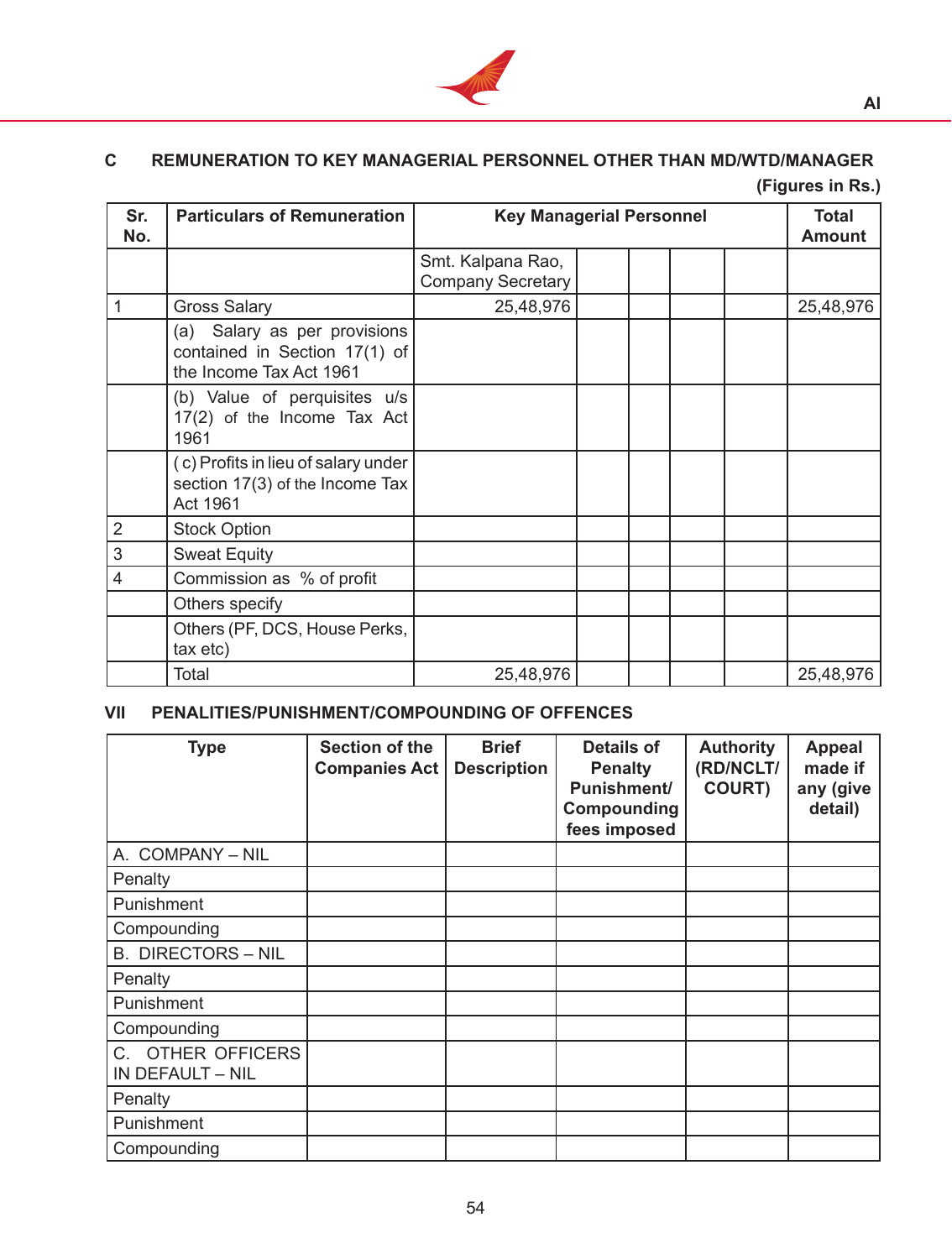

# **SECRETARIAL AUDIT REPORT FOR THE FINANCIAL YEAR ENDED 31STMARCH, 2021**

[Pursuant to section 204(1) of the Companies Act, 2013 and rule no.9 of the Companies (Appointment and Remuneration Personnel) Rules, 2014]

To, The Members, Air India Limited,

I have conducted the Secretarial Audit of the compliance of applicable statutory provisions and the adherence to good corporate practices by Air India Limited (hereinafter called 'the Company'). Secretarial Audit was conducted in a manner that provided me a reasonable basis for evaluating the corporate conducts/statutory compliances and expressing my opinion thereon.I have conducted online verification and examination of records as facilitated by the Company due to Covid 19 and subsequent lockdown situation for the purpose of issuing this Report.

Based on my verification of the Company's books, papers, minute books, forms and returns filed and other records maintained by the Company and also the information provided by the Company, its officers, agents and authorized representatives during the conduct of secretarial audit, I hereby report that in my opinion, the Company has during the audit period covering the financial year ended on 31<sup>st</sup> March, 2021 generally complied with the statutory provisions listed hereunder and also that the Company has proper Board process and compliance mechanism in place to the extent, in the manner and subject to the reporting made hereinafter:

I have examined the books, papers, minute books, forms and returns filed and other records made available to me and maintained by the Air India Limited for the financial year ended on 31<sup>st</sup>March, 2021 according to the provisions of:

- (i) The Companies Act, 2013 (the Act) and the rules made thereunder subject to the following observations:
	- (a) *Debenture Reserves as required under Section 71(4) of the Companies Act, 2013and rules made thereunder is not created in absence of profit.*
	- (b) *The Audit Committee was not properly constituted as required Section 177(2) of the Companies Act, 2013.*
	- (c) *Audit Committee comprises of 4 directors out of which only 2 are independent and chairman is also not ID.*
	- (d) *No meeting of the Audit Committee was held during the 1st April, 2020 to 5th October, 2020.*
	- (e) *None of the Independent Directors was present in three out of the four meetings of the Audit Committee.*
- (ii) The Securities Contracts (Regulation) Act, 1956 ('SCRA') and the rules made thereunder;
- (iii) The Depositories Act, 1996 and the Regulations and Bye laws framed thereunder;
- (iv) Foreign Exchange Management Act, 1999 and the rules and regulations made thereunder to the extent of Foreign Direct Investment, Overseas Direct Investment and External Commercial borrowing;

 As confirmed by the Management, the Company does not have Foreign Direct Investment, Overseas Direct Investment and External Commercial borrowing.

(v) The following Regulations and Guidelines prescribed under the Securities and Exchange Board of India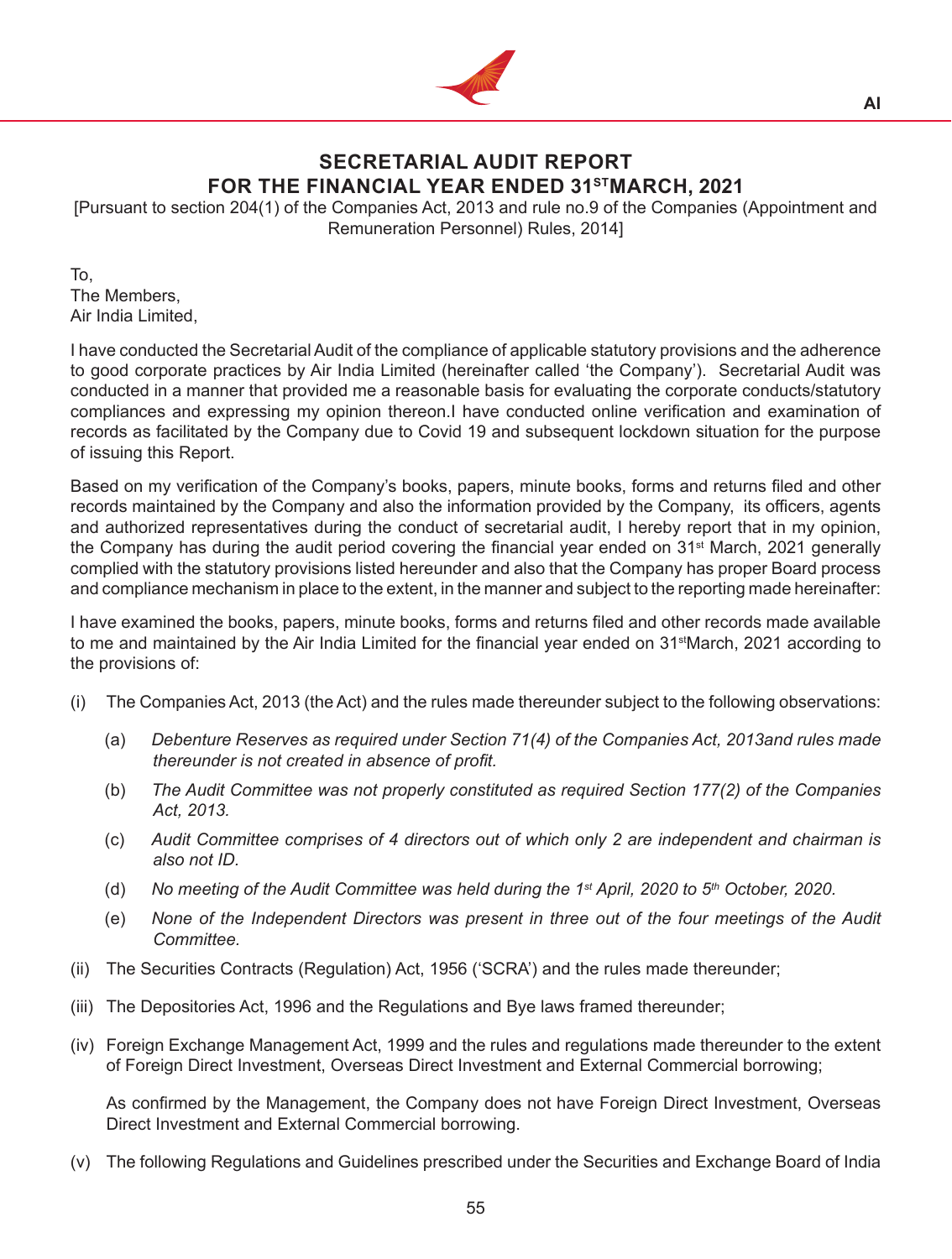

Act, 1992 ('SEBI Act') :-

- a) The Securities and Exchange Board of India (Issue and Listing of Debts Securities) Regulations, 2008;
- b) Chapter V of the Securities and Exchange Board of India (Listing Obligations and Disclosure Requirements) Regulations, 2015:

*The Company has issued five series of Debentures and the same are listed with the BSE Ltd. and the National Stock Exchange of India Ltd. I report that the Company has complied with the applicable regulations under SEBI (LODR) Regulations, 2015 except There was a marginal delay in compliance of the provisions of Regulations 50(1) and 60(2) of the SEBI (Listing Obligations and Disclosure Requirements) Regulations, 2015.*

I report that during the year under review, there was no action/event in pursuance of –

- a) The Securities and Exchange Board of India (Issue of Capital and Disclosure Requirements) Regulations, 2009;
- b) The Securities and Exchange Board of India (Substantial Acquisition of Shares and Takeovers) Regulations, 2011;
- c) The Securities and Exchange Board of India (Delisting of Equity Shares) Regulations, 2009;
- d) The Securities and Exchange Board of India (Buy-back of Securities) Regulations, 1998; and
- e) The Securities and Exchange Board of India (Employees Stock Option Scheme and employees Stock Purchase Scheme) Guidelines, 1999 and/or SEBI (Share Based Employee Benefits) Regulations, 2014;
- f) The Securities and Exchange Board of India (Prohibition of Insider Trading) Regulations, 2009; and
- g) The Securities and Exchange Board of India (Registrar to an Issue and Share Transfer Agents) Regulations, 1993 regarding the Companies Act and dealing with the client.
- (vi) Following are the Acts / Guidelines specifically applicable to the Company:
	- Aircraft Act, 1934
	- Carriage by Air Act, 1972
	- Tokyo Convention Act, 1975
	- Anti-Hijacking Act, 1982
	- Suppression of Unlawful Acts against Safety of Civil Aviation Act, 1982
	- Civil Aviation Requirements issued by Director General of Civil Aviation (DGCA)

 Based on the explanation given and representation made by the management, I report that Director General of Civil Aviation (DGCA) has issued Civil Aviation Requirements under Section 4 of the Aircraft Act, 1934 read with Rule 133A of Aircraft Rules, 1937 and the Company is required to comply with such requirements under DGCA check systems. While the broad principles of law are contained in the Aircraft Rules, 1937, Civil Aviation Requirements are issued to specify the detailed requirements and compliance procedure.

 As per explanation and representation made by the management, DGCA has issued a circular dated 21.12.2011 in connection with regulatory audit policy and programme, under which regulatory audits are being carried out with an aim to ascertain the internal control of the organisation in its activities and to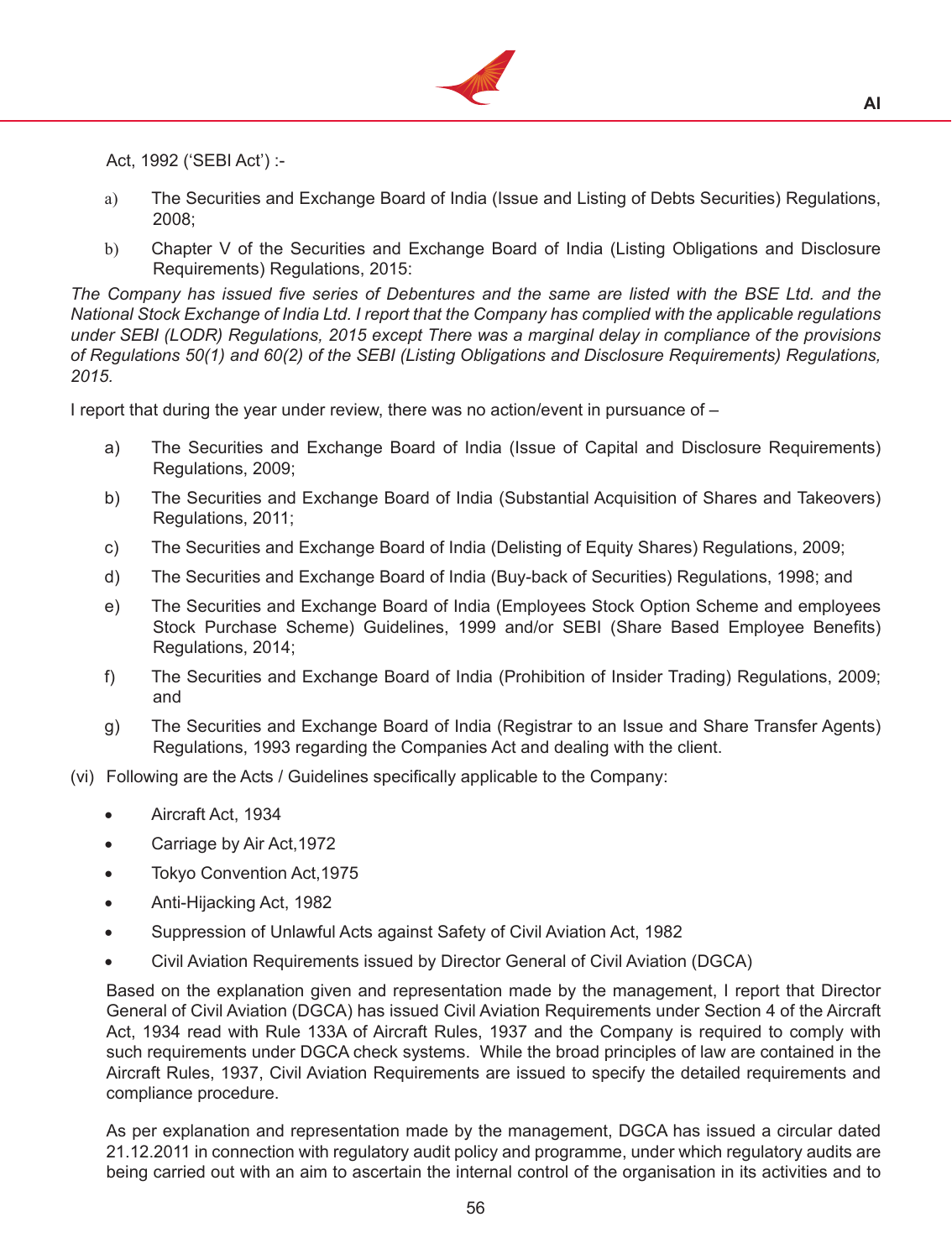

ensure compliance of regulatory requirements. It is explained by the Company that the regulatory audit of the Company is done by the audit team of DGCA as per the audit programme and audit procedure as prescribed under regulatory audit policy of DGCA. The Joint Director General of Civil Aviation nominated by the DGCA is responsible for all regulatory audits and inspections and is normally the Convening Authority.

 Regulatory Audits are conducted for the grant of approvals for Initial Certification, Additional Approval, Routine Conformance and Special Purpose Audit pursuant to the Aircraft Act, 1934. The DGCA or any other officer specially empowered in his behalf by the Central Government performs the safety oversight functions in respect of matters specified in this Act or the Rules made thereunder.

 I further report that based on the information, explanation and representation made by the management, the Company is generally regular in compliance of the aforesaid laws and the compliance by the Company of such aviation laws being the subject of review by DGCAand other designated professionals/ authorities. I have not reviewed the same in this audit.

I have also examined compliance with the applicable clauses of the following:

- a) Secretarial Standards with regard to Meeting of the Board of Directors (SS-1) and General Meetings (SS-2) issued by the Institute of the Company Secretaries of India;
- b) Chapter V of the Securities Exchange Board of India (Listing Obligations and Disclosure Requirements) Regulations, 2015.

*The Company has issued five series of Debentures and the same are listed with the BSE Ltd. and the National Stock Exchange of India Ltd. I report that the Company has complied with the applicable regulations under SEBI (LODR) Regulations, 2015 except there was a marginal delay in compliance with the provisions of Regulations 50(1) and 60(2) of SEBI (LODR) Regulations, 2015.*

c) Guideline on Corporate Governance for Central Public Sector Enterprises, 2010 as issued by the Ministry of Heavy Industries and Public Enterprises, Government of India.

*I report the following observations based on the aforesaid Guidelines on Corporate Governance:*

- (i) *As per Clause 4.1.1 of the DPE Guidelines, the Audit Committee shall have minimum three Directors as members and two-thirds of the members of Audit Committee shall be Independent Directors. It is observed that the composition of the Audit Committee was not as per the Clause 4.1.1 and 4.1.2. Meetings of the Audit Committee were held without the presence of Independent Directors;*
- (ii) *Further, as per Clause 4.4. Of the DPE Guidelines, the Audit Committee is required to meet four times in a year and not more than four months should elapse between the two meetings. It is observed that the first meeting of the Audit Committee in the financial year under review was held on 06/10/2020; thereby leading a gap of more than six months from the beginning of the financial year.*
- (iii) *Risk management as envisaged in Clause 3.6 is required to be strengthen.*

 I further report that as stated in Clause 3.3.3 of the DEP guidelines, periodical review of compliance report of all laws applicable to the Company is being done by the Board effective from 1<sup>st</sup> January, 2021.

 I report that during the year under review, the Company has complied with the provisions of the Act, Rules, Regulations, Guidelines and Standards mentioned above subject to the observations made thereunder.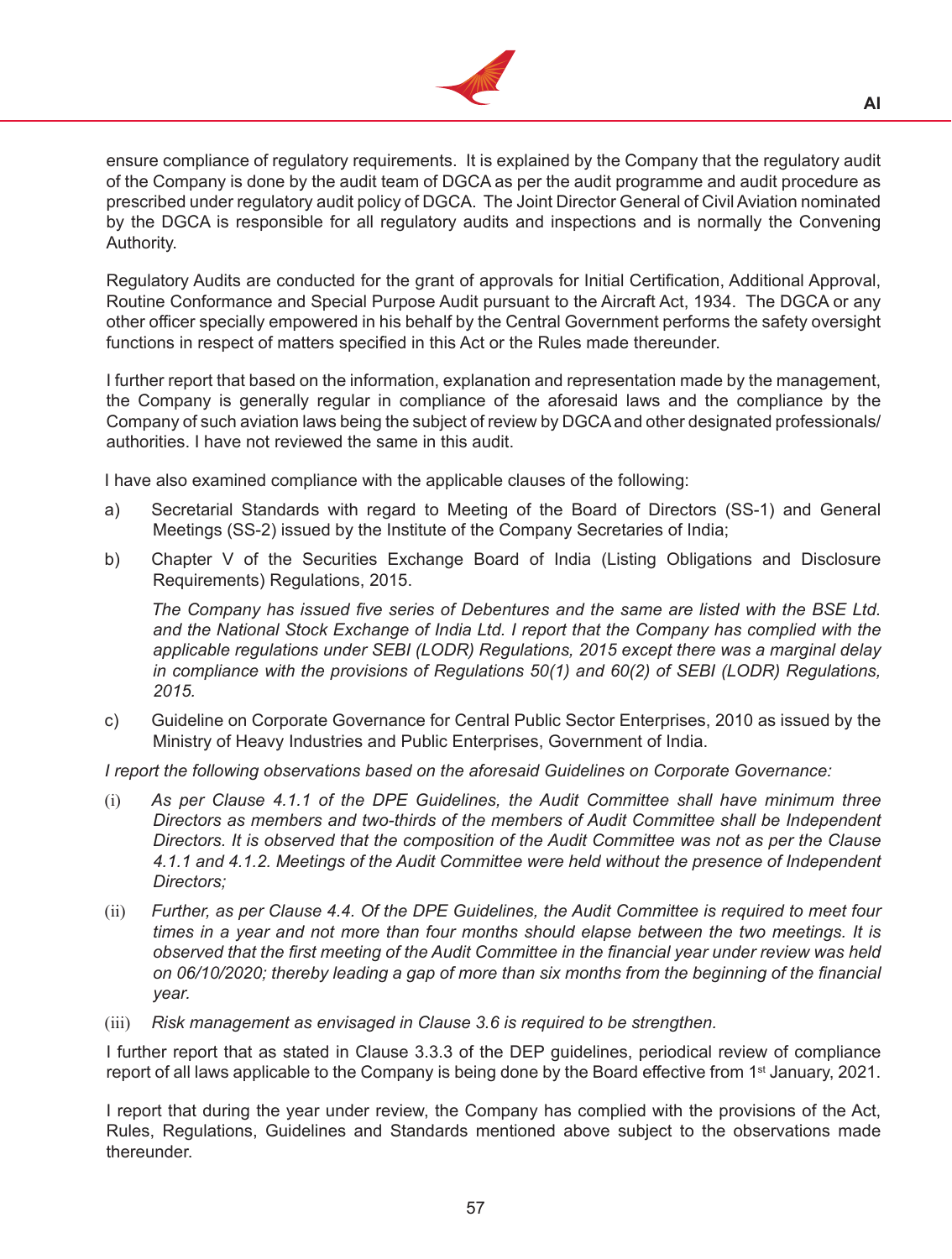

I further report that –

- The Board of Directors of the Company is duly constituted with proper balance of Executive Directors, Non-Executive Directors and Independent Directors. The changes in the composition of the Board of Directors that took place during the year under review were carried out in compliance with the provisions of the Act.
- Adequate notice is given to all directors to schedule the Board Meetings, agenda and detailed proposal on agenda were sent in advance duly complying with the time limits specified and a system exits for seeking and obtaining further information and clarifications on the agenda items before the meeting and for meaningful participation at the meeting.
- As per the minutes of the meeting duly recorded and signed by the chairman, the decisions of the Board were unanimous.

I further report that based on the information provided by the Company, in my opinion adequate systems and processes and control mechanism exists commensurate with the size and operation of the Company to monitor and ensure compliance with applicable general laws, rules, regulations and guidelines.

I further report that the compliance by the Company of applicable financial laws like direct and indirect tax laws has not been reviewed in this audit since the same has been subject to review by statutory financial audit and other designated professionals.

I further report that during the audit period, there was no other specific event/action in pursuance of the above referred laws, rules, regulations, standards, guidelines, etc. referred to above, having major bearing on the Company's affairs except issue of 10,000 Equity Shares of Rs.10/- each for cash par to President of India on rights issue basis.

Sd/- **(U.C. SHUKLA) UDIN: F002727C001477508** COMPANY SECRETARY Place: Mumbai **FCS: 2727/CP: 1654** 

Date: 18.11.2021

Note: This report is to be read with my letter of even date which is annexed as 'ANNEXURE A' and forms an integral part of this report.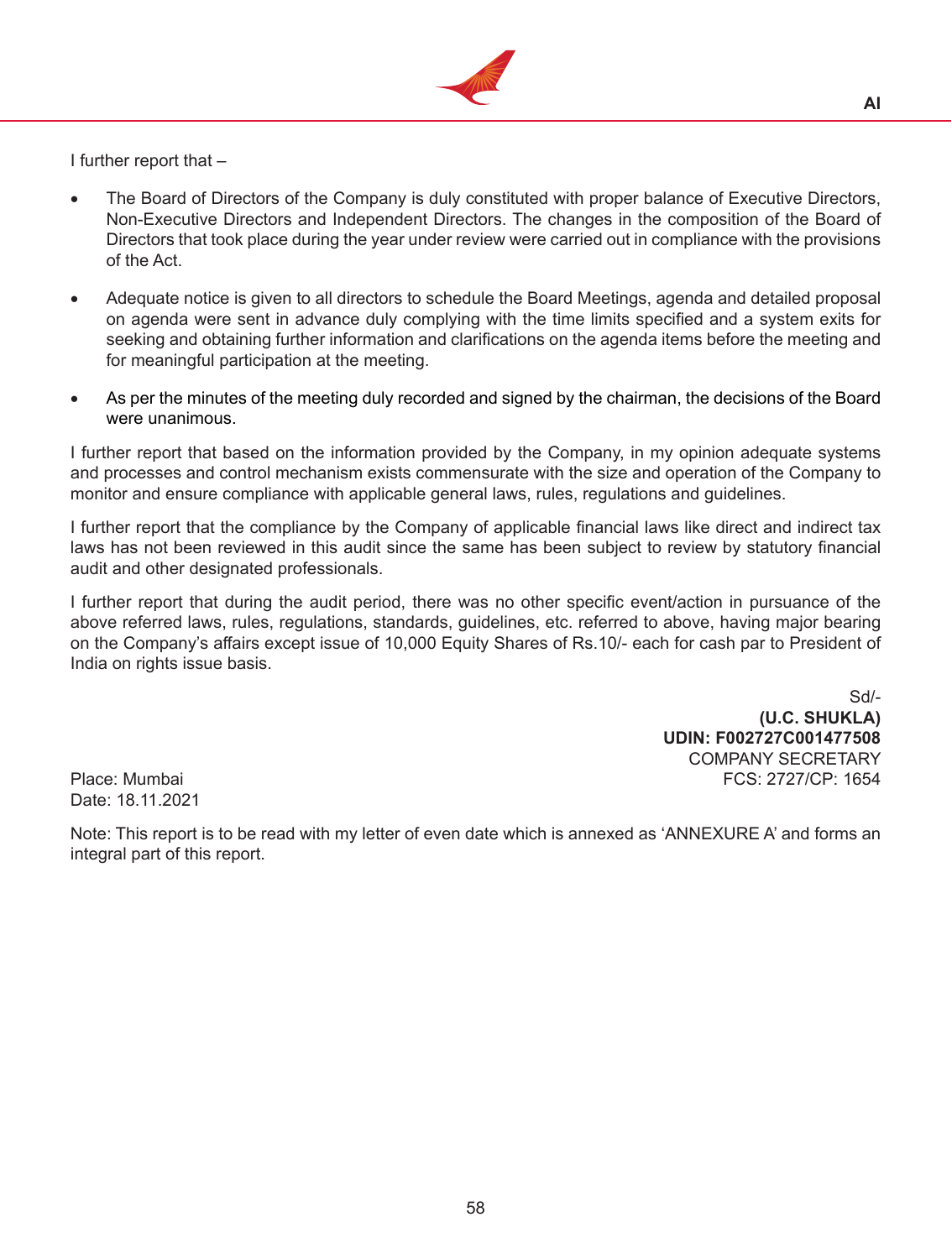

## **ANNEXURE A**

To, The Members Air India Limited Airlines House, 113, Gurudwara Rakabganj Road New Delhi 110 001

My report of even date is to be read with this letter.

- 1. Maintenance of secretarial record is the responsibility of the management of the Corporation. My responsibility is to express an opinion on these secretarial records based on my audit.
- 2. I have followed the audit practices and processes as were appropriate to obtain reasonable assurance about the correctness of the contents of the secretarial records. The verification was done on the test basis to ensure that correct facts are reflected in secretarial records. I believe that the process and practices, I followed, provide reasonable basis for my opinion.
- 3. I have not verified the correctness and appropriateness of financial records and books of accounts of the Corporation.
- 4. Wherever required, I have obtained the management representation about the compliance of the laws, rules and regulations and happening of events etc.
- 5. The compliance of the provisions of corporate and other applicable laws, rules, regulations and standards is the responsibility of the management. My examination was limited to the verification of procedure on test basis.
- 6. The secretarial audit report is neither an assurance as to future viability of the Corporation nor of the efficacy or effectiveness with which the management has conducted the affairs of the Corporation.

Sd/- **(U.C. SHUKLA) COMPANY SECRETARY UDIN: F002727C001488123 FCS: 2727/CP: 1654**

Place: Mumbai Date: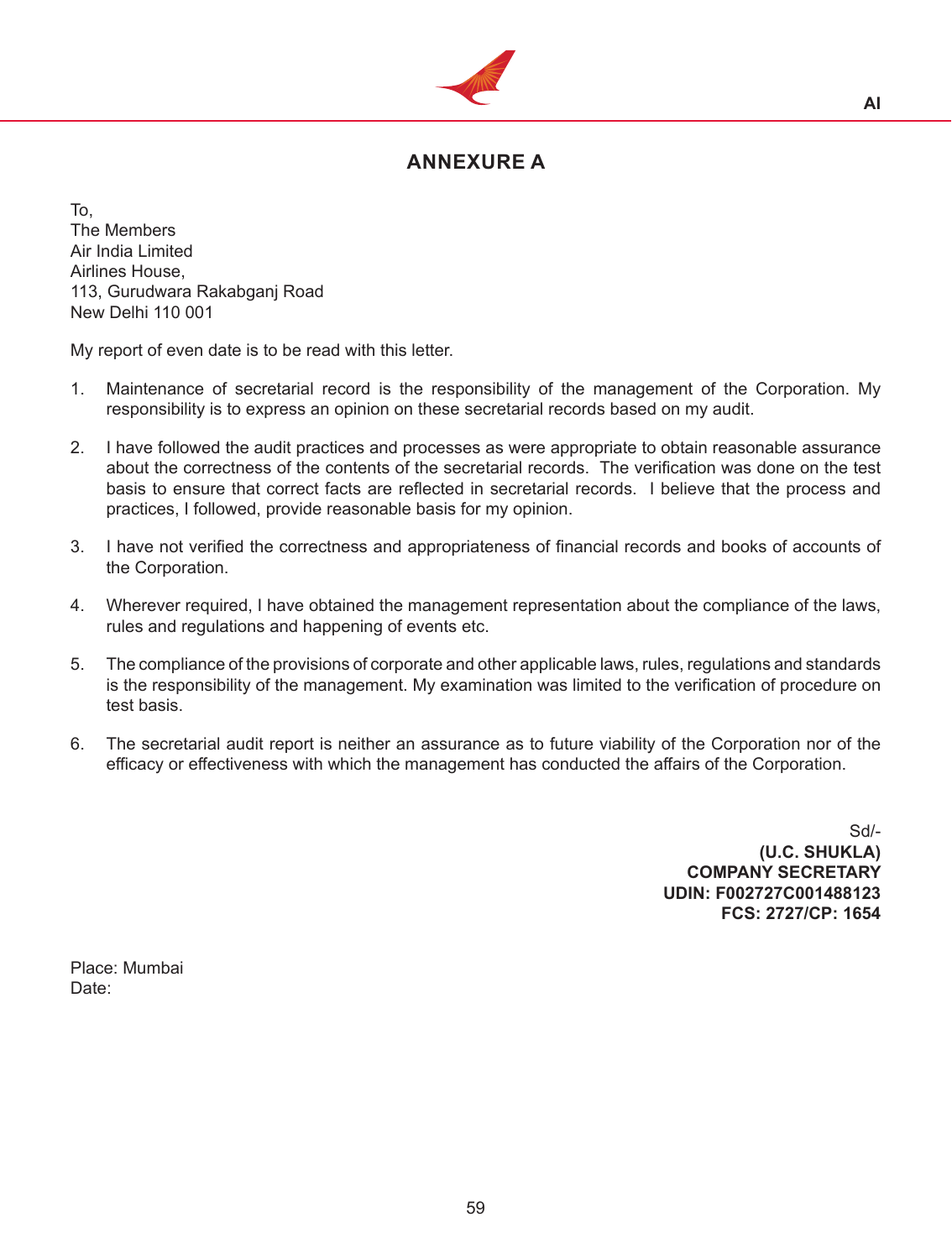

## **CORPORATE GOVERNANCE REPORT**

The Members of Air-India Limited

I have examined the compliance of the conditions of Corporate Governance by Air-India Limited, as stipulated in Guidelines on Corporate Governance for Central Public Sector Enterprises, 2010 issued by the Ministry of Heavy Industries and Public Enterprises, Department of Public Enterprises, Government of India, for the financial year ended 31st March, 2021.

The Compliance of conditions of Corporate Governance as stipulated in the Guidelines is the responsibility of management. My examination was limited to the procedures and implementation thereof adopted by the Company for ensuring the compliance of the conditions of the Corporate Governance. It is neither an audit nor an expression of opinion on financial statements of the Company.

In my opinion and to the best of my information and according to the explanation given to me by the management, I hereby certify that the Company has complied with the conditions of the Corporate Governance as stipulated in the Guidelines on Corporate Governance for Central Public Sector Enterprises, 2010 issued by the Ministry of Heavy Industries and Public Enterprises as aforesaid with the exception of –

- a) As per Clause 4.1.1 of the DPE Guidelines, the Audit Committee shall have minimum three Directors as members and two-thirds of the members of Audit Committee shall be Independent Directors. It is observed that the composition of the Audit Committee was not as per the Clause 4.1.1 and 4.1.2. Meetings of the Audit Committee were held without the presence of Independent Directors;
- b) Further, as per Clause 4.4. of the DPE Guidelines, the Audit Committee is required to meet four times in a year and not more than four months should elapse between the two meetings. It is observed that the first meeting of the Audit Committee in the financial year under review was held on 06/10/2020; thereby leading a gap of more than six months from the beginning of the financial year.
- c) Risk management as envisaged in Clause 3.6 is required to be strengthen.

I further report that as stated in Clause 3.3.3 of the DEP guidelines, periodical review of compliance report of all laws applicable to the Company is being done by the Board effective from 1st January, 2021.

I further state that such compliance is neither an assurance as to the future viability of the Company nor the efficiency or effectiveness with which the management has conducted the affairs of the Company.

> Sd/- **(U.C. SHUKLA) COMPANY SECRETARY UDIN: F002727C001488123 FCS: 2727/CP: 1654**

Mumbai Date: 19.11.2021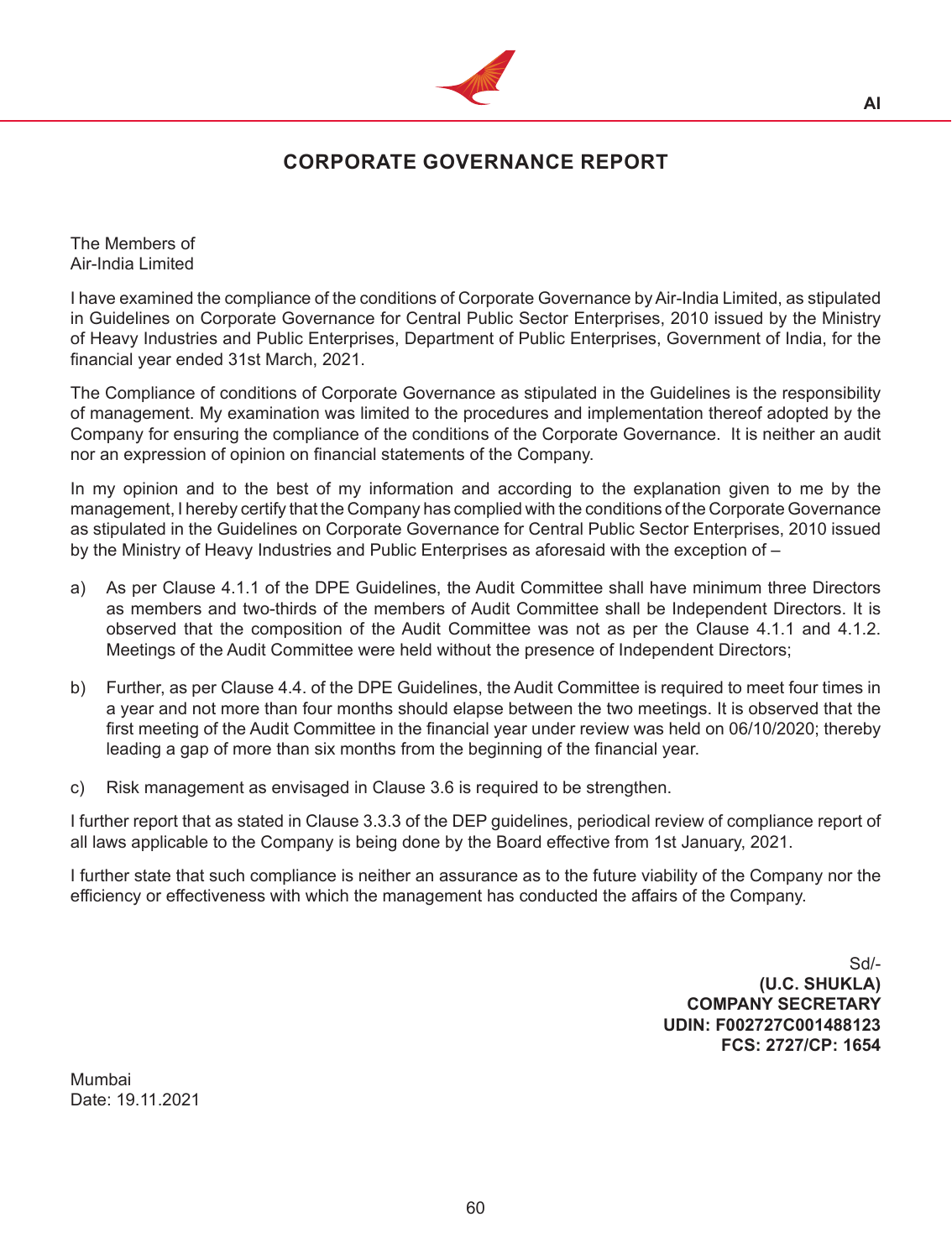

**AI**

## **MANAGEMENT'S REPLY ON THE OBSERVATIONS CONTAINED IN THE SECRETARIAL AUDIT REPORT**

## **(I) The Companies Act, 2013 (the Act) and the rules made thereunder**

- a) Debenture Reserve as required under Section 71(4) of the Companies Act, 2013 and rules made thereunder is not created in absence of profit.
- b) The Audit Committee was not properly constituted as required Section 177(2) of the Companies Act, 2013.
- c) Audit Committee comprises of 4 directors out of which only 2 are independent and chairman is also not ID.
- d) No meeting of the Audit Committee was held during the 1<sup>st</sup> April, 2020 to  $5<sup>th</sup>$  October, 2020.
- e) None of the Independent Directors was present in three out of the four meetings of the Audit Committee.

#### **Management's Comments**

- (a) Debenture Redemption Reserve, as required under Section 71(4) of the Companies Act, 2013, has not been created in view of the absence of any profit earned by the Company.
- (b) The appointment of Directors on the Board of the Company is done by the President of India. Accordingly, the Audit Committee was constituted with the members available during the year 2020-21.
- (c) Dr.Syed Zafar Islam & Dr.R.K.Tyagi, Independent Directors were Chairman and Member, respectively, in the Audit Committee. On completion of their tenure on 31<sup>st</sup> May 2020, Shri K.M.Birla and Smt.D.Purandeswari, Independent Directors were appointed as members of the Audit Committee. But due to preoccupation of work, both of them expressed their inability to assume the post of Chairman, Audit Committee.
- (d) An Audit Committee meeting was scheduled to be held on 30<sup>th</sup> March 2020 but could not be held due to lockdown situation announced by the Government. The Ministry of Corporate Affairs had given relaxation for holding Board/Committee Meetings till 30 September 2021. However, there was a small delay of five days since the Committee had to be reconstituted.
- (e) Due to busy schedule in their work, Independent Directors were not able to attend the meetings.

#### **(II) Compliance with SEBI (LODR) Regulations, 2015**

The Company has issued five series of Debentures and the same are listed with the BSE Ltd. and the National Stock Exchange of India Ltd. I report that the Company has complied with the applicable regulations under SEBI (LODR) Regulations, 2015 except there was a marginal delay in compliance of the provisions of Regulations 50(1) and 60(2) of the SEBI (Listing Obligations and Disclosure Requirements) Regulations, 2015.

#### **Management's Comments**

Noted.

 Due to pandemic situation there was some delay in coordination and compiling the information. However, no penalties were payable. All efforts are being made to comply with all the regulations under SEBI (LODR) Regulations, 2015 within the prescribed timelines.